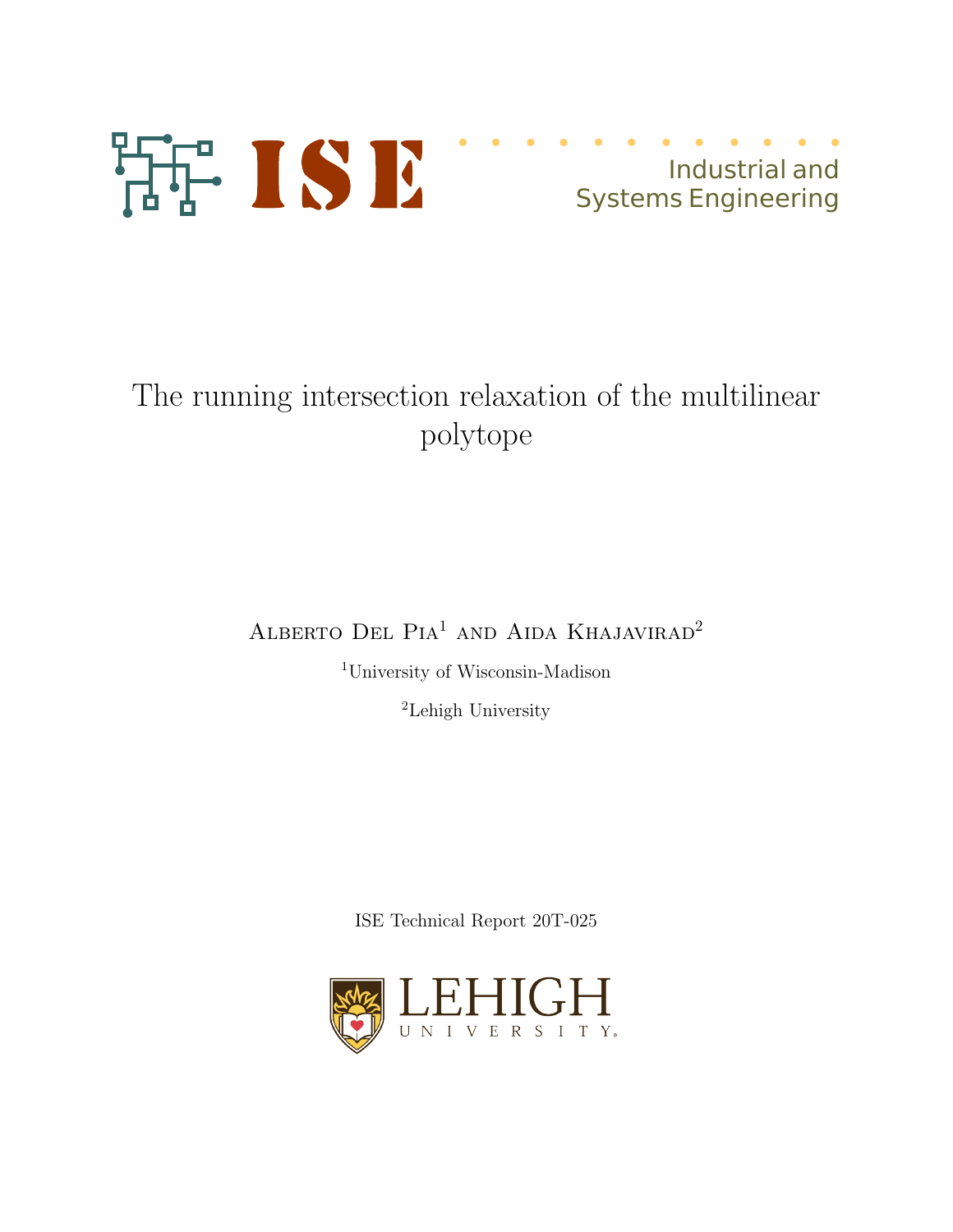## The running intersection relaxation of the multilinear polytope <sup>\*</sup>

Alberto Del Pia † Aida Khajavirad ‡

September 30, 2020

#### Abstract

The multilinear polytope  $MP_G$  of a hypergraph  $G = (V, E)$  is the convex hull of the set of binary points  $z \in \{0,1\}^{V+E}$  satisfying the collection of multilinear equations  $z_e = \prod_{v \in e} z_v$ for all  $e \in E$ . We introduce the running intersection inequalities, a new class of facet-defining inequalities for the multilinear polytope. Accordingly, we define a new polyhedral relaxation of  $MP<sub>G</sub>$  referred to as the running intersection relaxation and identify conditions under which this relaxation is tight. Namely, we show that for kite-free  $\beta$ -acyclic hypergraphs, a class that lies between  $\gamma$ -acyclic and  $\beta$ -acyclic hypergraphs, the running intersection relaxation coincides with  $MP<sub>G</sub>$  and it admits a polynomial size extended formulation.

Key words: multilinear polytope; running intersection property; hypergraph acyclicity; polyhedral relaxations; extended formulations.

## 1 Introduction

Multilinear sets and polytopes. Factorable reformulations of many types of Mixed Integer Nonlinear Programs (MINLP) contain a collection of multilinear equations of the form  $z_e = \prod_{v \in e} z_v$ ,  $e \in E$ , where E denotes a set of subsets of cardinality at least two of a ground set V. Important special cases include multilinear and polynomial optimization problems. Accordingly, we define the set

$$
\left\{ z \in \{0,1\}^{V+E} : z_e = \prod_{v \in e} z_v, \ \forall e \in E \right\}.
$$
 (1)

In particular, the above set represents the feasible region of linearized binary polynomial optimization problems. There is a one-to-one correspondence between sets of form (1) and hypergraphs  $G = (V, E)$  [12]. Henceforth, we refer to (1) as the multilinear set of G and denote it by  $\mathcal{S}_G$ , and refer to its convex hull as the multilinear polytope of  $G$  and denote it by  $MP<sub>G</sub>$ .

If all multilinear equations defining  $\mathcal{S}_G$  are bilinear, the multilinear polytope coincides with the Boolean quadric polytope defined by Padberg [25] in the context of unconstrained 0−1 quadratic optimization. In this case, our hypergraph representation simplifies to the graph representation defined by Padberg for the Boolean quadric polytope. Indeed, the Boolean quadric polytope is a well-known polytope in combinatorial optimization, and its facial structure has been thoroughly studied over the past three decades (see [16] for an exposition). In addition, these theoretical

<sup>∗</sup>The main ideas for this work were developed while the two authors were visiting Schloss Dagstuhl for the MINLP seminar (18081). This research was supported in part by National Science Foundation award CMMI-1634768.

<sup>†</sup>Department of Industrial and Systems Engineering & Wisconsin Institute for Discovery, University of Wisconsin-Madison. E-mail: delpia@wisc.edu.

<sup>‡</sup>Department of Industrial and Systems Engineering, Lehigh University. E-mail: aida@lehigh.edu.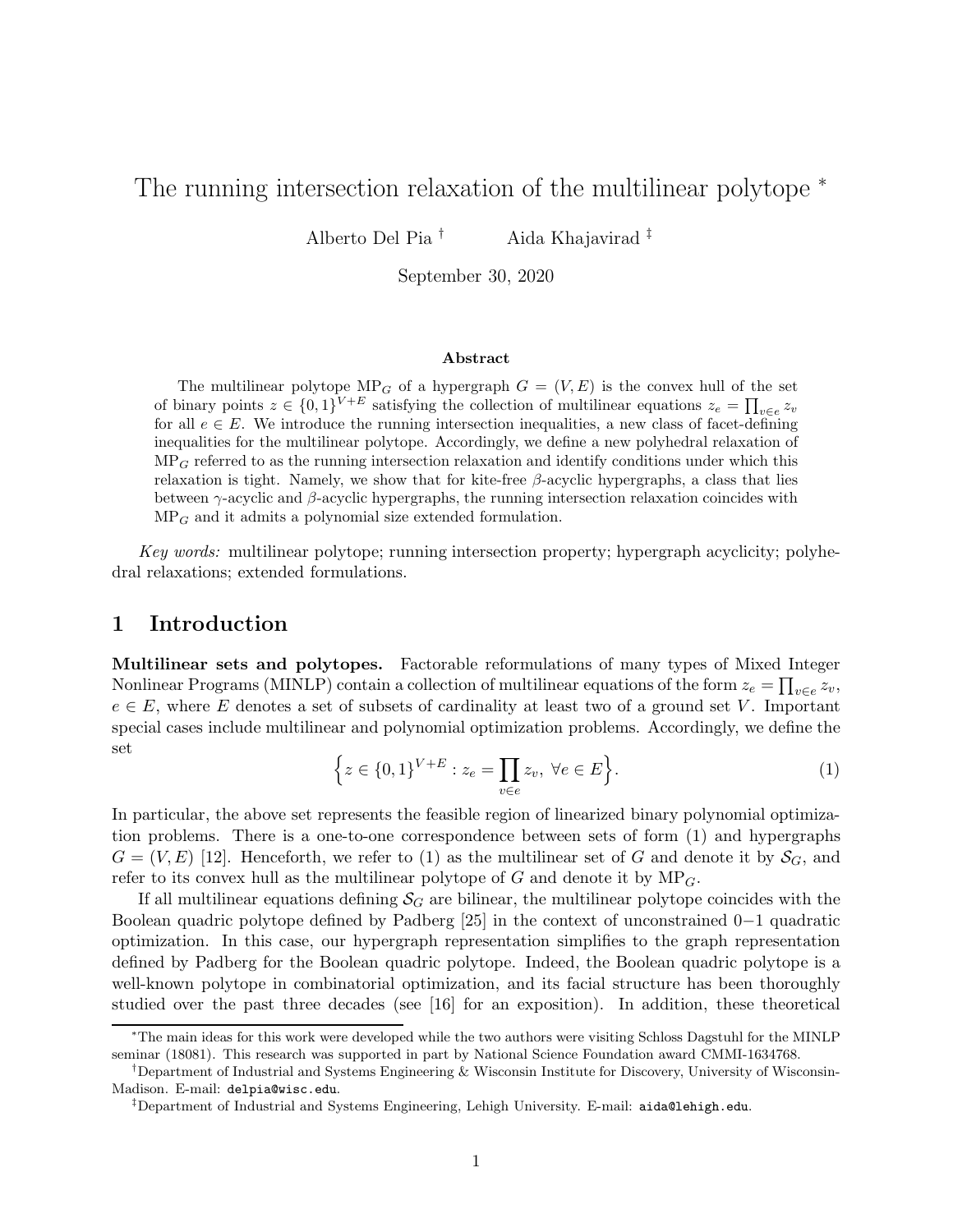findings have had a significant impact on the performance of mixed-integer quadratic optimization (MIQCP) solvers [2, 26, 24, 7]. In this paper, we consider multilinear sets containing higher degree multilinear equations and obtain new structural results for their convex hull with significant computational benefits for MINLPs.

There is an interesting connection between the complexity of the multilinear polytope and the acyclicity degree of its hypergraph. Padberg [25] shows that the Boolean quadric polytope admits a simple compact description, referred to as the standard linearization, if and only if the graph is acyclic. Subsequently, he introduces odd-cycle inequalities, a class of facet-defining inequalities arising from chordless cycles. The incorporation of these inequalities in general branch-and-cut based solvers has led to significant algorithmic improvements [3, 7, 26]. Motivated by this compelling line of research, it is natural to study the facial structure of the multilinear polytope of acyclic hypergraphs as the starting point. Interestingly, the notion of graph acyclicity has been extended to several different notions of hypergraph acyclicity; in increasing order of generality, one can name Berge-acyclicity,  $\gamma$ -acyclicity,  $\beta$ -acyclicity, and  $\alpha$ -acyclicity [18]. We should remark that polynomial time algorithms for determining acyclicity degree of hypergraphs are available [18]. In [13, 8], the authors show that the standard linearization coincides with the multilinear polytope if and only if the hypergraph is Berge-acyclic. In [13] the authors introduce "flower inequalities", a generalization of 2-link inequalities [11], and show that the polytope obtained by adding all such inequalities to the standard linearization is the multilinear polytope if and only if the hypergraph is  $\gamma$ -acyclic. As the multilinear polytope of  $\gamma$ -acyclic hypergraphs may contain exponentially many facets, the authors present a strongly polynomial-time algorithm to solve the separation problem. This in turn implies that for a  $\gamma$ -acyclic hypergraph G, optimizing a linear function over MP<sub>G</sub> can be done in polynomial time.

**Our contribution.** The next type of acyclic hypergraphs is the class of  $\beta$ -acyclic hypergraphs. We believe that the multilinear polytope in this case has a significantly more complex structure than the multilinear polytope of  $\gamma$ -acyclic hypergraphs. In particular, it can be checked that the multilinear polytope of  $\beta$ -acyclic hypergraphs can have dense facet-defining inequalities. By dense facets, we mean facets whose support hypergraph contains almost all edges of the original hypergraph, a property which is not desirable from a computational perspective. This is in major contrast with the multilinear polytope of  $\gamma$ -acyclic hypergraphs whose defining inequalities are fairly sparse.

With the objective of constructing stronger polyhedral relaxations for multilinear sets of general hypergraphs which can also be effectively incorporated in branch-and-cut based MINLP solvers, in this paper we introduce a new class of sparse facet-defining inequalities for the multilinear polytope. The proposed inequalities, referred to as "running intersection inequalities," serve as a significant generalization of flower inequalities [13].

As we detail in Section 2, the support hypergraph of a running intersection inequality consists of a center edge  $e_0$  together with a number of neighbor edges  $e_k$ ,  $k \in K$ , that are adjacent to  $e_0$ . The support hypergraph of flower inequalities has the same structure, with the additional assumption that  $e_0 \cap e_k \cap e_{k'} = \emptyset$  for all  $k, k' \in K$ . The support hypergraph of running intersection inequalities however, may contain nonempty intersections among multiple neighbors with the center edge, which amounts to the presence of  $\gamma$ -cycles. This, in turn, makes the proposed inequalities applicable to a much broader class of hypergraphs. Our generalization relies on the key notion of "running intersection property", a set theoretic concept first introduced in the database community to study acyclic databases [4]. As we demonstrate in Section 2.5, this generalization has significant computational implications. That is, by employing running intersection cuts instead of flower cuts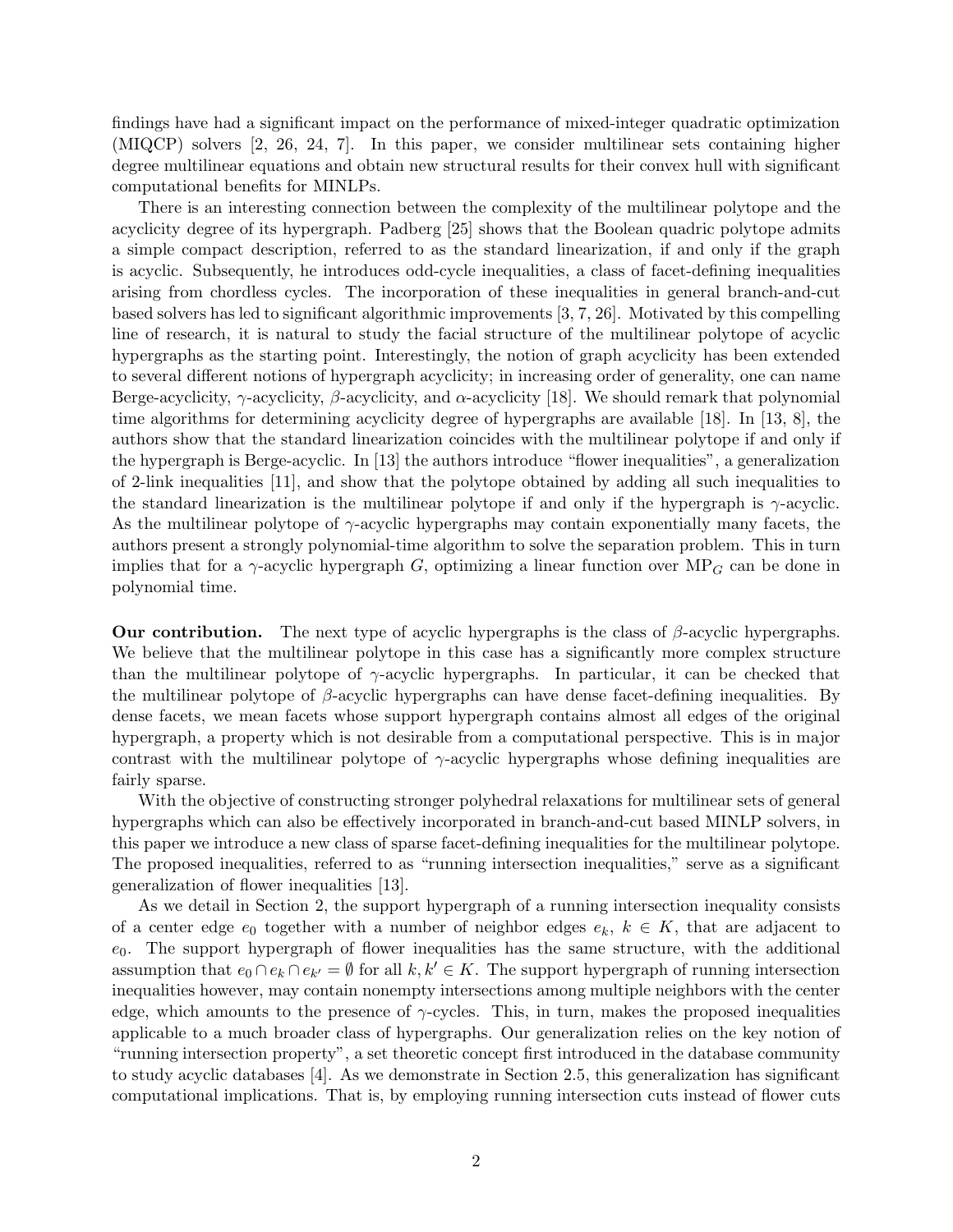we are able to obtain much stronger relaxations for a class of fourth order binary polynomial optimization problems that arise from an application in computer vision. Furthermore, in [15], the authors investigate the impact of the proposed inequalities on the convergence rate of the global solver BARON [20]. Results on various types of polynomial optimization problems indicate that running intersection cuts significantly improve the performance of BARON and lead to an average 50% CPU time reduction.

To better understand the theoretical limits of the proposed inequalities, we define the running intersection relaxation, a new polyhedral relaxation for the multilinear set obtained by adding all running intersection inequalities to its standard linearization. We show that for kite-free β-acyclic hypergraphs, a class that lies between  $\gamma$ -acyclic hypergraphs and β-acyclic hypergraphs, the running intersection relaxation coincides with the multilinear polytope (see Theorem 3). In addition, for a kite-free β-acyclic hypergraph  $G = (V, E)$ , we present a compact extended formulation of the multilinear polytope (see Theorem 2). More precisely, if all edges of G have cardinality at most r, the proposed extended formulation has at most  $|V| + 2|E|$  variables and  $2(|V| + (r + 2)|E|)$ inequalities, while the multilinear polytope in the original space may contain exponentially many facet-defining inequalities. This in turn implies that optimizing a linear function over  $MP<sub>G</sub>$  can be done in polynomial time. The proposed extended formulation is obtained by showing that, after the addition of at most  $|E|$  edges to the original hypergraph G, the corresponding multilinear polytope can be expressed as the intersection of a collection of multilinear polytopes  $MP_{G_j}$ ,  $j \in J$ , where each polytope  $MP_{G_i}$  has a compact description. To this end, we present a new sufficient condition for decomposability of multilinear sets, a result which is of independent interest (see Theorem 1).

There has been an interesting line of research [27, 22, 21, 6] which relates the complexity of the convex hull of a binary set defined by a system of polynomial inequalities to the treewidth of a corresponding intersection graph. Namely, it has been shown that if the intersection graph has constant treewidth, the convex hull has an extended formulation of polynomial size. We derive an alternative statement of this result in terms of the acyclicity degree of the underlying hypergraph (see Theorem 5). This new interpretation enables us to compare and contrast this existing result against ours. In particular we show that neither of the two results is implied by the other one.

Organization. In Section 2 we introduce running intersection inequalities, we establish some of their basic properties, and we identify conditions under which they induce facets of the multilinear polytope. In Section 3 we show that the running intersection relaxation coincides with the multilinear polytope of kite-free  $\beta$ -acyclic hypergraphs. We compare our characterization against the treewidth based approach in Section 4. Finally, proofs of the technical results omitted in the previous sections are given in Section 5.

## 2 The running intersection relaxation

We start by formally introducing some hypergraph terminology. A hypergraph G is a pair  $(V, E)$ , where V is a finite set of nodes and E is a multiset of subsets of V, called the edges of G. Unless stated otherwise, throughout this paper we consider hypergraphs without loops or parallel edges, in which case  $E$  is a set of subsets of  $V$  of cardinality at least two. We refer to the node set of G as  $V(G)$  and to the edge set of G as  $E(G)$ . We say that two edges are *adjacent* if they have nonempty intersection. We define the *support hypergraph* of a valid inequality  $az \leq \alpha$  for MP<sub>G</sub>, as the hypergraph  $G(a)$ , where  $V(G(a)) = \{v \in V : a_v \neq 0\} \cup (\cup_{e \in E: a_e \neq 0} e)$ , and  $E(G(a)) = \{e \in E : a_e \neq 0\}$  $a_e \neq 0$ .

In [13], we introduced flower inequalities, a class of facet-defining inequalities for the multilinear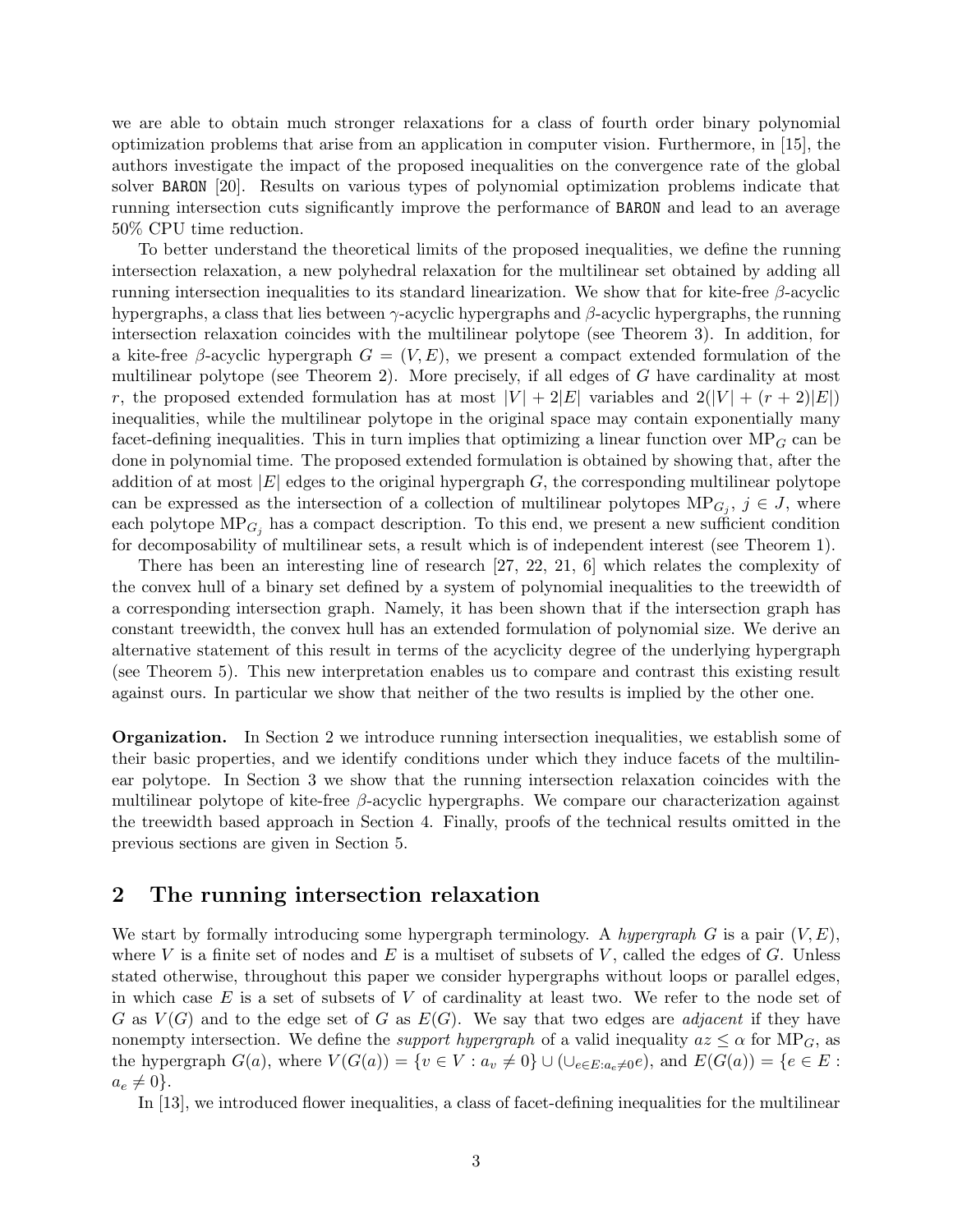polytope whose support hypergraphs are  $\gamma$ -acyclic. In this section, we present a significant generalization of these inequalities that does not require  $\gamma$ -acyclicity of the support hypergraph. To obtain the new cutting planes, we make use of the notion of running intersection property, which was introduced in the database community to study acyclic databases [4] and has been used by the machine learning community to infer conditional independence in graphical models [23].

#### 2.1 The running intersection property

A multiset F of subsets of a finite set V has the *running intersection property* if there exists an ordering  $p_1, p_2, \ldots, p_m$  of the sets in F such that

for each 
$$
k = 2, ..., m
$$
, there exists  $j < k$  such that  $p_k \cap \left(\bigcup_{i < k} p_i\right) \subseteq p_j$ . (2)

Throughout the paper, we refer to an ordering  $p_1, p_2, \ldots, p_m$  satisfying (2) as a *running intersection* ordering of F. See Figure 1 for an illustration. Each running intersection ordering  $p_1, p_2, \ldots, p_m$  of F induces a collection of sets

$$
N(p_1) := \emptyset, \qquad N(p_k) := p_k \cap \left(\bigcup_{i < k} p_i\right) \text{ for } k = 2, \dots, m. \tag{3}
$$



Figure 1: A multiset with the running intersection property. A running intersection ordering is given by  $p_1, p_2, p_3, p_4, p_5, p_6, p_7, p_8.$ 

It can be shown that if a multiset F with  $|F| \geq 2$  has the running intersection property, then there exist several running intersection orderings of F. We refer to an element  $f \in F$  as a leaf of F if there exists a running intersection ordering of F in which f is the last element. The following lemma states some basic properties of multisets with the running intersection property and has been stated in various forms in the literature (see for example [4]).

**Lemma 1.** Let F be a multiset with the running intersection property. If  $|F| \geq 2$ , then:

 $(i)$  F has at least two leaves;

(ii) For any  $f \in F$ , there exists a running intersection ordering of F in which f is the first element; (iii) For any  $f \in F$  such that  $f \subseteq f'$  for some  $f' \in F$ , the multiset  $F \setminus \{f\}$  has the running intersection property.

As we detail in the following, to obtain running intersection inequalities we make use of the number of connected components of a related hypergraph. We now formalize the concept of hypergraph connectivity. We first present the notion of a chain in a hypergraph as defined in [5]. A chain in G of length t for some  $t \geq 1$ , is a sequence  $P = v_1, e_1, v_2, e_2, \ldots, e_t, v_{t+1}$  such that  $v_1, v_2, \ldots, v_t$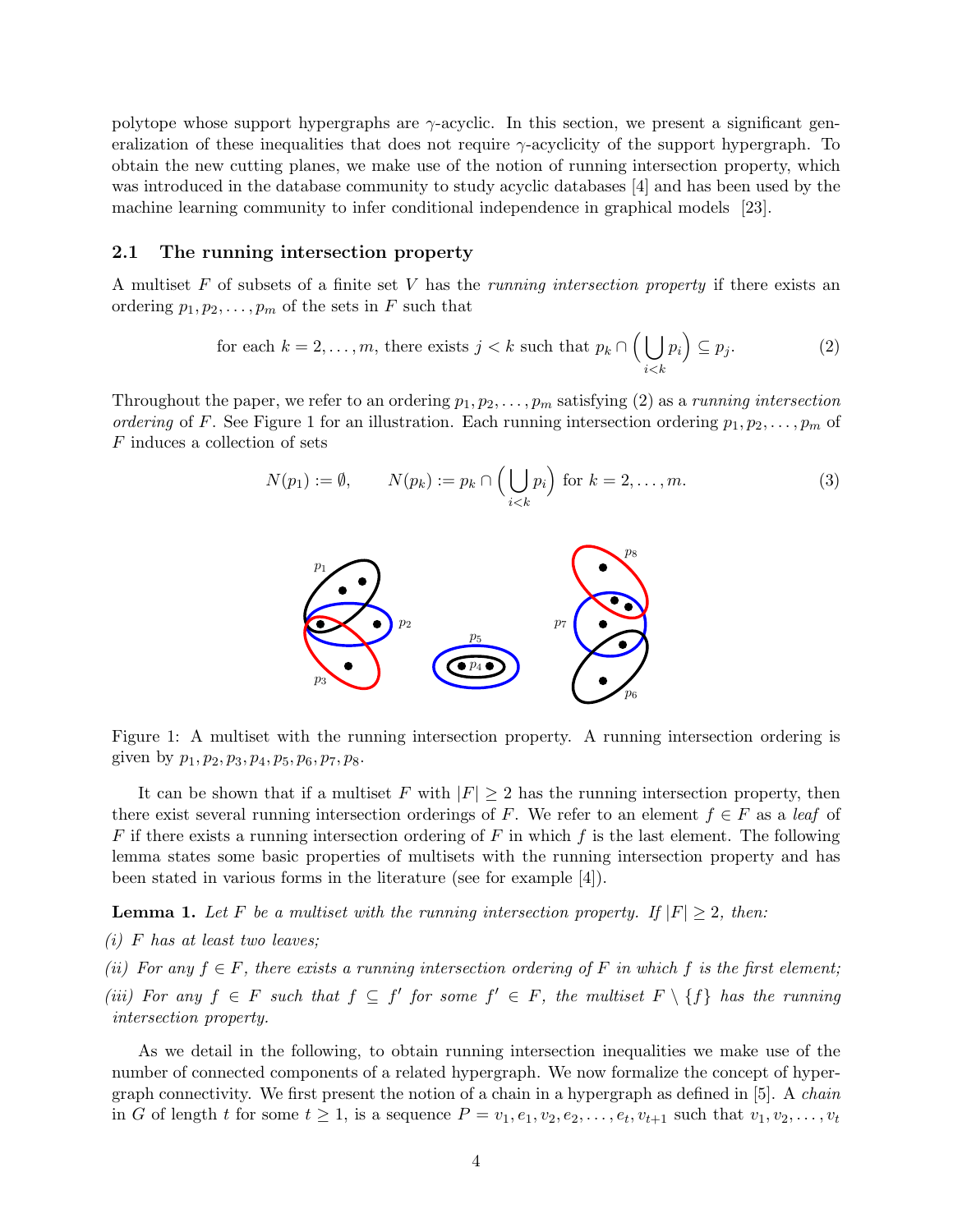are distinct nodes of  $G, e_1, e_2, \ldots, e_t$  are distinct edges of  $G$ , and  $v_i, v_{i+1} \in e_i$  for  $i = 1, \ldots, t$ . A hypergraph G is *connected* if for any two distinct nodes  $v_i, v_j$  of G, there is a chain between  $v_i$  and  $v_j$  in G. Consider a hypergraph  $G = (V, E)$  and let V' be a subset of V. A hypergraph  $(V', E')$  is a partial hypergraph of G if  $E' \subseteq E$ . The section hypergraph of G induced by V' is the partial hypergraph  $(V', E')$ , where  $E' = \{e \in E : e \subseteq V'\}$ . The *connected components* of G are the maximal connected section hypergraphs of  $G$ . We refer to a node of  $G$  as an *isolated node* if it is not contained in any edge of G. Note that an isolated node corresponds to a connected component. The next lemma provides an alternative characterization for the number of connected components of a hypergraph whose edge set has the running intersection property.

**Lemma 2.** Let  $G = (V, E)$  be a hypergraph. Assume that there exists a running intersection ordering  $e_1, \ldots, e_m$  of E and denote by  $N(e_1), \ldots, N(e_m)$  the corresponding sets defined in (3). Then the number of connected components of G is

$$
n_0 + |\{e \in E : N(e) = \emptyset\}|,
$$

where  $n_0$  is the number of isolated nodes of  $G$ .

*Proof.* To prove the statement, it suffices to show that the number  $\omega$  of connected components of a hypergraph G with no isolated nodes is  $|\{e \in E : N(e) = \emptyset\}|$ . The proof is by induction on  $m = |E|$ , the base case being trivial. Let  $G' = (V', E')$  be the hypergraph with node set  $V' := \bigcup_{k=1}^{m-1} e_k$  and edge set  $E' := \{e_1, \ldots, e_{m-1}\}$ . Note that  $e_1, \ldots, e_{m-1}$  is a running intersection ordering of  $E'$  and that the corresponding sets (3) are  $N'(e_k) = N(e_k)$  for all  $k = 1, ..., m-1$ . Thus by induction the number  $\omega'$  of connected components of G' is  $|\{e \in E': N(e) = \emptyset\}|$ . First consider the case  $e_m \cap E' = \emptyset$ . In this case  $N(e_m) = \emptyset$  and G has one more connected component than G'; that is,

$$
\omega = \omega' + 1 = |\{e \in E' : N(e) = \emptyset\}| + 1 = |\{e \in E : N(e) = \emptyset\}|.
$$

Next, consider the case  $e_m \n\cap E' \neq \emptyset$ . It then follows that  $N(e_m) \neq \emptyset$  and G has the same number of connected component as G′ . Thus

$$
\omega = \omega' = |\{e \in E' : N(e) = \emptyset\}| = |\{e \in E : N(e) = \emptyset\}|.
$$

 $\Box$ 

We are now in a position to define running intersection inequalities.

### 2.2 Running intersection inequalities

Consider a hypergraph  $G = (V, E)$ . Let  $e_0 \in E$  and let  $e_k, k \in K$ , be a collection of edges adjacent to  $e_0$  in G such that the multiset

$$
\tilde{E} := \{e_0 \cap e_k : k \in K\}
$$
\n<sup>(4)</sup>

has the running intersection property. Consider a running intersection ordering of  $\tilde{E}$  with the corresponding sets  $N(e_0 \cap e_k)$ , for  $k \in K$ , as defined in (3). For each  $k \in K$  with  $N(e_0 \cap e_k) \neq \emptyset$ , let  $u_k$  be a node in  $N(e_0 \cap e_k)$ . We define a *running intersection inequality* as

$$
-\sum_{k\in K: N(e_0\cap e_k)\neq\emptyset} z_{u_k} + \sum_{v\in e_0\setminus\bigcup_{k\in K} e_k} z_v + \sum_{k\in K} z_{e_k} - z_{e_0} \leq \omega - 1,\tag{5}
$$

where  $\omega$  is the number of connected components of the hypergraph  $\tilde{G} = (e_0, \tilde{E})$ . We refer to  $e_0$ as the center and to  $e_k$ ,  $k \in K$ , as the neighbors. Note that unlike G, the hypergraph  $\tilde{G}$  may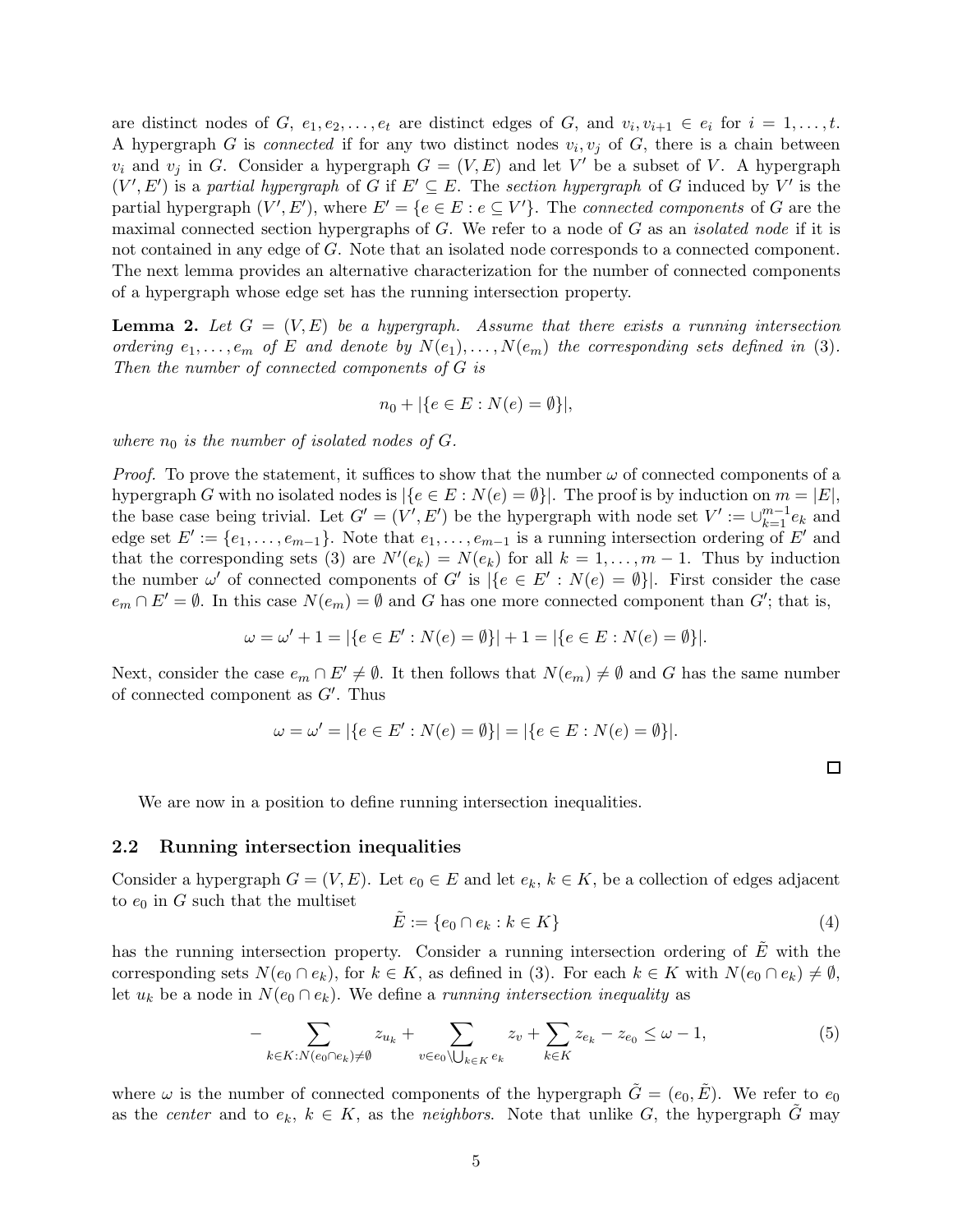have loops and parallel edges. By Lemma 2, the right-hand side of  $(5)$  is equal to the sum of the coefficients of the left-hand side. In the special case where  $N(e_0 \cap e_k) = \emptyset$  for all  $k \in K$ , i.e.,  $e_0 \cap e_k \cap e_{k'} = \emptyset$  for all  $k, k' \in K$ , running intersection inequalities simplify to flower inequalities introduced in [13].

We now establish the validity of running intersection inequalities for  $MP<sub>G</sub>$ .

#### Proposition 1. Running intersection inequalities are valid for the multilinear polytope.

*Proof.* Consider a running intersection inequality (5). Let  $\tilde{G} = (e_0, \tilde{E})$  be the corresponding hypergraph where E is defined by (4), and let  $\mathcal O$  denote a running intersection ordering of  $\tilde E$  with the sets  $N(e_0 \cap e_k)$ ,  $k \in K$ , as defined in (3).

Denote by  $\tilde{G}_i$ , for  $i = 1, \ldots, \omega$ , the connected components of  $\tilde{G}$ . For each  $\tilde{G}_i$ , define  $K_i = \{k \in$  $K: e_k \cap e_0 \in E(\tilde{G}_i)$ . Clearly, the sets  $K_i$ , for  $i = 1, \ldots, \omega$ , form a partition of K. We argue that for each  $\tilde{G}_i$  with  $K_i \neq \emptyset$ , the following inequality is valid for  $MP_G$ .

$$
-\sum_{k\in K_i:N(e_0\cap e_k)\neq\emptyset}z_{u_k}+\sum_{k\in K_i}z_{e_k}\leq 1.\tag{6}
$$

If  $|K_i| = 1$ , say  $K_i = \{1\}$ , then  $N(e_0 \cap e_1) = \emptyset$ ; thus the validity of (6) is trivial. Henceforth, assume that  $|K_i| \geq 2$ . We claim that the maximum value of the left-hand side of inequality (6) is one, and this value is attained if and only if  $z_{e_k} = 1$  for all  $k \in K_i$ . Let  $\mathcal{O}_i$  be the subsequence of  $\mathcal{O}_i$ corresponding to the edges  $e_0 \cap e_k$ , with  $k \in K_i$ . It can be shown that  $\mathcal{O}_i$  is a running intersection ordering of  $E(\tilde{G}_i)$ . Without loss of generality, let  $\mathcal{O}_i = e_0 \cap e_1, e_0 \cap e_2, \ldots, e_0 \cap e_t$ , where  $t := |E(\tilde{G}_i)|$ . Since  $\tilde{G}_i$  is a connected hypergraph by Lemma 2, we have  $N(e_0 \cap e_k) \neq \emptyset$  for all  $k = 2, ..., t$ . This implies that for each  $k = 2, \ldots, t$ , the node  $u_k$  exists and if  $z_{e_k} = 1$ , we have  $z_{u_k} = 1$ . Consequently the value of the left-hand side of inequality (6) is at most one and if it is equal to one, we must have  $z_{e_1} = 1$ . Now suppose that  $z_{e_1} = 1$ . Since  $u_2 \in e_1$ , it follows that  $z_{u_2} = 1$ . Hence, if the maximum value of the left-hand side of (6) is attained, we must have  $z_{e_2} = 1$ . If  $t = 2$ , the proof is complete. Otherwise, since  $u_3$  is in  $e_1$  or in  $e_2$  and  $z_{e_1} = z_{e_2} = 1$ , we have  $z_{u_3} = 1$  which in turn implies  $z_{e_3} = 1$ . Hence, by a recursive application of this argument for each element of  $\mathcal{O}_i$ , we conclude that inequality (6) is binding if and only if  $z_{e_k} = 1$  for all  $k \in K_i$ .

By summing up inequalities (6) for all  $\tilde{G}_i$  with  $E(\tilde{G}_i) \neq \emptyset$  together with inequalities  $z_{v_i} \leq 1$  for all  $\tilde{G}_i$  with  $V(\tilde{G}_i) = \{v_i\}$  and  $E(\tilde{G}_i) = \emptyset$ , we conclude that the value of the three summations on the left hand side of (5) does not exceed  $\omega$ . In addition, this maximum value is attained only if  $z_{e_k} = 1$  for all  $k \in K$  and  $z_v = 1$  for all  $v \in e_0 \setminus (\cup_{k \in K} e_k)$  which in turn implies  $z_{e_0} = 1$ . Hence, inequality (5) is valid.  $\Box$ inequality (5) is valid.

**Example 1.** Consider the hypergraph  $G = (V, E)$  with  $V = \{v_1, \ldots, v_7\}$  and  $E = \{e_0, e_1, e_2, e_3, e_4\}$ , where we define  $e_0 := V$ ,  $e_1 := \{v_1, v_2, v_3, v_7\}$ ,  $e_2 := \{v_2, v_3, v_6\}$ ,  $e_3 := \{v_1, v_3, v_5\}$ ,  $e_4 := \{v_1, v_2, v_4\}$ (see Figure 2). Consider the set  $\tilde{E} = \{e \cap e_0 : e \in E \setminus e_0\}$ . It is then simple to see that the sequence  $\mathcal{O} = e_1, e_2, e_3, e_4$  is a running intersection ordering of E. By (3) we have  $N(e_0 \cap e_4) = \{v_1, v_2\},\$  $N(e_0 \cap e_3) = \{v_1, v_3\}, N(e_0 \cap e_2) = \{v_2, v_3\}.$  Hence, the system of running intersection inequalities centered at  $e_0$  with neighbors  $E \setminus \{e_0\}$  is given by

$$
-2z_{v_i} - z_{v_j} - z_{e_0} + z_{e_1} + z_{e_2} + z_{e_3} + z_{e_4} \le 0 \qquad \text{for all distinct pairs } (i,j) \in \{1,2,3\}. \tag{7}
$$

It can be checked that all of the above inequalities define facets of  $MP_G$ . Note that one can write many more running intersection inequalities for  $MP_G$ . Due to space limitations, we only listed those centered at  $e_0$  with neighbors  $E \setminus \{e_0\}.$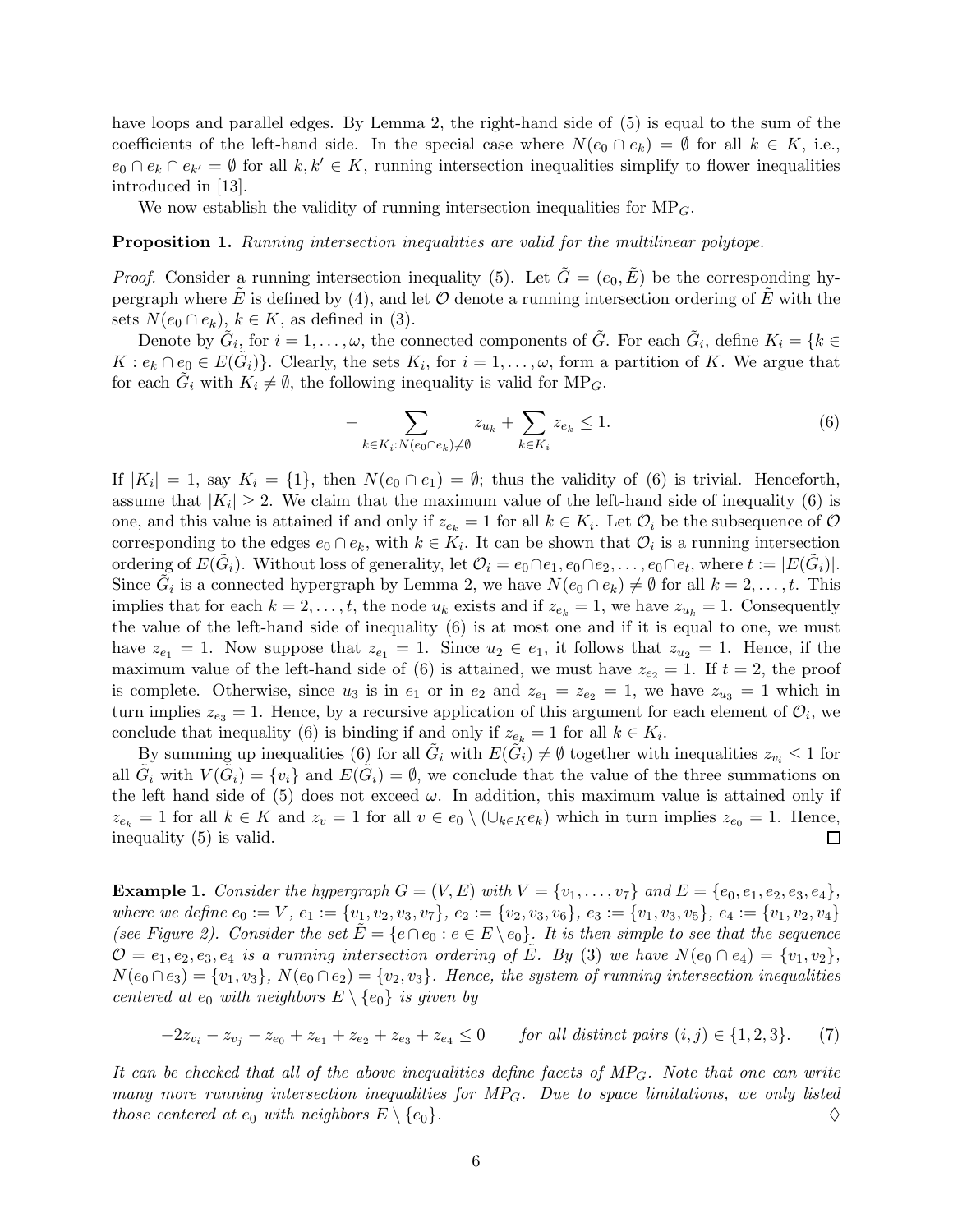

Figure 2: The hypergraph considered in Example 1.

Consider the set of all running intersection inequalities centered at  $e_0$  with neighbors  $e_k, k \in K$ . To construct these inequalities, we make use of a running intersection ordering of the multiset  $\tilde{E}$ defined by (4), and by Lemma 1, such an ordering is not unique. However, the following proposition implies that the system of all running intersection inequalities centered at  $e_0$  with neighbors  $e_k$ ,  $k \in K$ , is independent of the running intersection ordering.

**Proposition 2.** Let  $F$  be a multiset with the running intersection property. Then any running intersection ordering of F leads to the same multiset  $\{N(e): e \in F\}$  as defined in (3).

*Proof.* We prove the statement by induction on  $|F|$ . Given a multiset  $F'$  of subsets of a finite set and  $e, f \in F'$ , we say that  $e$  is a *parent* of  $f$  in  $F'$  if  $f \cap (\bigcup_{g \in F' \setminus f} g) \subseteq e$ .

In the base case we have  $|F| = 1$ ; the running intersection ordering is unique and thus the statement trivially follows. We also consider the base case  $|F| = 2$ . Let  $f, g \in F$ . If  $f \cap g = \emptyset$ , then independent of the running intersection ordering, we obtain  $N(f) = N(g) = \emptyset$ . Thus, we assume that  $f \cap g$  is nonempty. Let  $\mathcal O$  be a running intersection ordering of F. If  $\mathcal O = g, f$ , we obtain  $N(f) = f \cap g$  and  $N(g) = \emptyset$ . Vice versa, if  $\mathcal{O} = f, g$ , we obtain  $N'(g) = g \cap f$  and  $N'(f) = \emptyset$ . Hence the two multisets coincide. Note that in the latter base case, even though the two multisets coincide, the function that associates to each  $e \in F$  the set  $N(e)$  is not independent of the running intersection ordering.

We now prove the inductive step. Let  $\mathcal O$  and  $\mathcal O'$  be two running intersection orderings of F. Let  $\{N(e) : e \in F\}$  be the multiset corresponding to  $\mathcal{O}$  and let  $\{N'(e) : e \in F\}$  be the multiset corresponding to  $\mathcal{O}'$ . If the last set in  $\mathcal{O}$  and  $\mathcal{O}'$  is the same set, say f, then we have  $N(f) = N'(f)$ . By dropping the last set from  $\mathcal O$  and  $\mathcal O'$  we obtain two running intersection orderings  $\tilde{\mathcal O}$  and  $\tilde{\mathcal O}'$  of  $F \setminus \{f\}$ , respectively. By induction the two multisets  $\{N(e) : e \in F \setminus \{f\}\}$  and  $\{N'(e) : e \in F \setminus \{f\}\}$ coincide, hence also the multisets  $\{N(e) : e \in F\}$  and  $\{N'(e) : e \in F\}$  coincide. Thus we now assume that the last set in  $\mathcal{O}$ , say f, is different from the last set in  $\mathcal{O}'$ , say g.

Since f and g are leaves of F, they both have a parent in F. Let  $p(f)$  be a parent of f in F, and let  $p(g)$  be a parent of g in F. Note that there might be several sets of F that are parents of f. If g is a parent of f, then we set  $p(f) := g$ . Symmetrically, if f is a parent of g, then we set  $p(g) := f$ .

We first consider the case where  $p(f) = g$  and  $p(g) = f$ . Since  $p(g) = f$ , for every set  $e \in F \setminus \{f\}$ we have  $g \cap e = f \cap g \cap e$ . Let  $\overline{F}$  be obtained from  $F \setminus \{f\}$  by replacing the set g with a new set  $f \cap g$  and let  $\overline{O}$  be obtained from  $\overline{O}$  by dropping the last set f and by replacing g with  $f \cap g$ . Since by dropping the last set from  $\mathcal O$  we obtain a running intersection ordering of  $F \setminus \{f\}$ , it can be checked that  $\bar{\mathcal{O}}$  is a running intersection ordering of  $\bar{F}$  and that the two running intersection orderings lead to the same multiset  $\{N(e) : e \in F \setminus \{f\}\}\.$  Symmetrically, since  $p(f) = g$ , we define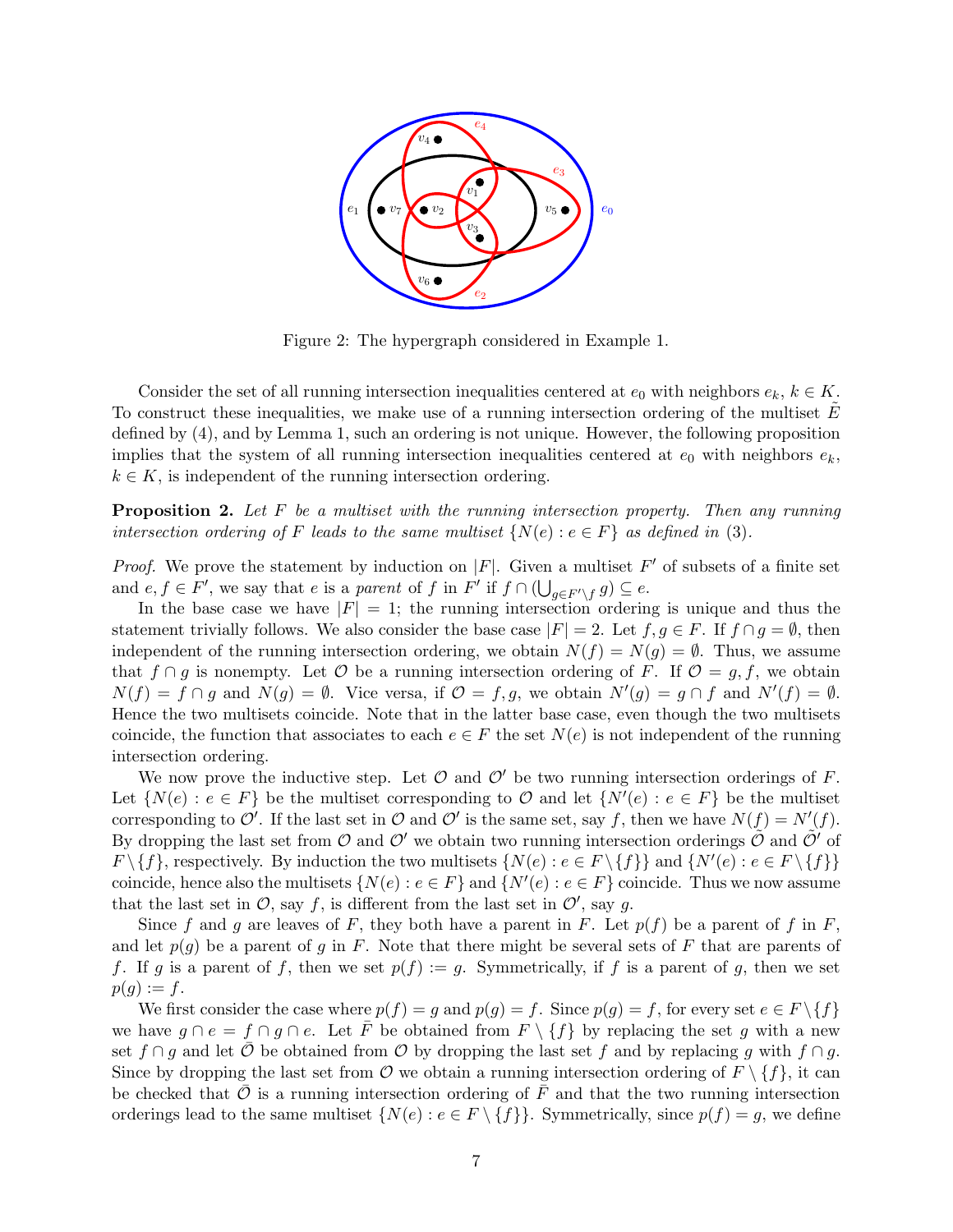the set  $\bar{F}'$  obtained from  $F \setminus \{g\}$  by replacing the set f with a new set  $f \cap g$ . We also obtain  $\overline{\mathcal{O}}'$  from  $\mathcal{O}'$  by dropping the last set g and by replacing f with  $f \cap g$ . As above,  $\overline{\mathcal{O}}'$  is a running intersection ordering of  $\bar{F}'$ . Moreover  $\bar{\mathcal{O}}'$  and the running intersection ordering of  $F \setminus \{g\}$  obtained by dropping the last set from  $\mathcal{O}'$  lead to the same multiset  $\{N'(e) : e \in F \setminus \{g\}\}\$ . Note that  $\overline{F} = \overline{F}'$ , thus by induction the two multiset  $\{N(e) : e \in F \setminus \{f\}\}\$ and  $\{N'(e) : e \in F \setminus \{g\}\}$  coincide. Since  $N(f) = f \cap g = N'(g)$ , also the multisets  $\{N(e) : e \in F\}$  and  $\{N'(e) : e \in F\}$  coincide. This concludes the proof in the case  $p(f) = g$  and  $p(g) = f$ .

We now assume that the assumption  $p(g) = f$  and  $p(f) = g$  does not hold. To study the multiset  $\{N(e) : e \in F\}$  corresponding to  $\mathcal{O}$ , we define the multiset  $F_1$  obtained from F by deleting the set  $f$ .

**Claim 1.** If  $p(g) \neq f$ , then  $p(g)$  is a parent of g in  $F_1$ . If  $p(g) = f$ , then  $p(f)$  is a parent of g in  $F_1$ .

*Proof of claim.* If  $p(g) \neq f$ , then  $p(g)$  is a parent of g in  $F_1$  since

$$
g \cap (\cup_{e \in F \setminus \{f,g\}} e) \subseteq g \cap (\cup_{e \in F \setminus \{g\}} e) \subseteq p(g).
$$

Assume now that  $p(g) = f$ . We have  $g \cap (\bigcup_{e \in F \setminus \{f,g\}} e) \subseteq g \cap (\bigcup_{e \in F \setminus \{g\}} e) \subseteq f$ , and  $\bigcup_{e \in F \setminus \{f,g\}} e \subseteq g$  $\cup_{e\in F\setminus\{f\}}e$ . Thus,

$$
g \cap (\cup_{e \in F \setminus \{f,g\}} e) \subseteq f \cap (\cup_{e \in F \setminus \{f\}} e) \subseteq p(f).
$$

Since  $p(f) \neq g$ , it follows that  $p(f)$  is a parent of g in  $F_1$ .

By Claim 1, g has a parent in  $F_1$ . This implies that there exists a running intersection ordering of  $F \setminus \{f\}$  with g as the last set. In fact, such a running intersection ordering can be obtained by appending g to a running intersection ordering of  $F \setminus \{f, g\}$ . Since by induction all running intersection orderings of  $F \setminus \{f\}$  lead to the same multiset, we assume without loss of generality that the second to last set in  $\mathcal O$  is g. We now explicitly write the obtained sets  $N(f)$  and  $N(g)$ . To do so, we consider three cases: (A)  $p(f) \neq g$  and  $p(g) \neq f$ , (B)  $p(f) = g$  and  $p(g) \neq f$ , (C)  $p(f) \neq g$  and  $p(g) = f$ .

Case (A). We have  $N(f) = f \cap p(f)$  and by Claim 1  $N(g) = g \cap p(g)$ .

Case (B). We have  $N(f) = f \cap g$  and by Claim 1  $N(g) = g \cap p(g)$ .

Case (C). We have  $N(f) = f \cap p(f)$  and by Claim 1  $N(g) = g \cap p(f)$ .

We now study the multiset  $\{N'(e) : e \in F\}$  corresponding to  $\mathcal{O}'$ . Let  $F'_1$  be obtained from F by deleting the set g. By Claim 1, with f and g permuted, and with  $F'_1$  instead of  $F_1$ , we obtain

**Claim 2.** If  $p(f) \neq g$ , then  $p(f)$  is a parent of f in  $F'_1$ . If  $p(f) = g$  then  $p(g)$  is a parent of f in  $F'_1.$ 

By Claim 2,  $f$  has a parent in  $F_1'$ . This implies that there exists a running intersection ordering of  $F \setminus \{g\}$  with f as the last set. Since by induction all running intersection orderings of  $F \setminus \{g\}$ lead to the same multiset, we assume without loss of generality that the second to last set in  $\mathcal{O}'$  is f. In order to explicitly write the obtained sets  $N'(g)$  and  $N'(f)$ , we consider the three cases (A), (B), (C) introduced above.

Case (A). We have  $N'(g) = g \cap p(g)$  and by Claim 2  $N'(f) = f \cap p(f)$ .

Case (B). We have  $N'(g) = g \cap p(g)$  and by Claim 2  $N'(f) = f \cap p(g)$ .

Case (C). We have  $N'(g) = g \cap f$  and by Claim 2  $N'(f) = f \cap p(f)$ .

We now show that the multiset  $\{N(f), N(g)\}$  equals the multiset  $\{N'(g), N'(f)\}$ . This concludes the proof of the proposition since the two orders obtained from  $\mathcal O$  and  $\mathcal O'$  by dropping the last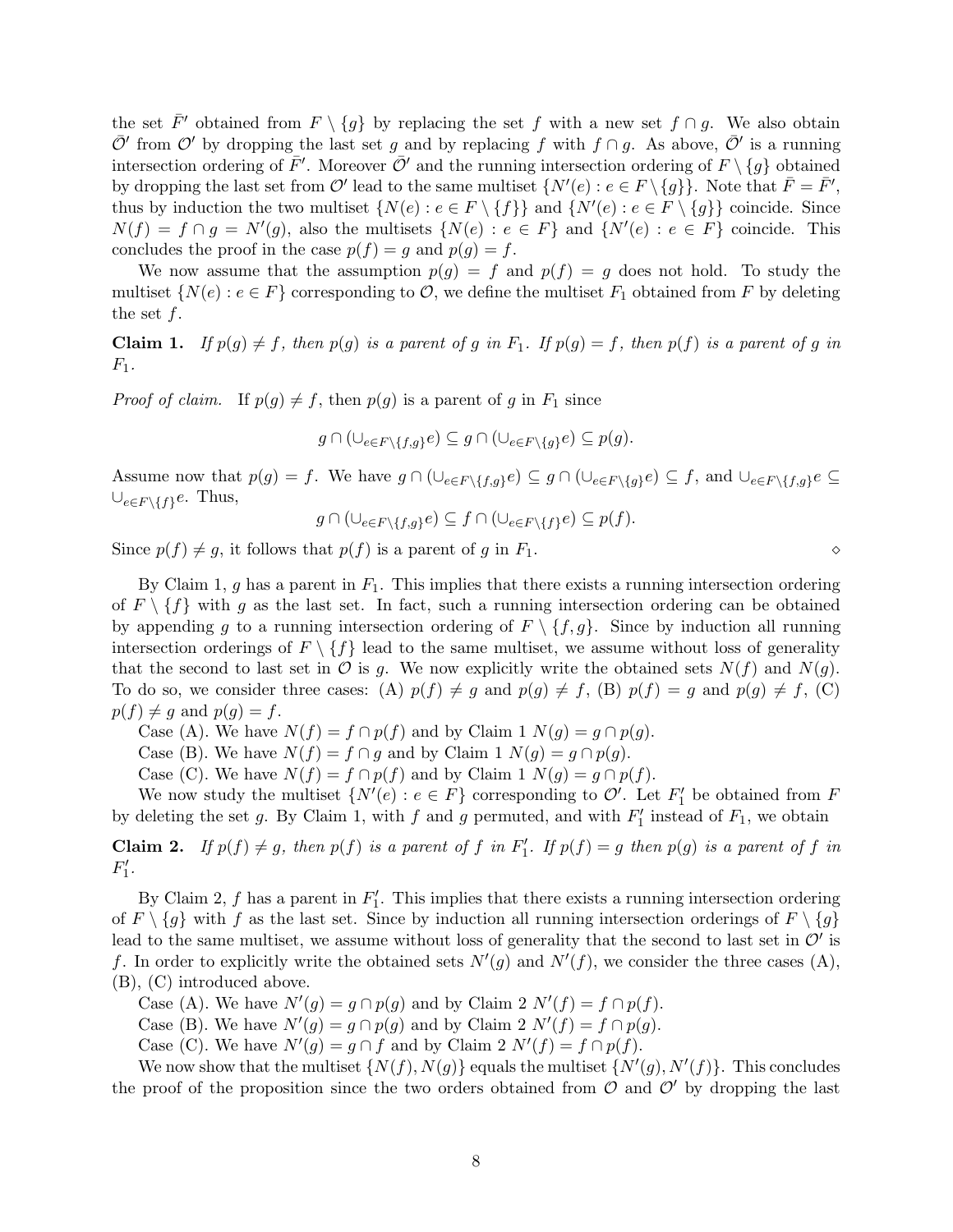two sets are running intersection orderings of the same set  $F \setminus \{f, g\}$  and by induction the two corresponding multisets coincide.

Again, we consider the three cases  $(A)$ ,  $(B)$ ,  $(C)$ . As the case  $(C)$  is symmetric to case  $(B)$ , we will not consider it any further.

Case (A). We have  $N(f) = N'(f)$ , and  $N(g) = N'(g)$ . Thus we are done.

Case (B). We have  $N(g) = N'(g)$ . Thus we need to show  $N(f) = f \cap g = f \cap p(g) = N'(f)$ . Since  $p(g)$  is a parent of g in F, we have  $f \cap g \subseteq p(g)$ , thus  $f \cap g \subseteq f \cap p(g)$ . Vice versa, since g is a parent of f in F, we have  $f \cap p(g) \subseteq g$ , thus  $f \cap p(g) \subseteq f \cap g$ . a parent of f in F, we have  $f \cap p(g) \subseteq g$ , thus  $f \cap p(g) \subseteq f \cap g$ .

By applying Proposition 2 to the multiset  $\tilde{E}$  defined by (4), we obtain the following result.

**Corollary 1.** Any running intersection ordering of  $\tilde{E}$  leads to the same system of running intersection inequalities centered at  $e_0$  with neighbors  $e_k, k \in K$ .

We now introduce a new polyhedral relaxation of multilinear sets. To this end, we first recall a widely-used polyhedral relaxation of  $\mathcal{S}_G$  which is obtained by replacing each multilinear equation  $z_e = \prod_{v \in e} z_v$ , by its convex hull over the unit hypercube:

$$
MP_G^{LP} := \left\{ z : z_v \le 1, \ \forall v \in V, z_e \ge 0, \ z_e \ge \sum_{v \in e} z_v - |e| + 1, \ \forall e \in E, z_e \le z_v, \ \forall e \in E, \ \forall v \in e \right\}.
$$
 (8)

The above relaxation has been used extensively in the literature and is often referred to as the *stan*dard linearization of the multilinear set (see, e.g., [10]).

We define the *running intersection relaxation* of  $S_G$ , denoted by  $MP_G^R$ , as the polytope obtained by adding to  $MP_G^L$  all possible running intersection inequalities for  $S_G$ . Note that running intersection inequalities with no neighbors are already present in (8).

#### 2.3 Redundant inequalities

For a general hypergraph  $G$ , many of the running intersection inequalities defined by  $(5)$  are redundant for  $MP_G^{\text{RI}}$ . The following proposition provides sufficient conditions to identify such redundant inequalities.

**Proposition 3.** Every running intersection inequality centered at  $e_0$  with neighbors  $e_k$ ,  $k \in K$ , that defines a facet of  $MP_G^{RI}$  satisfies the following three conditions:

- (i)  $e_0 \cap e_k \nsubseteq e_0 \cap e_{k'}$  for any  $k, k' \in K$ ;
- (ii)  $|e_0 \cap e_k| > 2$  for all  $k \in K$ ;
- (iii) For any distinct  $k, k' \in K$  with  $u_k, u_{k'} \in N(e_0 \cap e_k) \cap N(e_0 \cap e_{k'})$ , we have  $u_k = u_{k'}$ .

Proof. To prove the statement, we consider a running intersection inequality not satisfying each condition. Then we show that such an inequality can be obtained by summing up a number of other inequalities valid for  $MP_G^{\text{RI}}$ . Since  $MP_G$  is full dimensional [12], this implies that the inequality under consideration is not facet-defining.

Consider a running intersection inequality centered at  $e_0$  with neighbors  $e_k, k \in K$ . Assume that this inequality does not satisfy condition (i), i.e. there exist  $i, j \in K$  such that  $e_0 \cap e_i \subseteq e_0 \cap e_j$ .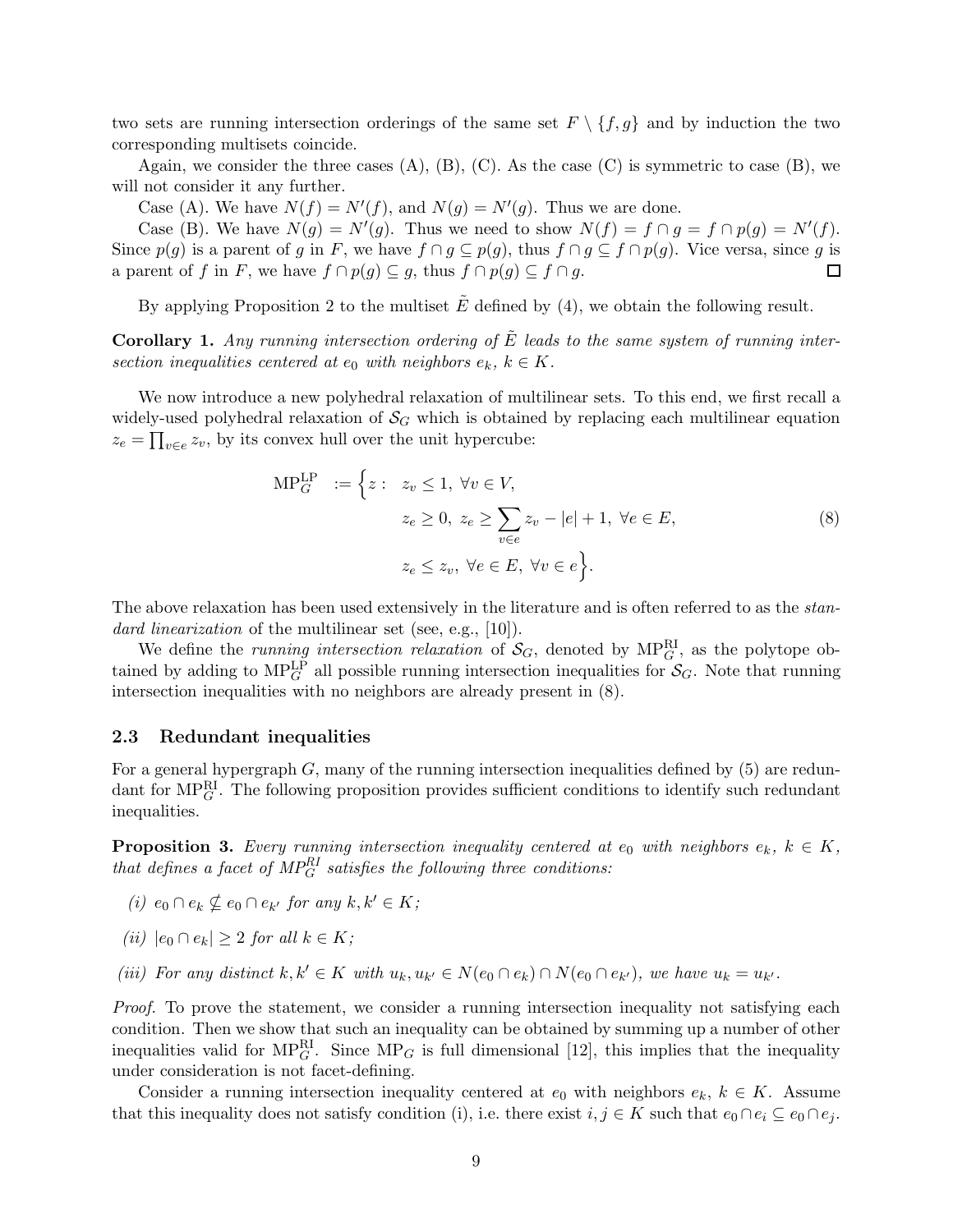Consider the multiset  $E$  defined by (4). We show that there exists a running intersection ordering O of  $\tilde{E}$  in which  $e_0 \cap e_j$  appears before  $e_0 \cap e_i$ . Define  $\tilde{E}' = \{e_0 \cap e_k : k \in K \setminus \{i\}\}\.$  Observe that by part (iii) of Lemma 1, the set  $\tilde{E}'$  has the running intersection property. Consider a running intersection ordering O' of  $E'$  and construct a sequence O obtained by inserting  $e_0 \cap e_i$  right after  $e_0 \cap e_j$  in  $\mathcal{O}'$ . It is now simple to check that  $\mathcal O$  is a running intersection ordering of  $\tilde E$ . A running intersection inequality centered at  $e_0$  with neighbors  $e_k, k \in K \setminus \{i\}$ , is given by

$$
-\sum_{k\in K\setminus\{i\}:N(e_0\cap e_k)\neq\emptyset}z_{u_k}+\sum_{v\in e_0\setminus\bigcup_{k\in K\setminus\{i\}}e_k}z_v+\sum_{k\in K\setminus\{i\}}z_{e_k}-z_{e_0}\leq\omega-1,\tag{9}
$$

where  $\omega$  denotes the number of connected components of  $\tilde{G}' = (e_0, \tilde{E}')$  and the sets  $N(e_0 \cap e_k)$ ,  $k \in K \setminus \{i\}$  are obtained according to the running intersection ordering  $\mathcal{O}'$ . Now consider the edge  $e_i$  and denote by u a node in  $e_0 \cap e_i$ . Then the following inequality is present in  $MP_G^{\text{LP}}$ :

$$
-z_u + z_{e_i} \le 0. \tag{10}
$$

It is simple to see that  $e_0\setminus\cup_{k\in K}e_k = e_0\setminus\cup_{k\in K\setminus\{i\}}e_k$ . Moreover, the number of connected components of the two hypergraphs  $\tilde{G} = (e_0, \tilde{E})$  and  $\tilde{G}'$  are identical. In addition, by construction, the sets  $N(e_0 \cap e_k)$ ,  $k \in K \setminus \{i\}$ , associated with  $\mathcal{O}'$  coincide with those associated with  $\mathcal{O}$ . Finally, the set  $N(e_0 \cap e_i)$  obtained using  $\mathcal O$  is given by  $N(e_0 \cap e_i) = e_0 \cap e_i$ , since by assumption  $e_0 \cap e_i \subseteq e_0 \cap e_j$ and  $e_0 \cap e_j$  appears before  $e_0 \cap e_i$ . It then follows that the running intersection inequality under consideration can be obtained by adding inequalities (9) and (10).

Consider a running intersection inequality centered at  $e_0$  with neighbors  $e_k, k \in K$ . Assume that this inequality does not satisfy condition (ii), i.e. there exist  $i \in K$  and  $u \in V(G)$  such that  $e_0 \cap e_i = \{u\}.$  We can assume that the inequality satisfies condition (i); thus we have  $u \notin e_k \cap e_0$ for every  $k \in K \setminus \{i\}$ . Consider a running intersection ordering O of E defined by (4) and let the set  $N(e_0 \cap e_k)$ ,  $k \in K$ , be defined by (3). It then follows that  $N(e_0 \cap e_i) = \emptyset$  and that the sequence  $\mathcal{O}'$  obtained by removing  $e_0 \cap e_i$  from  $\mathcal{O}$  is a running intersection ordering of the set  $E' = \{e_0 \cap e_k : k \in K \setminus \{i\}\}.$  In addition, the sets  $N(e_0 \cap e_k)$ ,  $k \in K \setminus \{i\}$ , associated with  $\mathcal{O}'$  are identical to those associated with  $\mathcal{O}$ . Hence, a running intersection inequality centered at  $e_0$  with neighbors  $e_k, k \in K \setminus \{i\}$  is given by

$$
-\sum_{k\in K: N(e_0\cap e_k)\neq \emptyset} z_{u_k} + \sum_{v\in e_0\setminus\bigcup_{k\in K\setminus\{i\}} e_k} z_v + \sum_{k\in K\setminus\{i\}} z_{e_k} - z_{e_0} \leq \omega - 1,\tag{11}
$$

where  $\omega$  denotes the number of connected components of the hypergraph  $\tilde{G}' = (e_0, \tilde{E}')$ . Now consider the edge  $e_i$ ; clearly, the following inequality is present in  $MP_G^{\text{LP}}$ :

$$
-z_u + z_{e_i} \le 0. \tag{12}
$$

It is simple to see that  $e_0 \setminus \bigcup_{k \in K \setminus \{i\}} e_k = \{u\} \cup (e_0 \setminus \bigcup_{k \in K} e_k)$ . In addition, the number of connected components of  $\tilde{G} = (e_0, \tilde{E})$  and  $\tilde{G}'$  are identical. It then follows that the running intersection inequality under consideration can be obtained by summing up inequalities (11) and (12).

Finally, consider a running intersection inequality centered at  $e_0$  with neighbors  $e_k$ ,  $k \in K$  that does not satisfy condition (iii); i.e., there exist  $i, j \in K$  with  $u_i, u_j \in N(e_0 \cap e_i) \cap N(e_0 \cap e_j)$  such that  $u_i \neq u_j$ . We now construct two other running intersection inequalities entered at  $e_0$  with neighbors  $e_k, k \in K$ , for which we select the same node from each  $N(e_0 \cap e_k)$ , for all  $k \in K \setminus \{i, j\}$ as the original inequality, but for first one we let  $u'_i = u'_j = u_i$ , while for the second one we let  $u''_i = u''_j = u_j$ . It is then simple to check that the running intersection inequality under consideration can be obtained by adding these two inequalities both of which are present in  $MP_G^R$ .  $\Box$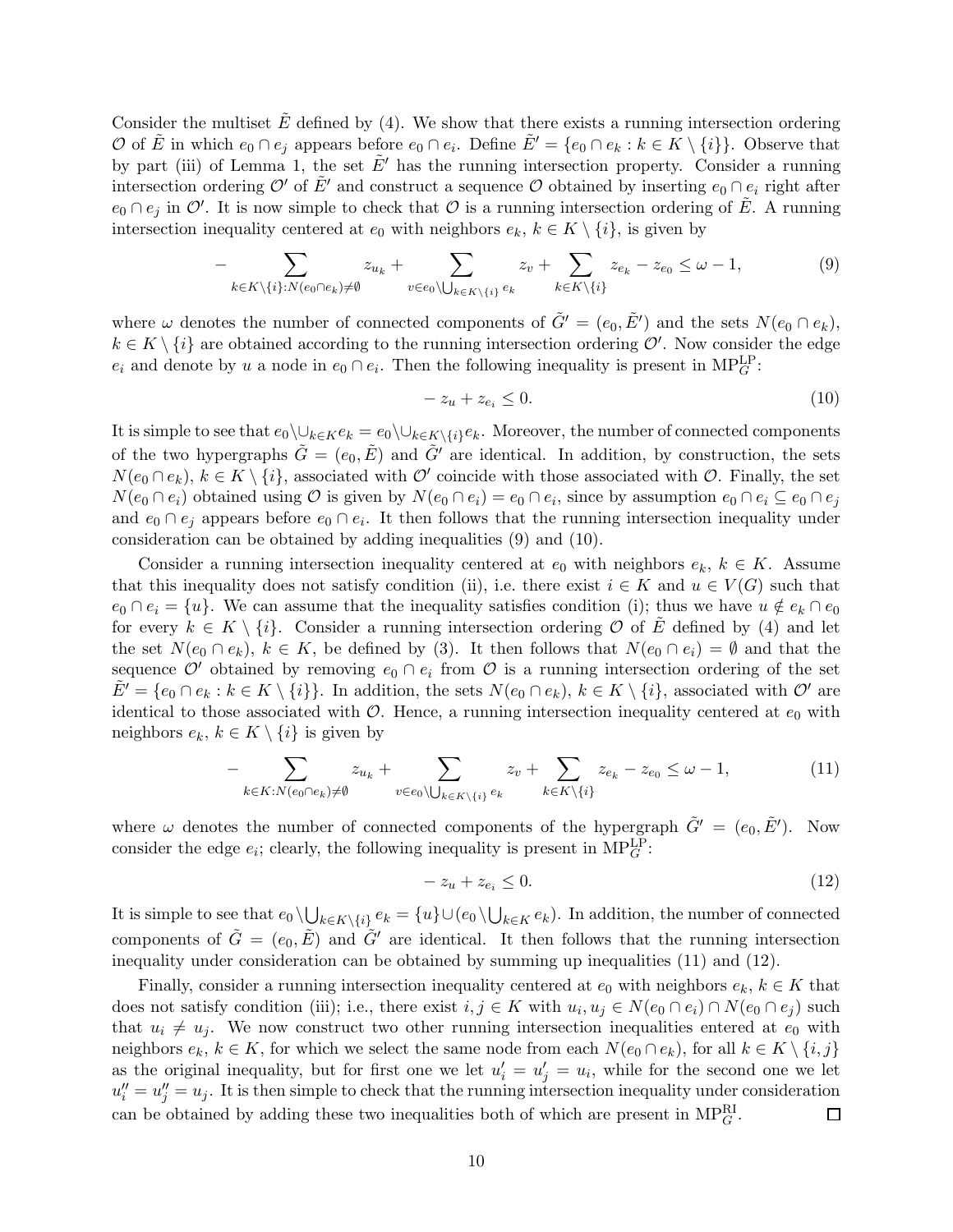#### 2.4 Facet-defining inequalities

We conclude this section by showing that, under certain assumptions, running intersection inequalities are facet-defining for their support hypergraphs. This result together with the lifting theorems presented in [12] enables us to obtain sufficient conditions under which these inequalities define facets of the multilinear polytope of general hypergraphs.

**Proposition 4.** Consider a running intersection inequality centered at  $e_0$  with neighbors  $e_k$ ,  $k \in$ K, and let G denote its support hypergraph. Assume that the inequality satisfies the following conditions:

- (1)  $|e_0 \cap e_k| > 2$  for all  $k \in K$ ;
- (2) For every  $K' \subseteq K$  such that  $e_0 \cap (\bigcap_{k \in K'} e_k) \neq \emptyset$  we have  $e_0 \cap (e_i \setminus \bigcup_{k \in K' \setminus \{i\}} e_k) \neq \emptyset$  for all  $i \in K'$ ;
- (3) Each nonempty  $N(e_0 \cap e_k)$ ,  $k \in K$ , intersects the set  $U := \{u_k : k \in K, N(e_0 \cap e_k) \neq \emptyset\}$  in only one node.

Then this running intersection inequality defines a facet of  $MP$ <sub>G</sub>.

Proof. Consider a running intersection inequality defined by (5). We start by identifying a set of points in  $\mathcal{S}_G$  that satisfy this inequality tightly. Subsequently, we show that any nontrivial valid inequality  $az \leq \alpha$  for  $\mathcal{S}_{\mathcal{G}}$  that is satisfied tightly at all such points coincides with (5) up to a positive scaling. Since  $MP_G$  is full dimensional [12], this in turn implies that inequality (5) defines a facet of  $MP<sub>G</sub>$ .

Let  $\tilde{G} = (e_0, \tilde{E})$ , where  $\tilde{E}$  is given by (4). As in the proof of Proposition 1, we denote by  $\tilde{G}_1,\ldots,\tilde{G}_{\omega}$  the connected components of  $\tilde{G}$ . Consider a partition of K given by  $K = \bigcup_{i=1}^{\omega} K_i$ , where  $K_i$  contains the indices of the edges of  $\tilde{G}_i$ . Let  $\Omega$  contain those indices  $i \in \{1, \ldots, \omega\}$  for which  $K_i \neq \emptyset$ . By Lemma 2, for each  $i \in \Omega$  there exists a unique index  $r_i$  in  $K_i$  with  $N(e_0 \cap e_{r_i}) = \emptyset$ . Define

$$
\gamma_{G_i} = -\sum_{k \in K_i \backslash \{r_i\}} z_{u_k} + \sum_{k \in K_i} z_{e_k}.
$$

Then, it can be checked that

Claim 3. Let  $z \in \mathcal{S}_G$ . Then:

- (i) If  $z_{u_k} = 1$  for all  $k \in K_i \setminus \{r_i\}$  and  $z_{e_k} = 1$  for all  $k \in K_i$ , then  $\gamma_{G_i} = 1$ ;
- (ii) If  $z_{u_k} = z_{e_k}$  for all  $k \in K_i \setminus \{r_i\}$  and  $z_{e_{r_i}} = 0$ , then  $\gamma_{G_i} = 0$ .

For notational simplicity, in the following, let  $V_0 = e_0 \setminus \cup_{k \in K} e_k$ . To identify the tight points of (5), we consider two cases:

- (I)  $z_{e_0} = 1$ : a point in  $\mathcal{S}_G$  satisfies (5) tightly if and only if  $\gamma_{G_i} = 1$  for all  $i \in \Omega$ ;
- (II)  $z_{e_0} = 0$ : a point in  $\mathcal{S}_G$  satisfies (5) tightly if and only if one of the following is satisfied:
	- (II')  $z_v = 1$  for all  $v \in V_0$ ,  $\gamma_{G_j} = 0$  for some  $j \in \Omega$  and  $\gamma_{G_i} = 1$  for all  $i \in \Omega \setminus \{j\};$
	- (II'')  $V_0 \neq \emptyset$ ,  $z_w = 0$  for some  $w \in V_0$ ,  $z_v = 1$  for all  $v \in V_0 \setminus \{w\}$ , and  $\gamma_{G_i} = 1$  for all  $i \in \Omega$ .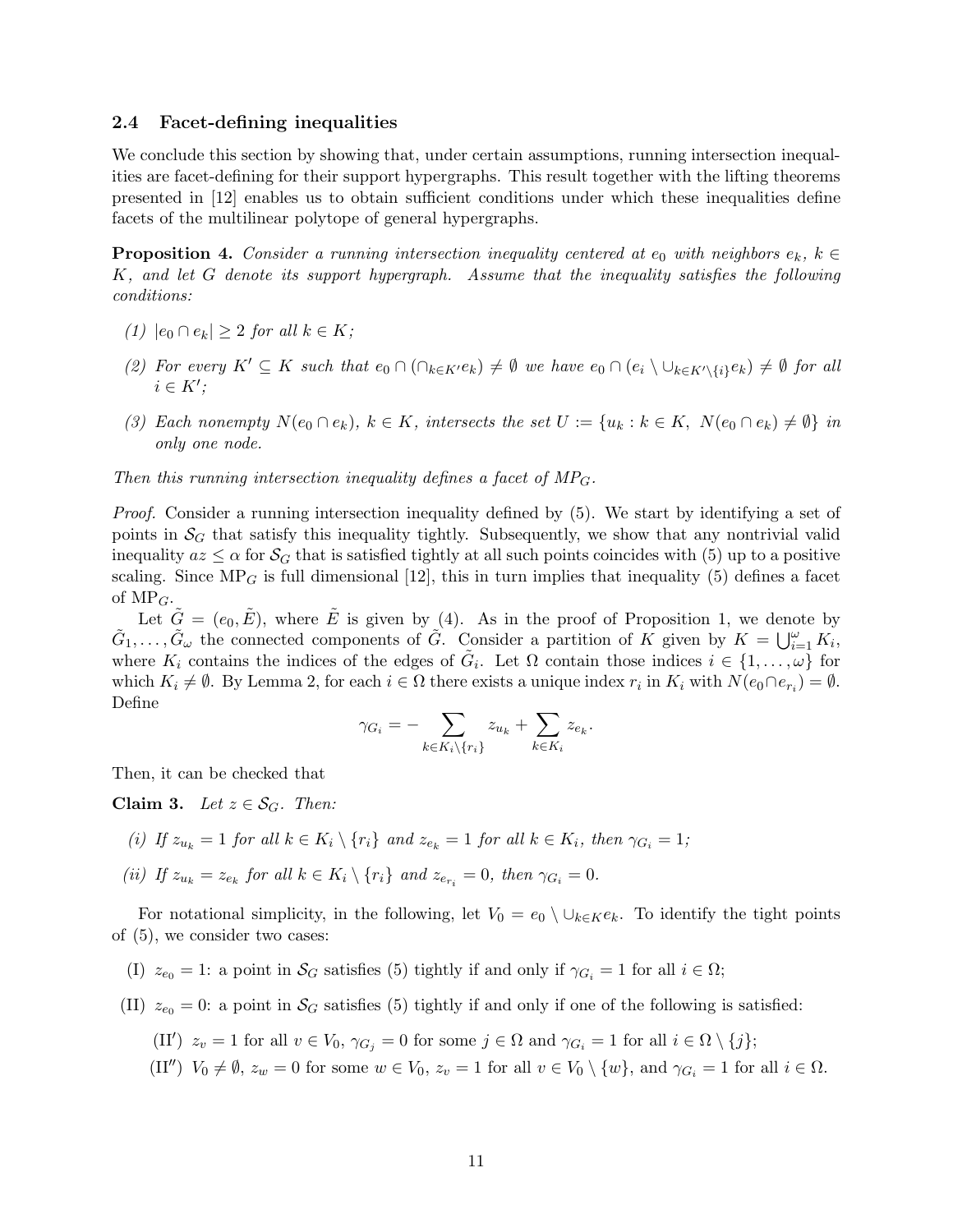If  $V_0 \neq \emptyset$ , by part (i) of Claim 3, it is simple to check that substituting tight points of type (I) and (II'') in  $az \leq \alpha$ , yields

$$
a_v + a_{e_0} = 0, \quad \forall v \in V_0. \tag{13}
$$

Define  $U_j = \bigcup_{k \in K_j \setminus \{r_j\}} u_k$  for all  $j \in \Omega$ . For each  $j \in \Omega$  with  $\bigcup_{k \in K_j} e_k \setminus U_j \neq \emptyset$ , by part (ii) of Claim 3, we construct two tight points of type  $(II')$  as follows: the first tight point is obtained by letting  $z_v = 0$  for all  $v \in \bigcup_{k \in K_j} e_k$ . The second tight point is obtained by letting  $z_w = 1$  for some  $w \in (\cup_{k \in K_j} e_k) \setminus U_j$  and  $z_v = 0$  for all  $v \in \cup_{k \in K_j} e_k \setminus \{w\}$ . Note that from condition (1) it follows that  $e_0 \cap \bigcup_{k \in K_j} e_k \setminus \{w\} \neq \emptyset$ . By construction, in both tight points we have  $z_{u_k} = z_{e_k} = 0$  for all  $k \in K_j \setminus \{r_j\}$  and  $z_{e_{r_j}} = 0$ . Substituting these two points in  $az \leq \alpha$  and subtracting the resulting expressions, gives  $a_w = 0$ . Using a similar line of arguments for each  $w \in (\cup_{k \in K_j} e_k) \setminus U_j$  and each  $j \in \Omega$ , we obtain

$$
a_v = 0, \quad \forall v \in \bigcup_{k \in K} e_k \setminus \bigcup_{j \in \Omega} U_j. \tag{14}
$$

Let  $e_{\ell}$  denote a leaf of  $E(\tilde{G}_j)$ . We claim that  $e_0 \cap e_{\ell} \setminus U_j$  is nonempty. If  $U_j = \emptyset$ , then the statement is trivial. Otherwise, by definition of a leaf  $e_0 \cap e_\ell \setminus U_j \supseteq e_0 \cap e_\ell \setminus e_0 \cap e_h$  for some  $h \in K_j$  such that  $h \neq \ell$ . Moreover, from condition (2) it follows that  $e_0 \cap (e_{\ell} \setminus e_h) \neq \emptyset$ . Now we construct two tight points as follows: the first point is a tight point of type (I). The second point is obtained by letting  $z_w = 0$  for some  $w \in e_0 \cap e_\ell \setminus U_j$  and  $z_v = 1$  for all  $v \in \bigcup_{k \in K_j} e_k \setminus \{w\}$ . This point is a tight point of type (II'). To see this, consider a running intersection ordering of  $\tilde{E}$  in which  $e_0 \cap e_\ell$  is the first element. Note that by part (ii) of Lemma 1 such an ordering exists. It then follows that at this tight point we have  $z_{u_k} = z_{e_k} = 1$  for all  $k \in K_j \setminus \{\ell\}$  and  $z_{e_\ell} = 0$ . By (14), we have  $a_w = 0$ . Substituting these two points in  $az \leq \alpha$  and subtracting the resulting relations we obtain

$$
a_{e_k} + a_{e_0} = 0, \quad \forall k \in K : e_k \text{ is a leaf of } \tilde{E}.
$$
 (15)

Again consider a tight point of type  $(II')$  in which  $\gamma_{G_j} = 0$  for some  $j \in \Omega$  by letting  $z_{e_k} = 0$  for all  $k \in K_j$  and  $z_{u_k} = 0$  for all  $k \in K_j \setminus \{r_j\}$ . Consider a node w in the set  $U_j$  defined above. Denote by K' the index set of all edges in  $K_j$  with  $e_k \supset w$ . Let  $\ell \in K'$  and consider a running intersection ordering of  $\tilde{E}$  in which  $e_0 \cap e_{\ell}$  is the first element. The existence of such an ordering follows from part (ii) of Lemma 1. Now, construct a second tight point of type  $(II')$  in which we have  $z_w = 1$ . By condition (3), we have  $u_k = w$  for all  $k \in K' \setminus \{\ell\}$ , as by construction,  $N(e_0 \cap e_k) \supseteq w$  for all  $k \in K' \setminus \{\ell\}.$  Moreover, by condition (2), there exists a node  $v_{\ell} \in e_0 \cap (e_{\ell} \setminus \cup_{k \in K' \setminus \{\ell\}} e_k).$  It then follows that by letting  $z_{v_\ell} = 0$  and  $z_w = 1$ , we can construct a tight point of type (II') in  $\mathcal{S}_G$  such that  $z_{e_\ell} = 0$ ,  $z_{u_k} = z_{e_k} = 1$  for all  $k \in K' \setminus \{\ell\}$  and  $z_{u_k} = z_{e_k} = 0$  for all  $k \in K_j \setminus K'$ . Substituting these two points in  $az \leq \alpha$  and using (14), yields

$$
(|K'|-1)a_w+\sum_{k\in K'\backslash\{\ell\}}a_{e_k}=0,\quad \forall \ell\in K'.
$$

It then follows that for each  $w \in U$  we have

$$
a_w + a_{e_k} = 0, \quad \forall k \in K \text{ such that } e_k \supset w. \tag{16}
$$

Together with (15), this implies that

$$
a_{e_k} + a_{e_0} = 0, \quad \forall k \in K. \tag{17}
$$

Finally, by substituting the tight point of type (I) we get  $\alpha = \sum_{p \in V \cup E} a_p$ . Together with (13), (14), (16), (17), this implies that  $az \leq \alpha$  coincides with inequality (5) up to a positive scaling, implying that (5) defines a facet of MP<sub>G</sub>. implying that (5) defines a facet of  $MP<sub>G</sub>$ .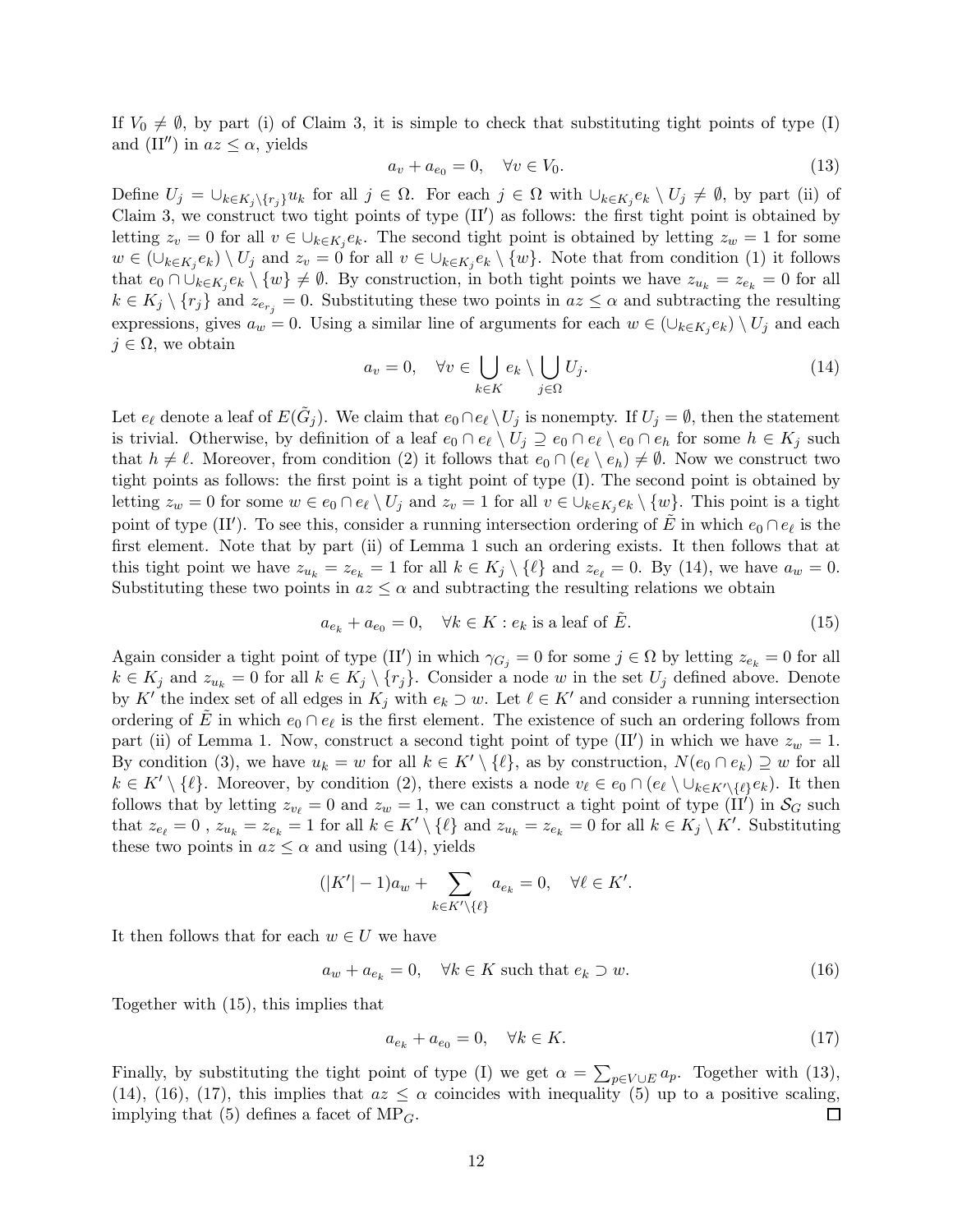In particular, Proposition 4 implies the following:

**Corollary 2.** Consider a running intersection inequality centered at  $e_0$  with neighbors  $e_k$ ,  $k \in K$ . Suppose that  $|e_0 \cap e_k| \geq 2$  for all  $k \in K$  and  $|e_0 \cap e_k \cap e_{k'}| \leq 1$  for all  $k, k' \in K$ . Then this inequality defines a facet of the multilinear polytope of its support hypergraph.

Proof. To prove the statement it suffices to show conditions (2) and (3) of Proposition 4 are satisfied. First consider condition (2); since  $|e_0 \cap e_k \cap e_{k'}| \leq 1$  for all  $k, k' \in K$ , it follows that for any  $K' \subseteq K$ , the set  $e_0 \cap (\bigcap_{k \in K'} e_k)$  consists of at most a single node. Moreover, if  $e_0 \cap (\bigcap_{k \in K'} e_k) = \{v\}$ , then  $e_0 \cap e_k \cap e_{k'} = \{v\}$  for all  $k, k' \in K'$ . Hence, for each  $i \in K'$  we have  $e_0 \cap (e_i \setminus \cup_{k \in K' \setminus \{i\}} e_k) =$  $(e_0 \cap e_i) \setminus \{v\}$ , and the latter is nonempty as by assumption  $|e_0 \cap e_i| \geq 2$ . Condition (3) is satisfied as the assumption  $|e_0 \cap e_k \cap e_{k'}| \leq 1$  for all  $k, k' \in K$  implies that  $|N(e_0 \cap e_k)| \leq 1$  for all  $k \in K$ .  $\Box$ 

We should remark that the converse of Proposition 4 does not hold in general; namely, while by Proposition 3, condition (1) is necessary, one can construct facet-defining inequalities that do not satisfy conditions (2) and (3). In fact, in Example 1, inequalities (7) are facet-defining but they do not satisfy condition (3) of Proposition 4. We believe that a complete characterization for facetness of running intersection inequalities depends on the precise structure of the support hypergraph.

## 2.5 Computational impact

In [15], the authors demonstrate the effectiveness of running intersection inequalities in constructing strong polyhedral relaxations for general multilinear polytopes. Namely, they devise an efficient algorithm for separating running intersection inequalities which they embed at every node of the branch-and-reduce global solver BARON [20]. Results for multilinear and polynomial optimization problems of degree three and four show that running intersection cuts significantly improve the performance of BARON.

As we detailed before running intersection inequalities serve as a generalization of flower inequalities [13]. Indeed, running intersection cuts have a more complex form than flower cuts and the corresponding proof techniques are more involved. In the following we demonstrate the significance of running intersection cuts in global optimization via a simple numerical study. We consider a test set containing computer vision instances from an image restoration problem. This test set consists of 45 unconstrained binary polynomial optimization problems of degree four. See [11] for the problem formulation and the detailed description of the test set. It can be checked that corresponding hypergraphs are not  $\beta$ -acyclic. To highlight the benefits of running intersection cuts, we devise two relaxation construction strategies. We utilize the cut generation scheme of [15] to add (i) running intersection cuts and (ii) only flower cuts to BARON's polyhedral relaxation. We compare the root-node relaxation gap, defined as the difference between the upper and lower bounds for the problem at the root node of the tree for the two relaxation strategies. We call a problem trivial, if it is solved to global optimality at the root node by both algorithms. Out of 45 problems 10 were trivial. Results for the nontrivial problems are shown in Figure 2.5. For 27 instances, i.e., for about 80% of the problems, running intersection cuts result in more than 95% reduction in root node relaxation gap. This experiment demonstrate the usefulness of these inequalities in their most general form.

## 3 Convex hull characterizations

In [13], we defined the flower relaxation as the polytope obtained by adding all flower inequalities for a multilinear set to its standard linearization. Subsequently, we showed that the flower relaxation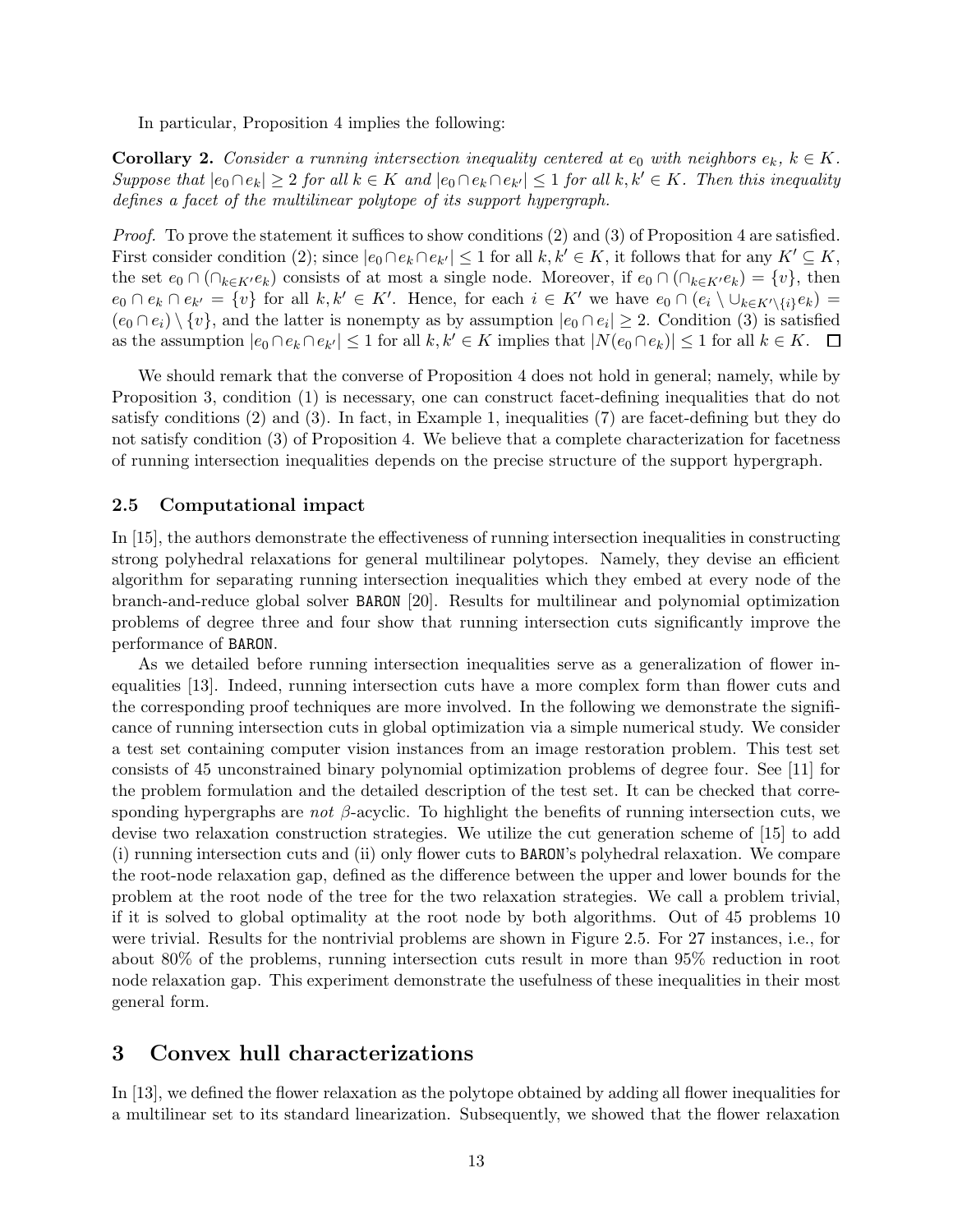

Figure 3: Relaxation gap reduction at the root node of BARON when using running intersection cuts instead of flower cuts for 35 computer vision instances.

coincides with the multilinear polytope if and only if the underlying hypergraph is  $\gamma$ -acyclic. In the remainder of this paper, we study the tightness of the running intersection relaxation. Namely, we provide a necessary condition and a sufficient condition for the tightness of the running intersection relaxation in terms of the acyclicity degree of the hypergraph. To this end, we briefly review different types of cycles in hypergraphs.

## 3.1 Hypergraph acyclicity

Unlike graphs for which there is a single natural notion of acyclic graphs, there are several nonequivalent definitions of acyclicity for hypergraphs, which collapse to graph acyclicity for the special case of ordinary graphs [18]. Among the most widely-used ones one can cite, in increasing order of generality, Berge-acyclicity,  $\gamma$ -acyclicity, and  $\beta$ -acyclicity. Next, we briefly review these concepts as they play a crucial role in our subsequent developments (see [5] for an exposition).

A *Berge-cycle* in G of length t is a chain  $C = v_1, e_1, v_2, e_2, \ldots, v_t, e_t, v_{t+1}$  such that  $v_{t+1} = v_1$  and  $t \geq 2$ . A  $\gamma$ -cycle in G is a Berge-cycle such that  $t \geq 3$ , and the node  $v_i$  belongs to  $e_{i-1}$ ,  $e_i$  and no other  $e_j$ , for all  $i = 2, \ldots, t$ . A  $\beta$ -cycle in G is a  $\gamma$ -cycle such that the node  $v_1$  belongs to  $e_1, e_t$  and no other  $e_j$ . A hypergraph is *Berge-acyclic* (resp.  $\gamma$ -acyclic,  $\beta$ -acyclic) if it does not contain any Bergecycle (resp.  $\gamma$ -cycle,  $\beta$ -cycle). Throughout this paper, given any cycle  $C = v_1, e_1, v_2, e_2, \ldots, v_t, e_t, v_1$ , we denote by  $V(C) = \{v_1, \ldots, v_t\}$  the nodes of C, and by  $E(C) = \{e_1, \ldots, e_t\}$  the edges of C.

Consider a hypergraph  $G = (V, E)$  and let V' be a subset of V. We define the *subhypergraph* of G induced by  $V'$  as the hypergraph  $G_{V'}$  with node set  $V'$  and with edge set  $\{e \cap V': e \in E, |e \cap V'| \geq 2\}$ . For every edge e of  $G_{\bar{V}}$ , there may exist several edges e' of G satisfying  $e = e' \cap \bar{V}$ ; we denote by  $e'(e)$  one such arbitrary edge of G. For ease of notation, we often identify an edge e of  $G_{\bar{V}}$  with an edge  $e'(e)$  of G. Next, we present a couple of basic properties of  $\beta$ -acyclic hypergraphs that will be used to prove our main results.

**Lemma 3.** Let  $G = (V, E)$  be a hypergraph. If the subhypergraph  $G_V$  contains a  $\beta$ -cycle of length t, then G contains a  $\beta$ -cycle of length t. In particular, if G is  $\beta$ -acyclic, then  $G_{V'}$  is  $\beta$ -acyclic as well.

*Proof.* Suppose that  $G_{V'}$  contains a  $\beta$ -cycle  $v_1, e_1, v_2, e_2, \ldots, v_t, e_t, v_1$ . It is simple to check that  $v_1, e'(e_1), v_2, e'(e_2), \ldots, v_t, e'(e_t), v_1$  is a  $\beta$ -cycle in G.  $\Box$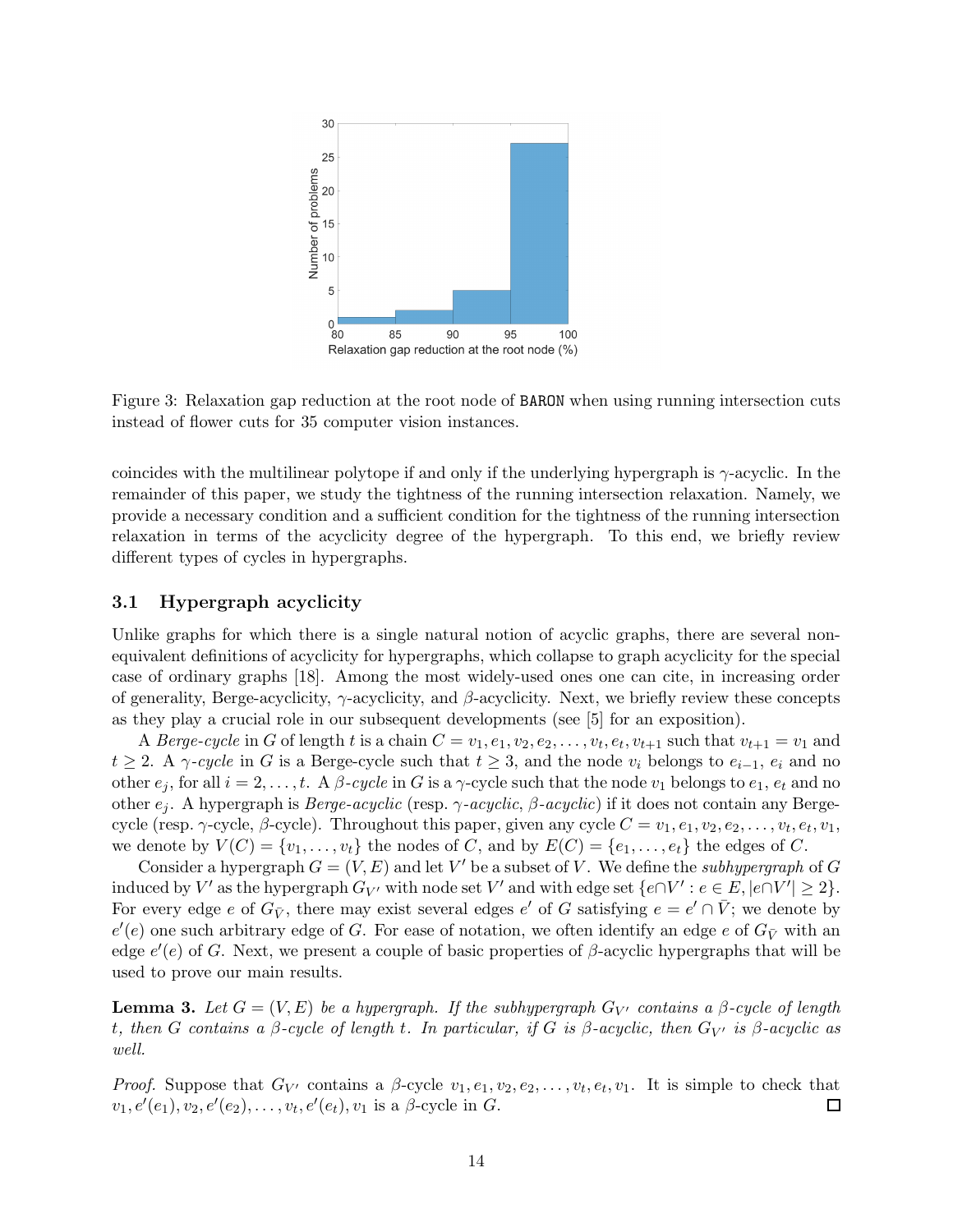The following result, first appeared in [4], relates the concepts of  $\beta$ -acyclicity and running intersection property.

**Lemma 4.** A hypergraph  $G = (V, E)$  is  $\beta$ -acyclic if and only if every  $E' \subseteq E$  has the running intersection property.

## 3.2 A necessary condition for the tightness of the running intersection relaxation

Denote by R a relaxation of the Multilinear set; namely, R is a function that associates to each hypergraph G a set  $R_G$  containing all points in  $\mathcal{S}_G$ . Consider a hypergraph  $G = (V, E)$  and let V be a subset of  $V$ . Define

$$
L_{\bar{V}} := \{ z \in \mathbb{R}^{V+E} : z_v = 1 \,\forall v \in V \setminus \bar{V} \}. \tag{18}
$$

Denote by  $\text{proj}_{G_{\bar{V}}}(R_G \cap L_{\bar{V}})$  the set obtained from  $R_G \cap L_{\bar{V}}$  by projecting out all variables  $z_v$ , for all  $v \in V \setminus \overline{V}$ , and  $z_f$ , for all  $f \in E \setminus \{e'(e) : e \in E(G_{\overline{V}})\}\)$ . In [13] we showed the following equivalence for the Multilinear polytope:

**Lemma 5.** Let  $G = (V, E)$  be a hypergraph and let the set  $L_{\bar{V}}$  be defined by (18) for some  $\bar{V} \subseteq V$ . Then  $MP_{G_{\bar{V}}} = \text{proj}_{G_{\bar{V}}} (MP_G \cap L_{\bar{V}}).$ 

Next, we present a weaker version of the this result for the running intersection relaxation. We state this result without a proof, as the proof is a straightforward generalization of the proof of Lemma 13 in [13] wherein we show that a similar inclusion relation holds for the flower relaxation.

**Lemma 6.** Let  $G = (V, E)$  be a hypergraph and let the set  $L_{\bar{V}}$  be defined by (18) for some  $\bar{V} \subseteq V$ . Then  $MP_{G_{\bar{V}}}^{RI} \subseteq \text{proj}_{G_{\bar{V}}} (MP_G^{RI} \cap L_{\bar{V}})$ .

The following proposition provides a necessary condition for the tightness of the running intersection relaxation.

**Proposition 5.** If the hypergraph G is not  $\beta$ -acyclic, then  $MP_G \subset MP_G^{RI}$ .

*Proof.* Suppose that G contains at least one  $\beta$ -cycle. Denote by C a  $\beta$ -cycle of minimum length, say t. To show that  $MP_G \subset MP_G^R$ , by Lemma 5 and Lemma 6, it is sufficient to prove that  $\text{MP}_{G_{V(C)}} \subset \text{MP}_{G_{V(C)}}^{\text{RI}}.$ 

Define the set  $\tilde{E} := \{e \cap V(C) : e \in E(C)\}\$ . Clearly,  $\tilde{E} \subseteq E(G_{V(C)})$ . First suppose that  $\tilde{E} = E(G_{V(C)})$ ; i.e.,  $G_{V(C)}$  is a graph that consists of a chordless cycle. The inclusion  $MP_{G_{V(C)}} \subset$  $MP_{G_{V(C)}}^{\text{RI}}$  is then valid as the odd-cycle inequalities are facet-defining for  $MP_{G_{V(C)}}$  [25] and are clearly not implied by  $MP_{G_{V(C)}}^{RI}$ .

Next, suppose that  $\tilde{E} \subset E(G_{V(C)})$ . Let  $\bar{e}$  be in  $E(G_{V(C)}) \setminus \tilde{E}$ . We claim that  $\bar{e} = V(C)$ . To obtain a contradiction, suppose that  $\bar{e} \subset V(C)$ . Then it is simple to check that  $G_{V(C)}$  contains a β-cycle of length  $t'$  with  $t' < t$ . By Lemma 3, also G contains a β-cycle of length  $t'$ . However, this contradicts the assumption that C is  $\beta$ -cycle of G of minimum length. Hence  $\bar{e} = V(C)$ . This shows that  $E(G_{V(C)}) = \tilde{E} \cup V(C)$ , i.e. the hypergraph  $G_{V(C)}$  consists of a chordless cycle enclosed by the edge  $\bar{e}$ . Denote by  $az \leq \alpha$  an odd-cycle inequality corresponding to the chordless cycle in  $G_{V(C)}$ . Suppose that  $a_e = -1$  for  $e \in M \subseteq E(C)$  such that  $|M| = 2h + 1$  for some  $h \ge 1$ . It can be checked that any inequality of the form  $az + hz_{\bar{e}} \leq \alpha$  defines a facet of  $MP_{G_{V(C)}}$ . However, such inequalities are not present in  $MP_{G_{V(C)}}^{\text{RI}}$ . Consequently, if the hypergraph G contains a  $\beta$ -cycle, we have  $\text{MP}_{G_{V(C)}} \subset \text{MP}_{G_{V(C)}}^{\text{RI}}$ .  $\Box$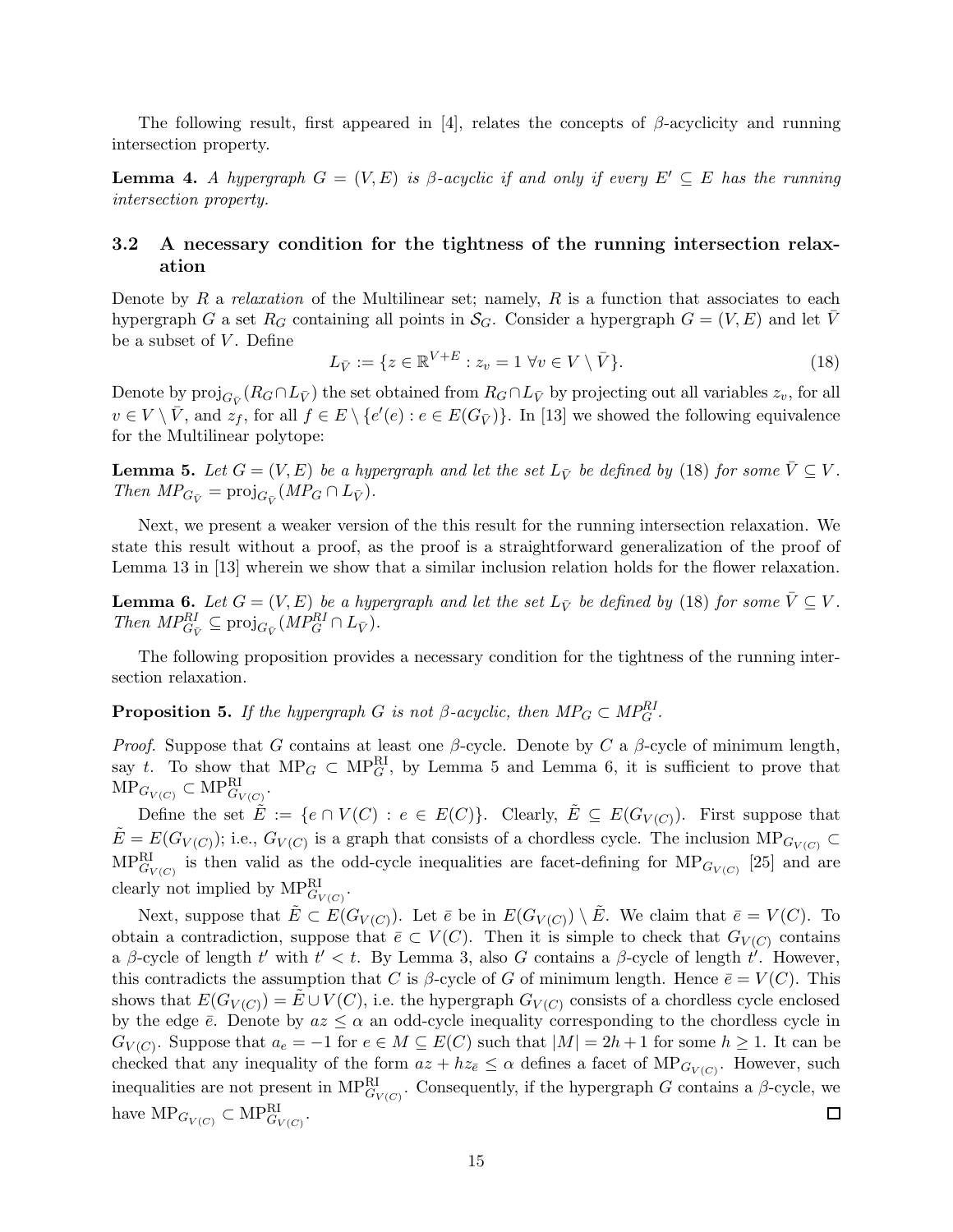Henceforth, we consider a  $\beta$ -acyclic hypergraph  $G = (V, E)$ . By Lemmata 1 and 3, given any edge  $e_0 \in E$  and a collection of adjacent edges  $e_k, k \in K$ , the set  $\{e_0 \cap e_k : k \in K\}$  has the running intersection property. Hence, the polytope  $MP_G^R$  can be simply obtained by adding to  $MP_G^{LP}$  all inequalities of the form (5) with any  $e_0 \in E$  as the center edge and any collection of adjacent edges  $e_k, k \in K$ . The following example indicates that even for  $\beta$ -acyclic hypergraphs, the running intersection relaxation may not coincide with the multilinear polytope.

**Example 2.** Consider the hypergraph  $G = (V, E)$  with  $V = \{v_1, v_2, v_3, v_4\}$  and  $E = \{e_{12}, e_{123}, e_{124}, e_{1234}\}$ , where the edge  $e_I$  contains the nodes with indices in I. It is simple to check that G is  $\beta$ -acyclic. It can be shown that the inequality  $-z_{e_{12}} + z_{e_{123}} + z_{e_{124}} - z_{e_{1234}} \leq 0$  defines a facet of MP<sub>G</sub> and is not valid for the running intersection relaxation of  $S_G$ . valid for the running intersection relaxation of  $S_G$ .

More generally, it can be checked that the multilinear polytope of  $\beta$ -acyclic hypergraphs can have dense facet-defining inequalities. By dense facets, we mean facets whose support hypergraph contains almost all edges of the original hypergraph. This is in major contrast with the support hypergraph of running intersection inequalities which consists of a center edge that is adjacent to all other edges. In the following, we characterize a class of  $\beta$ -acyclic hypergraphs for which we have  $MP_G = MP_G^R$ . We believe that for general  $\beta$ -acyclic hypergraphs  $MP_G$  has a far more complicated facial structure than  $MP_G^R$ .

### 3.3 A sufficient condition for the tightness of the running intersection relaxation

We now introduce the class of kite-free  $\beta$ -acyclic hypergraphs. As we will show in the following, for this class of hypergraphs the running intersection relaxation coincides with the multilinear polytope. A kite in a hypergraph  $G = (V, E)$  consists of three edges  $e_0, e_1, e_2 \in E$  such that  $|e_0 \cap e_1 \cap e_2| \geq 2$ ,  $(e_0 \cap e_1) \setminus e_2 \neq \emptyset$ , and  $(e_0 \cap e_2) \setminus e_1 \neq \emptyset$ . See Figure 4(a) for an illustration of a kite. A hypergraph  $G = (V, E)$  is said to be kite-free if it contains no kite. See Figure 4(b) for an example of a kite-free β-acyclic hypergraph. The hypergraph in Example 2 is β-acyclic but is not kite-free; that is, it contains a kite consisting of edges  $\{v_1, v_2, v_3, v_4\}, \{v_1, v_2, v_3\}, \{v_1, v_2, v_4\}.$ 

As we mentioned before, a polynomial-time algorithm for determining  $\beta$ -acyclicity of hypergraphs is available [18]. Moreover, one can check in  $O(|E|^3)$  operations whether a hypergraph  $G = (V, E)$  is kite-free; hence, the detection problem for kite-free β-acyclic hypergraphs runs in polynomial-time.



Figure 4: (a) An illustration of a kite, (b) a kite-free  $\beta$ -acyclic hypergraph.

As we detail in the following, if G is a kite-free  $\beta$ -acyclic hypergraph, then the subhypergraph  $G_e$  of G induced by any edge  $e \in E(G)$  has a particular structure that enables us to characterize  $MP_{Ge}$  using a lift-and-project technique. Let us first define a t-laminar hypergraph. A hypergraph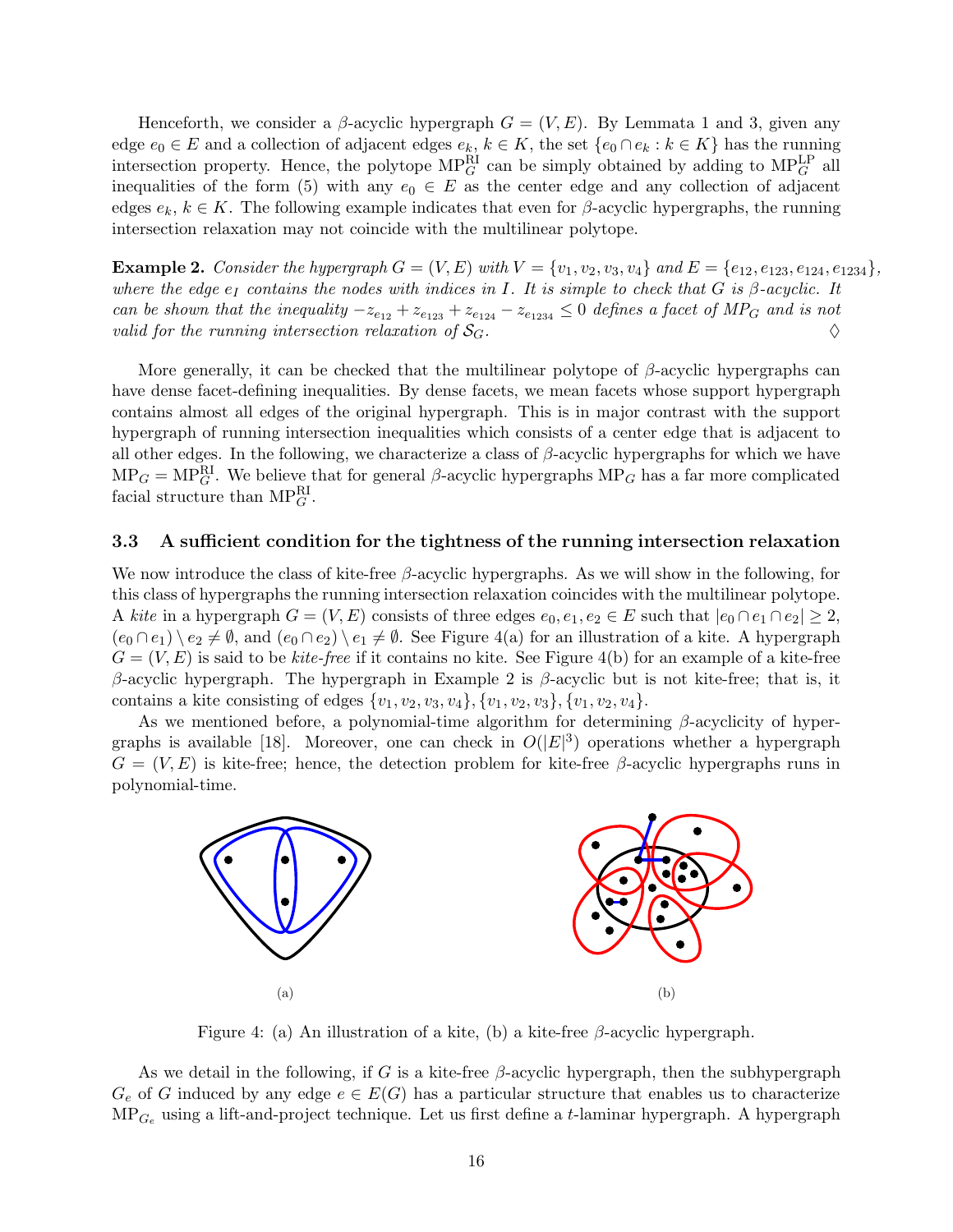$G = (V, E)$  is t-laminar if for any two edges  $e_1, e_2 \in E$  with  $|e_1 \cap e_2| \geq t$ , we have  $e_1 \subset e_2$  or  $e_2 \subset e_1$ (see [17] for more details on t-laminarity). In particular, 1-laminar hypergraphs are referred to as laminar hypergraphs. The following is the key connection between kite-free hypergraphs and 2-laminar hypergraphs.

**Lemma 7.** Let G be a kite-free hypergraph, and let  $e_0 \in E(G)$ . Then the subhypergraph  $G_{e_0}$  of G induced by  $e_0$  is a 2-laminar hypergraph.

*Proof.* Assume by contradiction that  $G_{e_0}$  is not 2-laminar. Then there exist two edges  $e_1, e_2$  of G such that  $|(e_0 \cap e_1) \cap (e_0 \cap e_2)| \geq 2$ ,  $e_0 \cap e_1 \not\subset e_0 \cap e_2$ , and  $e_0 \cap e_2 \not\subset e_0 \cap e_1$ . Then edges  $e_0, e_1, e_2$  satisfy  $|e_0 \cap e_1 \cap e_2| \geq 2$ ,  $(e_0 \cap e_1) \setminus e_2 = (e_0 \cap e_1) \setminus (e_0 \cap e_2) \neq \emptyset$ , and  $(e_0 \cap e_2) \setminus e_1 = (e_0 \cap e_2) \setminus (e_0 \cap e_1) \neq \emptyset$ .<br>This contradicts the fact that G is kite-free. This contradicts the fact that G is kite-free.

The running intersection inequalities (5) can be greatly simplified if G is a kite-free  $\beta$ -acyclic hypergraph. Consider a collection of edges  $e_0, e_k, k \in K$ , satisfying conditions (i) and (ii) of Proposition 3, i.e.,  $e_0 \cap e_k \nsubseteq e_0 \cap e_{k'}$  for any  $k, k' \in K$ , and  $|e_0 \cap e_k| \geq 2$  for all  $k \in K$ . By construction,  $\tilde{G} = (e_0, \tilde{E})$ , where  $\tilde{E}$  is defined by (4), is a partial hypergraph of the subhypergraph of G induced by  $e_0$ . Hence, by Lemma 7,  $\tilde{G}$  is a 2-laminar hypergraph; it then follows that each set  $N(e_0 \cap e_k)$ ,  $k \in K$ , as defined by (3) consists of at most a single node. For each node  $v \in e_0$ , denote by  $\delta_K(v)$  the number of edges in  $e_k, k \in K$ , that contain v. Then, there exists only one running intersection inequality centered at  $e_0$  with neighbors  $e_k$ ,  $k \in K$ , and it can be checked that this inequality is of the form

$$
\sum_{v \in e_0} (1 - \delta_K(v)) z_v + \sum_{k \in K} z_{e_k} - z_{e_0} \le \omega - 1,
$$
\n(19)

where, as before  $\omega$  denotes the number of connected components of  $\tilde{G}$ .

In the remainder of this section we state the results that we need to establish that the multilinear polytope of kite-free  $\beta$ -acyclic hypergraphs coincides with the running intersection relaxation. To streamline the presentation, the technical proofs are given in Section 5. In Section 3.3.1 we characterize the multilinear polytope of 2-laminar  $\beta$ -acyclic hypergraphs using a lift-and-project type technique. Subsequently, in Section 3.3.2 we present a sufficient condition under which a multilinear set is decomposable into a collection of simpler multilinear sets. In Section 3.3.3 we employ the results of Sections 3.3.1 and 3.3.2 to obtain a compact extended formulation for  $MP<sub>G</sub>$ . More precisely, we show that in a lifted space, the multilinear polytope of a kite-free  $\beta$ -acyclic hypergraph G is representable as the intersection of a collection of multilinear polytopes of 2-laminar  $\beta$ -acyclic hypergraphs. Finally, in Section 3.3.4, by projecting out the extra variables we show that in the original space we have  $\text{MP}_G = \text{MP}_G^{\text{RI}}$ .

## 3.3.1 The multilinear polytope of 2-laminar  $\beta$ -acyclic hypergraphs

By definition, a laminar hypergraph is also 2-laminar. However, while laminarity implies  $\gamma$ acyclicity, a 2-laminar  $\beta$ -acyclic hypergraph contains  $\gamma$ -cycles in general, resulting in an increased complexity of the corresponding multilinear polytope. In [13], we showed that the subhypergraph induced by an edge of a  $\gamma$ -acyclic hypergraph is laminar. Subsequently, we characterized the multilinear polytope of laminar hypergraphs by leveraging on a fundamental result due to Conforti and Cornué jols regarding the connection between integral polyhedra and balanced matrices [9]. Namely, we showed that the constraint matrix corresponding to the facet description of the multilinear polytope of laminar hypergraphs is balanced. A similar proof technique is not applicable to 2-laminar β-acyclic hypergraphs as the concept of balancedness is only defined for  $0, \pm 1$  matrices;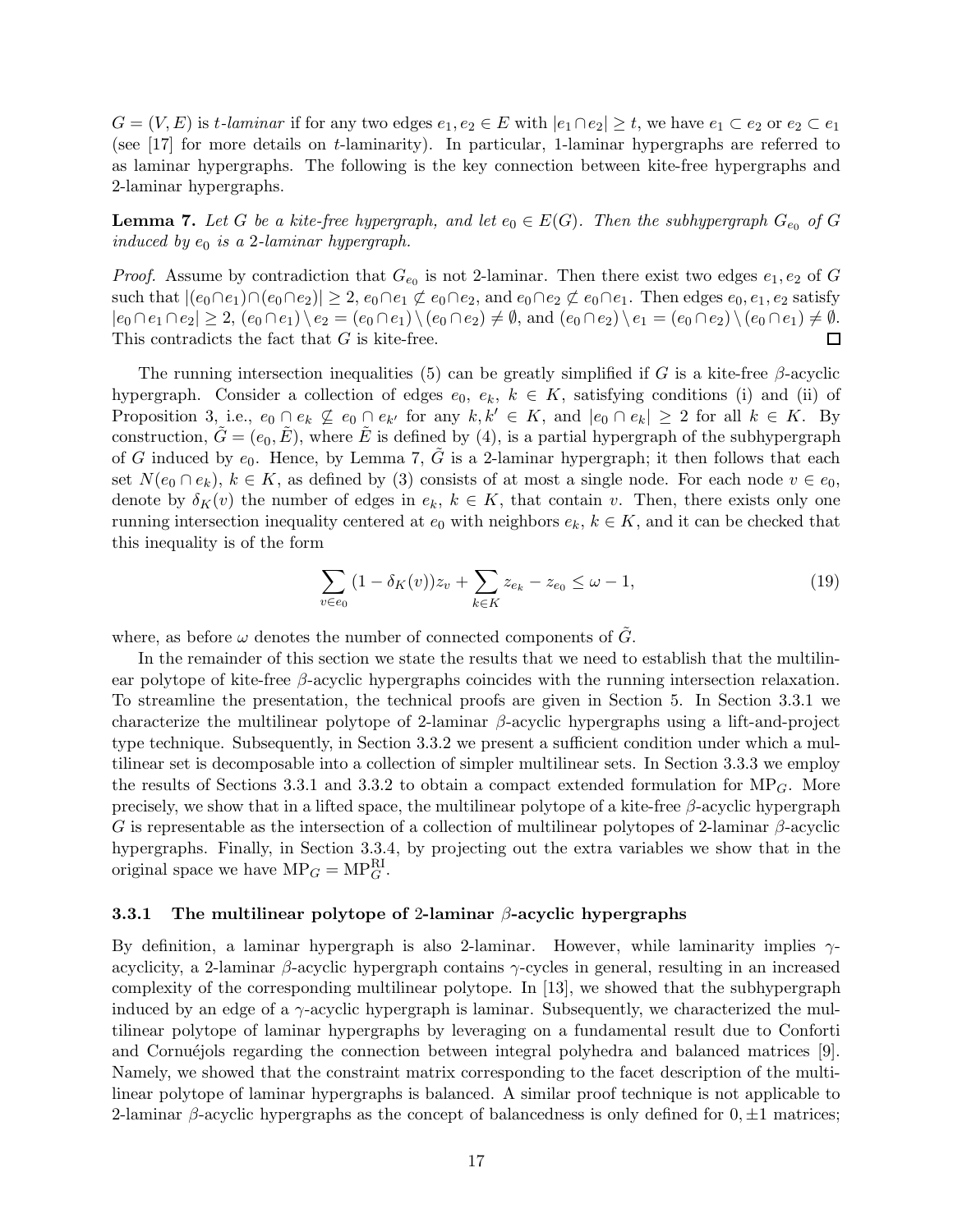that is, such a technique can only be used if the constraint matrix corresponding to the facet description of the multilinear polytope only contains  $0, \pm 1$  entries. However, for 2-laminar β-acyclic hypergraphs, some facet-defining inequalities have general integer-valued coefficients. We employ a lift-and-project type argument to characterize the multilinear polytope of these hypergraphs, which is significantly more involved than our earlier proof for laminar hypergraphs.

To state the facet-description of MP<sub>G</sub> for a 2-laminar  $\beta$ -acyclic hypergraph  $G = (V, E)$ , we make use of the following notation. For each edge  $e \in E$ , define  $I(e) := \{p \in V \cup E : p \subset e, p \not\subset E\}$  $e'$ , for  $e' \in E, e' \subset e$  and denote by  $\omega(e)$  the number of connected components in the hypergraph  $H_e = (e, I(e) \cap E)$ . For each  $v \in V$ , let  $\delta_e(v)$  denote the number of edges in  $H_e$  containing v. It is simple to show that  $\omega(e) = \sum_{v \in e} (1 - \delta_e(v)) + |I(e) \cap E|$ .

**Proposition 6.** Let  $G = (V, E)$  be a 2-laminar  $\beta$ -acyclic hypergraph. Then MP<sub>G</sub> is described by the following system:

$$
z_v \le 1 \qquad \forall v \in V
$$
  
\n
$$
-z_p \le 0 \qquad \forall p \in V \cup E \text{ s.t. } p \not\subset f, \text{ for every } f \in E \quad (20)
$$
  
\n
$$
-z_p + z_e \le 0 \qquad \forall e \in E, \forall p \in I(e)
$$
  
\n
$$
\sum_{v \in e} (1 - \delta_e(v))z_v + \sum_{p \in I(e) \cap E} z_p - z_e \le \omega(e) - 1 \qquad \forall e \in E.
$$

The proof of Proposition 6 is given in Section 5.1.

Consider the inequalities of system (20). Clearly, the first two sets are present in  $MP_G^{\text{LP}}$ . The third set is present in MP<sup>LP</sup> if p is a node, and is a running intersection inequality if p is an edge. Finally, for each  $e \in E$ , the last inequality is present in  $MP_G^{LP}$  if  $I(e) \subset V$  and is a running intersection inequality otherwise. Hence, we have the following characterization:

**Corollary 3.** Let G be a 2-laminar  $\beta$ -acyclic hypergraph. Then  $MP_G = MP_G^{RI}$ .

It is important to note that for a 2-laminar  $\beta$ -acyclic hypergraph G, the relaxation  $MP_G^{\text{RI}}$  in general contains many more running intersection inequalities than system (20). More precisely, for each edge  $e \in E(G)$ , inequalities (20) contain at most two running intersection inequalities in which e is the center edge, while in the description of  $MP_G^{\text{RI}}$ , the number of running intersection inequalities  $(19)$  centered at e grows exponentially with the number of neighbors. In addition, it can be shown that all running intersection inequalities in system (20) are facet-defining, whereas many of the running intersection inequalities present in  $MP_G^{\text{RI}}$  are redundant and identifying such redundant inequalities is not simple in general. This compact representation is the key property of of 2-laminar  $\beta$ -acyclic hypergraphs which enables us to employ a lift-and-project technique to directly characterize their multilinear polytope.

#### 3.3.2 A sufficient condition for decomposability of multilinear sets

Given hypergraphs  $G_{\alpha} = (V_{\alpha}, E_{\alpha})$  and  $G_{\omega} = (V_{\omega}, E_{\omega})$  we denote by  $G_{\alpha} \cap G_{\omega}$  the hypergraph  $(V_{\alpha} \cap V_{\omega}, E_{\alpha} \cap E_{\omega})$  and by  $G_{\alpha} \cup G_{\omega}$  the hypergraph  $(V_{\alpha} \cup V_{\omega}, E_{\alpha} \cup E_{\omega})$ . Let G be a hypergraph and let  $G_{\alpha}, G_{\omega}$  be section hypergraphs of G such that  $G_{\alpha} \cup G_{\omega} = G$ . We say that the set  $S_G$  is decomposable into the sets  $\mathcal{S}_{G_\alpha}$  and  $\mathcal{S}_{G_\omega}$  if

$$
\operatorname{conv} \mathcal{S}_G = \operatorname{conv} \bar{\mathcal{S}}_{G_\alpha} \cap \operatorname{conv} \bar{\mathcal{S}}_{G_\omega},
$$

where  $\bar{S}_{G_{\alpha}}$  (resp.  $\bar{S}_{G_{\omega}}$ ) is the set of all points in the space of  $S_G$  whose projection in the space defined by  $G_{\alpha}$  (resp.  $G_{\omega}$ ) is  $\mathcal{S}_{G_{\alpha}}$  (resp.  $\mathcal{S}_{G_{\omega}}$ ).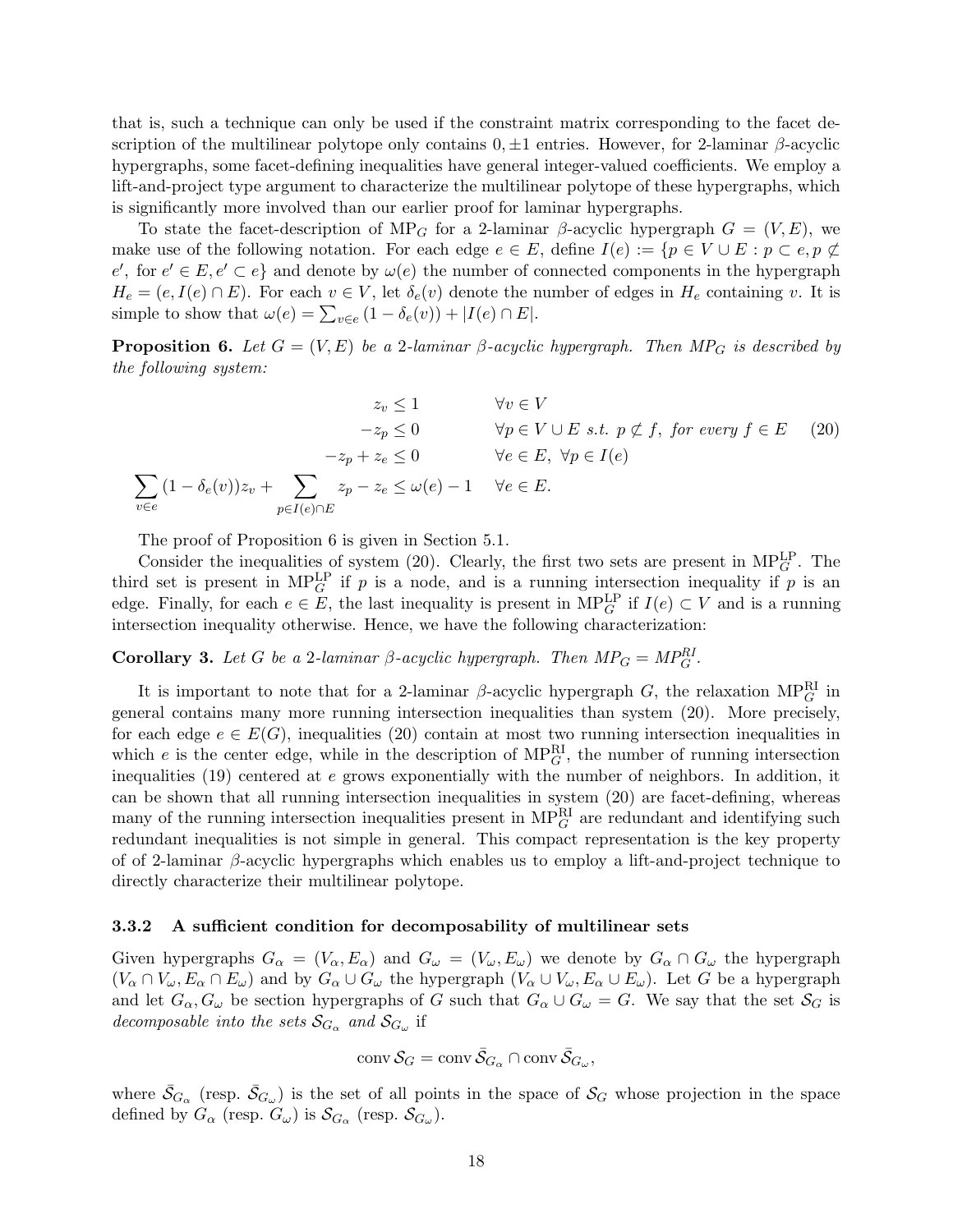In [14] and [13] we derived sufficient conditions for decomposability of multilinear sets. In [14] we showed that  $\mathcal{S}_G$  is decomposable into  $\mathcal{S}_{G_\alpha}$  and  $\mathcal{S}_{G_\omega}$  if the hypergraph  $G_\alpha \cap G_\omega$  is complete. In [13] we showed that  $S_G$  is decomposable into  $S_{G_\alpha}$  and  $S_{G_\omega}$  if  $\bar{e} = V(G_\alpha) \cap V(G_\omega)$  is an edge of G and every edge that is only present in  $G_{\alpha}$  either contains  $\bar{e}$  or is disjoint from it. In particular, our decomposition result in [13] enables us to characterize multilinear polytopes of Berge-acyclic and  $\gamma$ -acyclic hypergraphs by showing that the corresponding multilinear sets are decomposable into a collection of simpler subsets whose convex hulls can be obtained directly.

Next, in Theorem 1, we provide a new sufficient condition for decomposability of multilinear sets. The setting considered in Theorem 1 is significantly more involved than the ones described above. Namely, the edges of  $G_{\alpha}$  may only contain a subset of nodes in  $V(G_{\alpha}) \cap V(G_{\omega})$ , and as a result our earlier tools in [14] and [13] are not applicable to the current setting. More precisely, the key step in proving all these decomposition results is to show that a vector  $(\hat{z}_{\alpha}, \hat{z}_{\cap}, \hat{z}_{\omega})$  can be written as a convex combination of vectors in  $\mathcal{S}_G$  if  $(\hat{z}_{\alpha}, \hat{z}_{\cap})$  can be written as a convex combination of vectors in  $\mathcal{S}_{G_\alpha}$  and  $(\hat{z}_\cap, \hat{z}_\omega)$  can be written as a convex combination of vectors in  $\mathcal{S}_{G_\omega}$ . To prove the decomposition results in [14] and [13] it is sufficient to consider vectors in  $\mathcal{S}_G$  obtained by combining only one vector in  $\mathcal{S}_{G_\alpha}$  with only one vector in  $\mathcal{S}_{G_\omega}$ . However, to prove Theorem 1 it seems no longer sufficient to consider vectors in  $\mathcal{S}_G$  obtained by combining only one vector in  $\mathcal{S}_{G_\alpha}$ with one vector in  $\mathcal{S}_{G_\omega}$ . To address this issue, we exploit the special structure of  $G_\alpha$  and partition its edge set into k subsets based on the nodes in  $V(G_\alpha) \cap V(G_\omega)$  to which they are connected. This allows us to combine one vector in  $\mathcal{S}_{G_\omega}$  with k vectors in  $\mathcal{S}_{G_\alpha}$  (one per each element of the partition) that coincide in certain components of  $G_{\alpha} \cap G_{\omega}$  and obtain a vector in  $S_G$ . Finally, we show that any vector  $(\hat{z}_{\alpha}, \hat{z}_{\alpha}, \hat{z}_{\omega}) \in \text{MP}_G$  can be written as a convex combination of the obtained vectors in  $S_G$ .

We now state our decomposition result. The proof is given in Section 5.2.

**Theorem 1.** Let G be a hypergraph, and let  $G_{\alpha}$ ,  $G_{\omega}$  be section hypergraphs of G such that  $G_{\alpha} \cup G_{\omega} =$ G. Denote by  $\bar{p} := V(G_\alpha) \cap V(G_\omega)$ . Suppose that  $\bar{p} \in V(G) \cup E(G)$  and that  $G_\alpha$  is a 2-laminar  $\beta$ -acyclic hypergraph. Then the set  $\mathcal{S}_G$  is decomposable into  $\mathcal{S}_{G_\alpha}$  and  $\mathcal{S}_{G_\omega}.$ 

#### 3.3.3 A compact extended formulation of  $MP_G$

We now use the result of Theorem 1 to obtain a compact extended formulation for the multilinear polytope of kite-free  $\beta$ -acyclic hypergraphs. We say that an edge is maximal if it is not strictly contained in any other edge. Consider a kite-free  $\beta$ -acyclic hypergraph  $G = (V, E)$ . If V is an edge of G, by Lemmata 3 and 7, G is a 2-laminar  $\beta$ -acyclic hypergraph, and consequently by Corollary 3 we have  $MP_G = MP_G^R$ . Henceforth, suppose that G has at least two maximal edges. Denote by  $\overline{E}$ the set of all maximal edges of G, and define  $\kappa := |\bar{E}|$ . Then by Lemma 4, there exists a running intersection ordering  $\mathcal{O} = \bar{e}_1, \ldots, \bar{e}_\kappa$  of  $\bar{E}$ . Let the sets  $N(\bar{e}_i), j \in \{1, \ldots, \kappa\}$  be as defined in (3). We now construct the hypergraph  $G^+ = (V, E^+)$  obtained from G by adding at most  $\kappa - 1$  auxiliary edges to  $E$ , defined as follows:

$$
E^{+} := E \cup \{ N(\bar{e}_j) : |N(\bar{e}_j)| \ge 2, \ j \in \{2, \dots, \kappa\} \}.
$$
\n(21)

The following theorem provides an extended formulation of polynomial size for  $MP<sub>G</sub>$  which contains at most  $|V| + 2|E|$  variables and  $2(|V| + (r + 1)|E|)$  inequalities, where r denotes the maximum cardinality of the edges of G. In essence, via a recursive application of our decomposition result stated in Theorem 1, we show that  $\mathcal{S}_{G^+}$  is decomposable into a collection to multilinear sets of 2-laminar  $\beta$ -acyclic hypergraphs.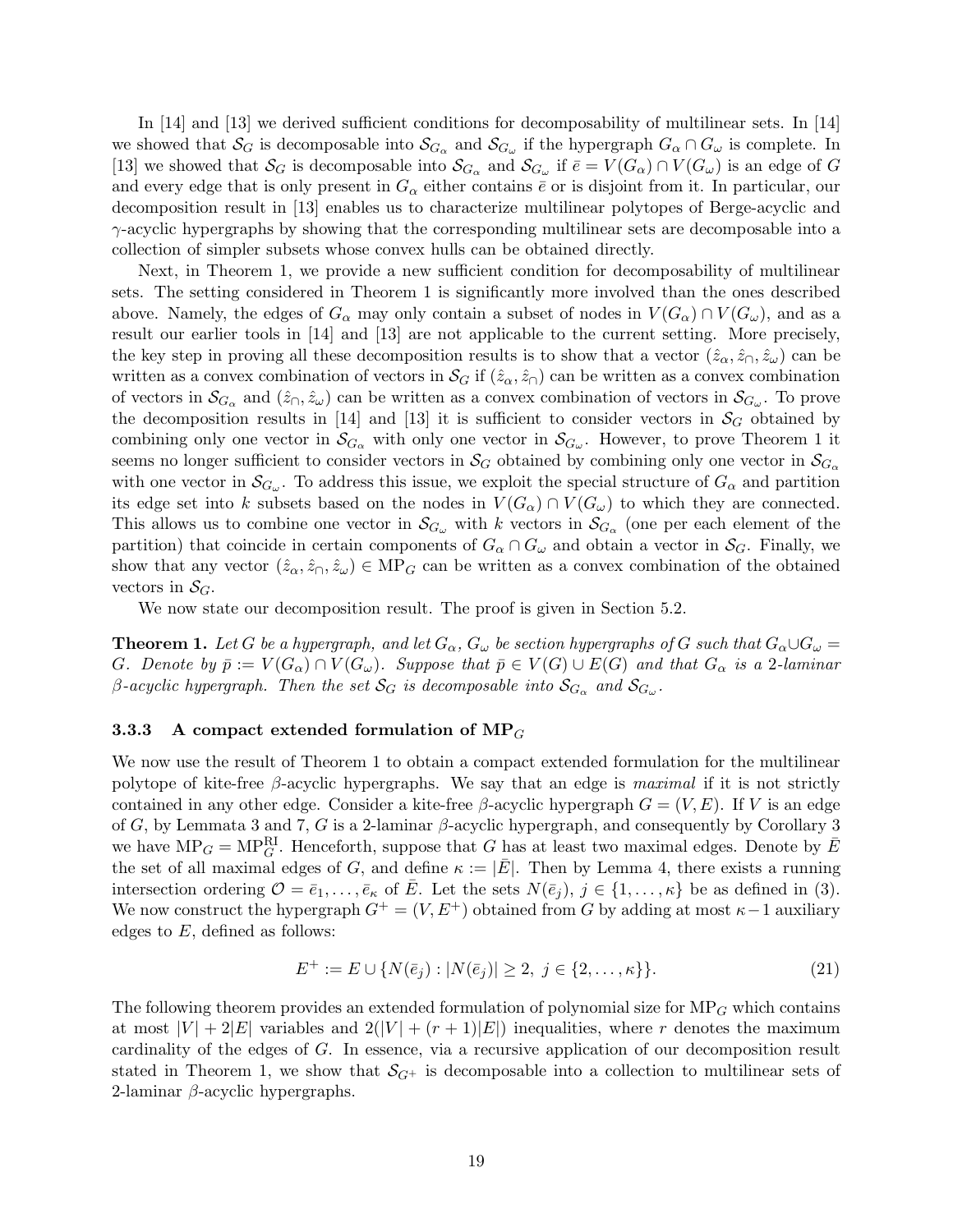**Theorem 2.** Let  $G = (V, E)$  be a kite-free  $\beta$ -acyclic hypergraph. Denote by  $\bar{e}_i$ ,  $i = 1, \ldots, \kappa$ , the maximal edges of G. Consider the hypergraph  $G^+ = (V, E^+)$ , where  $E^+$  is defined by (21), and denote by  $G_i^+$ ,  $i = 1, ..., \kappa$ , the section hypergraph of  $G^+$  induced by  $\bar{e}_i$ . Then  $G_i^+$ ,  $i \in \{1, ..., \kappa\}$ , is a 2-laminar  $\beta$ -acyclic hypergraph and

$$
MP_{G^+} = \bigcap_{i=1}^{\kappa} MP_{G_i^+}.
$$
\n(22)

*Proof.* Consider a kite-free  $\beta$ -acyclic hypergraph  $G = (V, E)$ . By Lemma 4 there exists a running intersection ordering  $\mathcal{O} = \bar{e}_1, \ldots, \bar{e}_\kappa$  of the set of maximal edges of G. Let  $G_{\bar{e}_\kappa}$  denote the subhypergraph of G induced by  $\bar{e}_{\kappa}$ . Since G is a kite-free  $\beta$ -acyclic hypergraph, by Lemmata 3 and 7,  $G_{\bar{e}_{\kappa}}$  is a 2-laminar  $\beta$ -acyclic hypergraph. Now consider the hypergraph  $G^+ = (V, E^+)$ , where  $E^+$  is defined by (21). We define  $G^1_\alpha$  as the section hypergraph of  $G^+$  induced by  $\bar{e}_{\kappa}$ , and  $G^1_\omega$  as the section hypergraph of  $G^+$  induced by  $\cup_{E^+\backslash E(G^1_\alpha)}e$ . It is simple to check that  $G^1_\alpha$  is a partial hypergraph of  $G_{\bar{e}_\kappa}$ . Hence,  $G^1_\alpha$  is a 2-laminar  $\beta$ -acyclic hypergraph as well. In addition, both  $G^1_\alpha$ and  $G^1_\omega$  are different from  $G^+$  and we have  $G^1_\alpha \cup G^1_\omega = G^+$ ,  $G^1_\alpha \cap G^1_\omega = N(\bar{e}_\kappa)$ , where the set  $N(\bar{e}_{\kappa})$  is defined in (3). Finally, by construction,  $N(\bar{e}_{\kappa}) \in E^+$ . Thus all assumptions of Theorem 1 are satisfied and the set  $\mathcal{S}_{G^+}$  is decomposable into  $\mathcal{S}_{G^1_\alpha}$  and  $\mathcal{S}_{G^1_\omega}$ . As  $G^1_\alpha$  is a 2-laminar  $\beta$ -acyclic hypergraph,  $MP_{G^1_{\alpha}}$  is given by Proposition 6.

Now define  $G_{\setminus\kappa}^{\dagger} := G_{\omega}^1$  and consider the edge  $\bar{e}_{\kappa-1}$ , that is, the element of  $\mathcal O$  before  $\bar{e}_{\kappa}$ . Let Ge<sub> $\bar{\epsilon}_{\kappa-1}$ </sub> denote the subhypergraph of G induced by  $\bar{\epsilon}_{\kappa-1}$ . Again, by Lemmata 3 and 7,  $G_{\bar{\epsilon}_{\kappa-1}}$  is a 2-laminar β-acyclic hypergraph. Define  $G^2_\alpha$  as the section hypergraph of  $G^+_{\setminus \mu}$  $\overrightarrow{\kappa}$  induced by  $\overrightarrow{e}_{\kappa-1}$  and  $G_{\omega}^2$  as the section hypergraph of  $G_{\backslash i}^+$ <sup>+</sup><sub>\k</sub> induced by  $\cup_{E(G_{\lambda^k}^{\downarrow})\backslash E(G_{\alpha}^2)}e$ . The hypergraph  $G_{\alpha}^2$  is a partial hypergraph of  $G_{\bar{e}_{\kappa-1}}$  and as a result is a 2-laminar β-acyclic hypergraph as well. Similarly, we can verify that all assumptions are Theorem 1 are satisfied and the set  $\mathcal{S}_{G^+\setminus\kappa}$  is decomposable into  $\mathcal{S}_{G^2_\alpha}$ and  $\mathcal{S}_{G^2_{\omega}}$ . By a recursively application of this argument for all elements of  $\mathcal O$  in the reverse order, we conclude that the multilinear set  $\mathcal{S}_{G^+}$  is decomposable into the sets  $\mathcal{S}_{G^i_\alpha}$ ,  $i = 1, \ldots, \kappa$ , where  $G^i_\alpha$ is the section hypergraph of  $G^+$  induced by  $\bar{e}_{\kappa-i+1}$ , which as detailed above is a 2-laminar β-acyclic<br>hypergraph with the corresponding multilinear polytope given by Proposition 6. hypergraph with the corresponding multilinear polytope given by Proposition 6.

In particular, Theorem 2 implies that we can optimize over  $MP<sub>G</sub>$  in polynomial time.

#### 3.3.4 The explicit characterization of  $MP_G$

The facet description of each polytope  $MP_{G_i^+}$  in (22) is given by system (20) in Proposition 6. By projecting out the auxiliary variables  $z_e, e \in E^+ \setminus E$ , from the description of MP<sub>G+</sub>, using Fourier–Motzkin elimination, we obtain an explicit characterization for  $MP_G$ :

**Theorem 3.** Let G be a kite-free  $\beta$ -acyclic hypergraph. Then  $MP_G = MP_G^{RI}$ .

The proof of Theorem 3 is given in Section 5.3.

It is important to note that while Theorem 3 provides an explicit description of  $MP<sub>G</sub>$  in the original space, the polytope  $MP_G^{\text{RI}}$  may contain exponentially many facet-defining inequalities in general (see Example 2 in [13] in which we gave a  $\gamma$ -acyclic hypergraph G for which the number of facets of  $MP_G$  is not bounded by a polynomial in  $|V(G)|$  and  $|E(G)|$ ). From Theorems 2 and 3 it follows that if G is a kite-free  $\beta$ -acyclic hypergraph, we can optimize over MP<sub>G</sub> in polynomial time. By the equivalence of separation and optimization, for this class of hypergraphs, the separation problem over  $MP_G$  can be solved in polynomial time as well. In fact, our results imply that separation over  $MP_G$  can be done in a simple way which does not rely on the ellipsoid algorithm. Namely,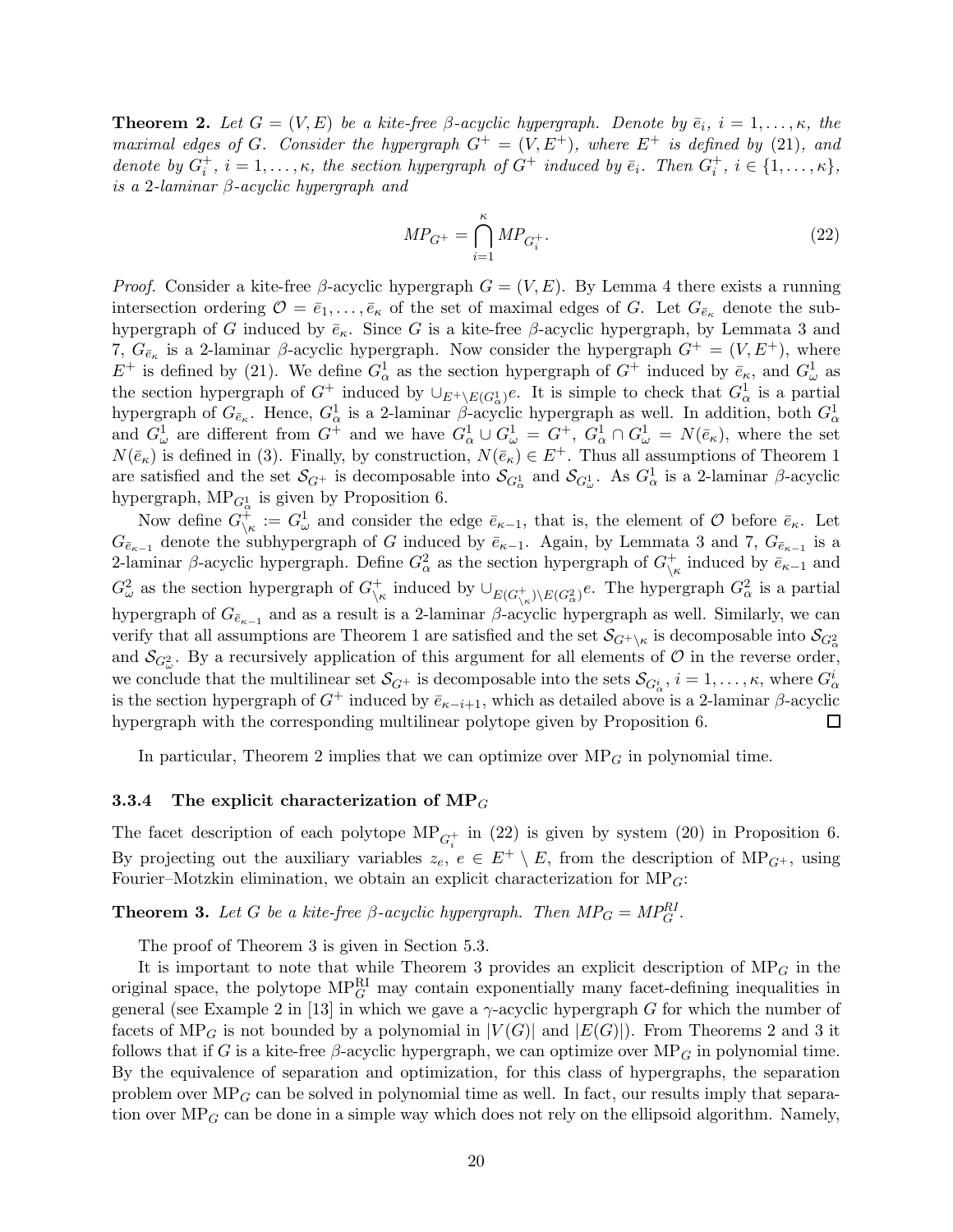given a vector  $\tilde{z} \in \mathbb{R}^{V+E}$ , one can substitute  $\tilde{z}$  in the system defining  $MP_{G^+}$  in Theorem 2, and obtain a system of linear inequalities only involving extended variables. Via linear programming, we can solve the feasibility problem over the reduced system. If this system is feasible, then clearly  $\tilde{z} \in MP_{G^+}$ . Otherwise, Farkas' lemma provides a certificate of infeasibility which can be used to construct an inequality that separates  $\tilde{z}$  from  $MP_{G^+}$ .

We conclude this section by remarking that the converse of Theorem 3 is not correct, in general. Obtaining a complete characterization of  $\beta$ -acyclic hypergraphs for which the running intersection relaxation coincides with the multilinear polytope is a topic of future research.

## 4 Connections with the treewidth based approach

In this section we investigate the connections between our convex hull characterization and an earlier result in the literature that relates the complexity of  $MP_G$  to the treewidth of the intersection graph of G  $[27, 22, 6]$ . We refer the reader to  $[6]$  for the standard definition of treewidth. Recall that the *intersection graph* of a hypergraph  $G = (V, E)$  is the graph  $U = (V, E')$  where  $\{i, j\} \in E'$  if and only if there exists  $e \in E$  with  $\{i, j\} \subseteq e$ . The next theorem follows from the results presented in [27, 22, 6]. In these papers, the authors give an extended formulation for the convex hull of the feasible set of (possibly) constrained binary polynomial optimization problems. As in our setting the multilinear polytope corresponds to the convex hull of the feasible set of an unconstrained binary polynomial optimization problem, we state their result for the unconstrained case.

**Theorem 4.** Let  $G = (V, E)$  be a hypergraph, and let w be the treewidth of its intersection graph. Then there exists an extended formulation of  $MP_G$  with  $O(2^w|V|)$  variables and constraints.

We now present a result that is equivalent to Theorem 4 and relates the complexity of  $MP<sub>G</sub>$ to its hypergraph acyclicity. This alternative statement in turn enables us to directly compare Theorem 4 with our result stated in Theorem 2. Recall that the rank of a hypergraph  $G = (V, E)$ is the maximum cardinality of an edge in E.

**Theorem 5.** Let  $G = (V, E)$  be an  $\alpha$ -acyclic hypergraph of rank r. Then there exists an extended formulation of  $MP_G$  with  $O(2^{r-1}|V|)$  variables and constraints.

By Theorem 5, the multilinear polytope of an  $\alpha$ -acyclic hypergraph with constant rank has an extended formulation of polynomial size. As we mentioned before,  $\alpha$ -acyclic hypergraphs are the most general type of acyclic hypergraphs. Several equivalent definitions of  $\alpha$ -acyclic hypergraphs are known. In the following, we will use the characterization stated in Lemma 8 below, which can be obtained with little effort from Theorem 3.4 in [4]. Before stating this lemma, we recall a couple of graph theoretic concepts. A hypergraph  $G$  is *conformal* if for every clique  $K$  in its intersection graph, there is an edge of G that contains  $K$ . A graph is *chordal* if every cycle with at least four distinct nodes has a chord.

**Lemma 8.** A hypergraph G is  $\alpha$ -acyclic if and only if its intersection graph U is chordal, and the set of maximal cliques of U coincides with the set of maximal edges of G.

*Proof.* Let G be a hypergraph and let U be its intersection graph. From Theorem 3.4 (1)  $\Leftrightarrow$  (3) in [4] we know that G is  $\alpha$ -acyclic if and only if it is conformal and U is chordal. Therefore, it suffices to show that the following two conditions are equivalent: (a)  $G$  is conformal; (b) the set of maximal cliques of U coincides with the set of maximal edges of G.

Clearly (b) implies (a), thus in the remainder of the proof we show that (a) implies (b). Let  $G'$  be obtained from G by removing from E each edge that is a proper subset of another edge.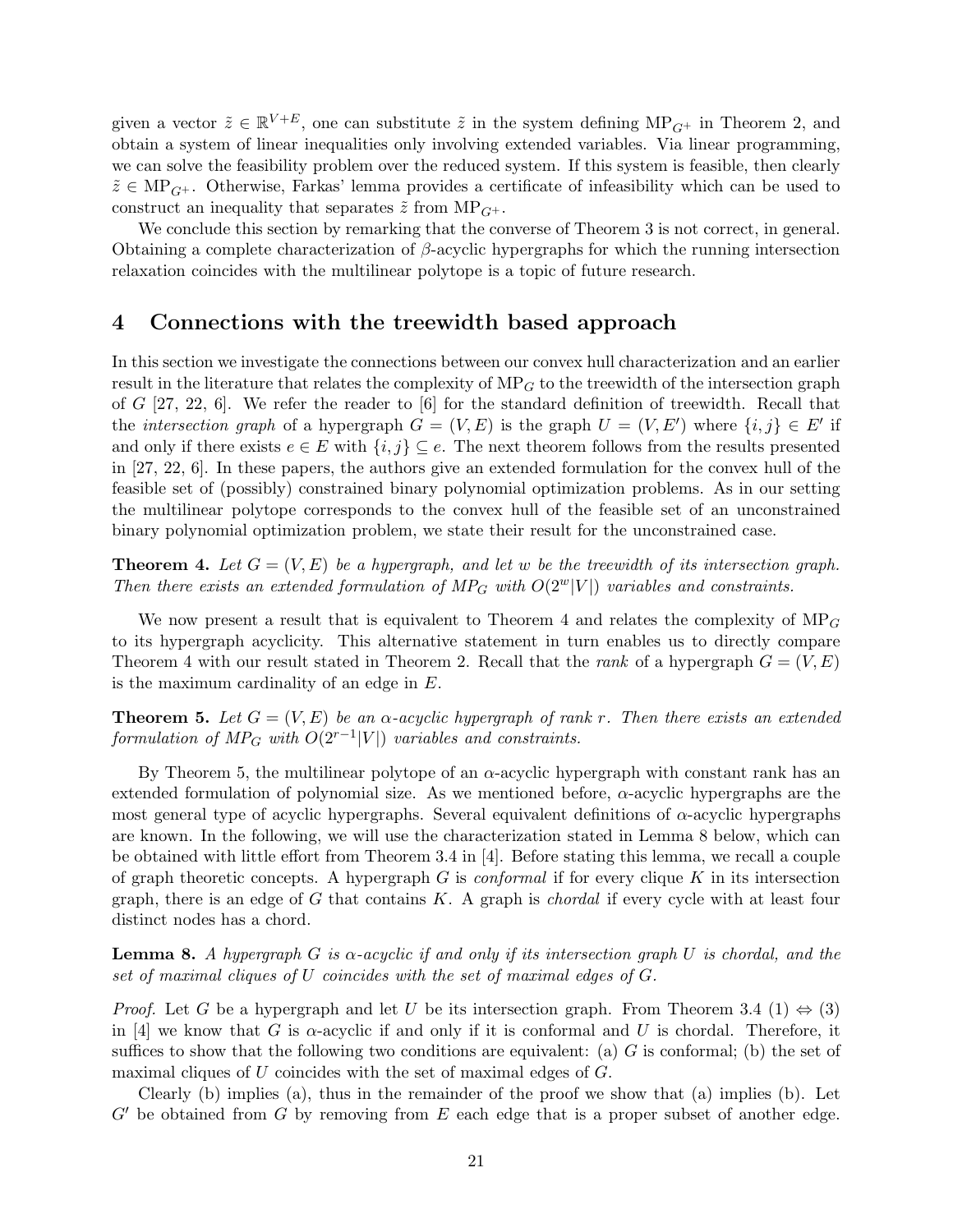Clearly, in  $G'$  no edge is a proper subset of another edge. Note that U is the intersection graphs of both G and G'. The hypergraph G' is also conformal. In fact, since G is conformal, for every clique K in U there is an edge e of G that contains K. By definition of  $G'$ , there is an edge  $e'$  of  $G'$  that contains e. Therefore  $K \subseteq e'$  and so  $G'$  is conformal. Since  $G'$  is conformal and no edge of  $G'$  is a proper subset of another edge, from Theorem 3.2 in [4] we know that the edges of  $G'$ are precisely the maximal cliques of  $U$ . But the edges of  $G'$  coincide with the maximal edges of  $G$ . This concludes the proof that (a) implies (b), and hence the lemma holds.  $\Box$ 

The following two Lemmata enable us to prove the equivalence of Theorem 4 and Theorem 5.

**Lemma 9.** Let G be an  $\alpha$ -acyclic hypergraph of rank r. Then the intersection graph of G has treewidth  $r - 1$ .

*Proof.* Let G be a hypergraph as defined in the statement, and let U be its intersection graph. From Lemma 8 it follows that  $U$  is chordal and the set of maximal cliques of  $U$  coincides with the set of maximal edges of G. Since U is chordal, the treewidth of U is one less than the cardinality of the largest clique in U (see, e.g., [19]). Therefore, the treewidth of U is one less than the cardinality of the largest edge of G, that is,  $r-1$ .  $\Box$ 

**Lemma 10.** Let G be a hypergraph, and let w be the treewidth of its intersection graph. Then  $G$ is a partial hypergraph of an  $\alpha$ -acyclic hypergraph  $G'$  of rank  $w + 1$ .

*Proof.* Let  $G = (V, E)$  be a hypergraph, let U be its intersection graph, and assume that U has constant treewidth. We refer the reader to [6] for the standard definitions of tree decomposition, width, and treewidth. Let  $V = \bigcup_{t \in T} W_t$  be a tree decomposition of U of minimum width, and let  $G'$  be the hypergraph defined by  $G' := (V, E \cup \{W_t : t \in T\})$ . Clearly G is a partial hypergraph of  $G'$ . We show that each edge of  $G'$  contains at most  $w + 1$  nodes. Since by assumption, the width of the tree decomposition  $V = \bigcup_{t \in T} W_t$  of U is w, it follows that  $\max\{|W_t| : t \in T\} = w + 1$ . By definition of intersection graph, each  $e \in E$  is a clique in U. It is well-known that each clique in U is contained in a set  $W_t$ , for  $t \in T$  (see Lemma 2.2 in [19]). Therefore, each  $e \in E$  contains at most  $w + 1$  nodes. This completes the proof that G' has rank  $w + 1$ .

Next, we show that G' is  $\alpha$ -acyclic. Let U' be the intersection graph of G'. By Lemma 8, it suffices to show that  $U'$  is chordal, and that the set of maximal cliques of  $U'$  coincides with the set of maximal edges of  $G'$ . Note that  $U'$  is obtained by adding edges to U so that each  $W_t$  becomes a clique. This implies that U' is chordal (see Lemma 5.16 in [19]). Furthermore, each clique in  $U'$ is contained in a set  $W_t$ , for  $t \in T$ , which is an edge of G'. Vice versa, we have already seen that each edge of  $G'$  is contained in a set  $W_t$ , and so it is contained in a clique in  $U'$ . Therefore, the set of maximal cliques of  $U'$  coincides with the set of maximal edges of  $G'$ .  $\Box$ 

The equivalence of Theorem 4 and Theorem 5 can now be seen as follows. Theorem 5 follows directly from Lemma 9 and Theorem 4. We now show that Theorem 4 can be proven using Theorem 5. Let  $G = (V, E)$  be a hypergraph, and let w be the treewidth of its intersection graph. From Lemma 10 it follows that G is a partial hypergraph of an  $\alpha$ -acyclic hypergraph G' of rank  $w + 1$ . By Theorem 5, there exists an extended formulation of MP<sub>G'</sub> with  $O(2^w|V|)$  variables and constraints. Since each edge of  $G$  is also an edge of  $G'$ , this is also an extended formulation of  $MP_G.$ 

Let us now compare the strengths of Theorem 2 and Theorem 5. We demonstrate that neither of this results implies the other one by showing that neither of the two classes of kite-free  $\beta$ -acyclic hypergraphs and constant-treewidth  $\alpha$ -acyclic hypergraphs contains the other class. First, consider the hypergraph  $G_1 = (V, E)$ , where  $V = \{v_1, \ldots, v_{2m+1}\}\$ , for some integer  $m \geq 1$ , and where E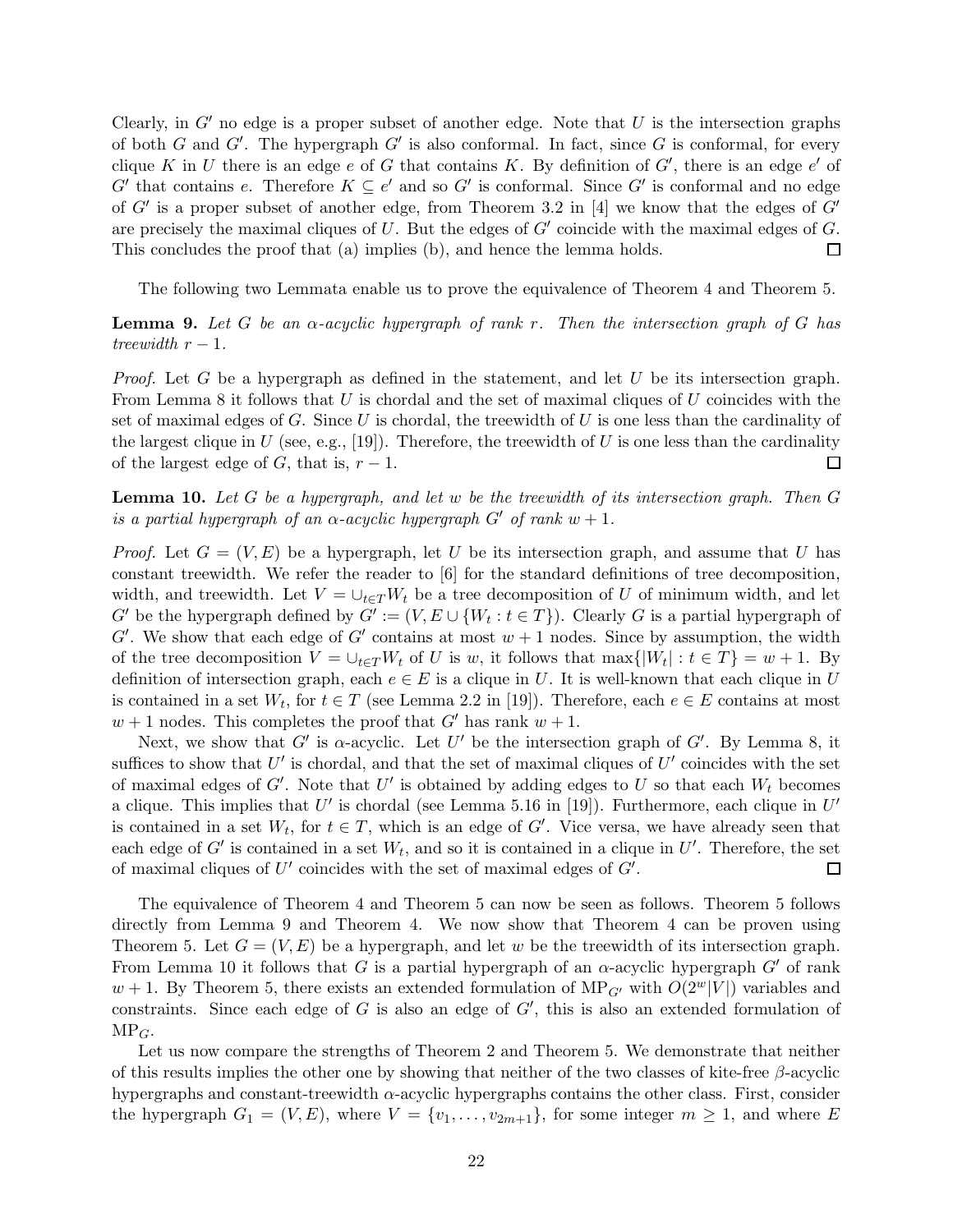contains all subsets of  $\{v_i, v_{i+1}, v_{i+2}\}$  for every odd  $i \in \{1, ..., 2m-1\}$ . It is simple to check that  $G_1$  is an  $\alpha$ -acyclic hypergraph with rank  $r = 3$ , while it contains many  $\beta$ -cycles. Hence,  $G_1$  satisfies the assumptions of Theorem 5 but does not satisfy the assumptions of Theorem 2. Now consider a laminar hypergraph  $G_2$  with an edge containing all of its nodes. As we detailed in Section 3.3.1,  $G_2$  is  $\gamma$ -acyclic and hence is kite-free  $\beta$ -acyclic and therefore a compact extended formulation for its multilinear polytope is given by Theorem 2. However, the rank of  $G_2$  is equal to n and hence is not a constant, implying that this hypergraph does not satisfy the assumptions of Theorem 5.

## 5 Technical proofs

In this section we provide the proofs omitted in Section 3.

## 5.1 Proof of Proposition 6

Let  $G = (V, E)$  be a 2-laminar  $\beta$ -acyclic hypergraph. We prove the theorem by induction on the number of nodes of G. In the base case, G consists of a single node v. In this case, system  $(20)$ simplifies to  $0 \leq z_v \leq 1$ , which is clearly the multilinear polytope. To perform the inductive step, we a select a particular node  $\tilde{v}$  in G. To do so, we first define an extremal element.

For each  $e \in E$ , define  $I(e) := \{p \in V \cup E : p \subset e, p \not\subset e'$ , for  $e' \in E, e' \subset e\}$  and  $U(e) := \{v \in E\}$  $V: \{v\} = e_1 \cap e_2$ , for some  $e_1, e_2 \in I(e) \cap E$ . Let  $\hat{e} \in E$  and consider a partial hypergraph of G denoted by  $H_{\hat{e}}$  with  $V(H_{\hat{e}}) = \hat{e}$  and  $E(H_{\hat{e}}) = I(\hat{e}) \cap E$ . We refer to an element  $p \in I(\hat{e})$  as an extremal element of  $H_{\hat{e}}$  if the set  $w_p = p \cap (\bigcup_{e \supsetneq \hat{e}} U(e))$  is either empty or consists of a single node and  $w_p \neq p$ . If an extremal p is an edge, we refer to it as an *extremal-edge*. Since  $p \subset \hat{e}$ , it follows that  $p \cap (\bigcup_{e \supset e} U(e)) = p \cap (\hat{e} \cap (\bigcup_{e \supset e} U(e))) = p \cap w_{\hat{e}}$ . Hence, we have  $w_p = (p \cap w_{\hat{e}}) \cup (p \cap U(\hat{e}))$ . The hypergraph  $H_{\hat{e}}$  is a partial hypergraph of the β-acyclic hypergraph G. Hence by part (i) of Lemma 1 and Lemma 4, the set  $E(H_{\hat{e}})$  has at least two leaves. From the definition of  $H_{\hat{e}}$  it follows that an edge  $\tilde{e}$  is a leaf of  $E(H_{\hat{e}})$  when the set  $N(\tilde{e}) = \tilde{e} \cap (\cup_{e \in E(H_{\hat{e}}) \setminus {\{\hat{e}\}}}e) = \tilde{e} \cap U(\hat{e})$  consists of at most one node. Since  $N(\tilde{e}) \subseteq w_{\tilde{e}}$ , it follows that every extremal-edge of  $H_{\tilde{e}}$  is a leaf of  $E(H_{\tilde{e}})$ but the converse is not true. In fact,  $H_{\hat{e}}$  may not have any extremal-edges in general. However, as we show next, in the special case where  $\hat{e}$  is already an extremal-edge,  $H_{\hat{e}}$  has an extremal-edge as well.

**Claim 4.** Let  $e_j \in I(e_i)$  and suppose that  $e_j$  is an extremal-edge of  $H_{e_i}$ . If  $I(e_j) \cap E \neq \emptyset$ , then  $H_{e_j}$  has an extremal-edge.

*Proof of claim.* We show that  $H_{e_j}$  has an extremal-edge  $e_k$ . We have  $w_{e_k} = (e_k \cap w_{e_j}) \cup (e_k \cap U(e_j))$ . Since  $e_j$  is an extremal-edge of  $H_{e_i}$ , the set  $w_{e_j}$  is either empty or consists of a single node. If  $H_{e_j}$ has a connected component consisting of a single edge  $e_k$ , then  $e_k$  is an extremal-edge of  $H_{e_j}$  as  $e_k \cap U(e_j) = \emptyset$ , implying  $w_{e_k} \subseteq w_{e_j}$ . Hence, suppose that each connected component in  $H_{e_j}$  has at least two edges. By part (i) of Lemma 1, the edge set of each connected component in  $H_{e_i}$  has at least two leaves e' and e''; that is, each of the two sets  $e' \cap U(e_j)$  and  $e'' \cap U(e_j)$  consist of a single node. Clearly, if (i)  $w_{e_j} \subset e'$  and  $w_{e_j} \subset e''$  which implies  $w_{e_j} \subset U(e_j)$  or (ii)  $w_{e_j} \not\subset e'$  and  $w_{e_j} \not\subset e''$ , then we have  $w_{e'} = e' \cap U(e_j)$  and  $w_{e''} = e'' \cap U(e_j)$ , implying both  $e'$  and  $e''$  are extremal-edges of  $H_{e_j}$ . Hence, the only remaining case is  $w_{e_j} \subset e'$  and  $w_{e_j} \not\subset e''$  (resp.  $w_{e_j} \not\subset e'$  and  $w_{e_j} \subset e''$ ), in which case  $e''$  (resp.  $e'$ ) is an extremal-edge of  $H_{e_j}$ . Hence,  $H_{e_j}$  has an extremal-edge.  $\diamond$ 

We now describe the algorithm to select the node  $\tilde{v}$  for the inductive step. Without loss of generality, we assume that G has an edge containing all its nodes; i.e.,  $e_0 := V \in E$ , as otherwise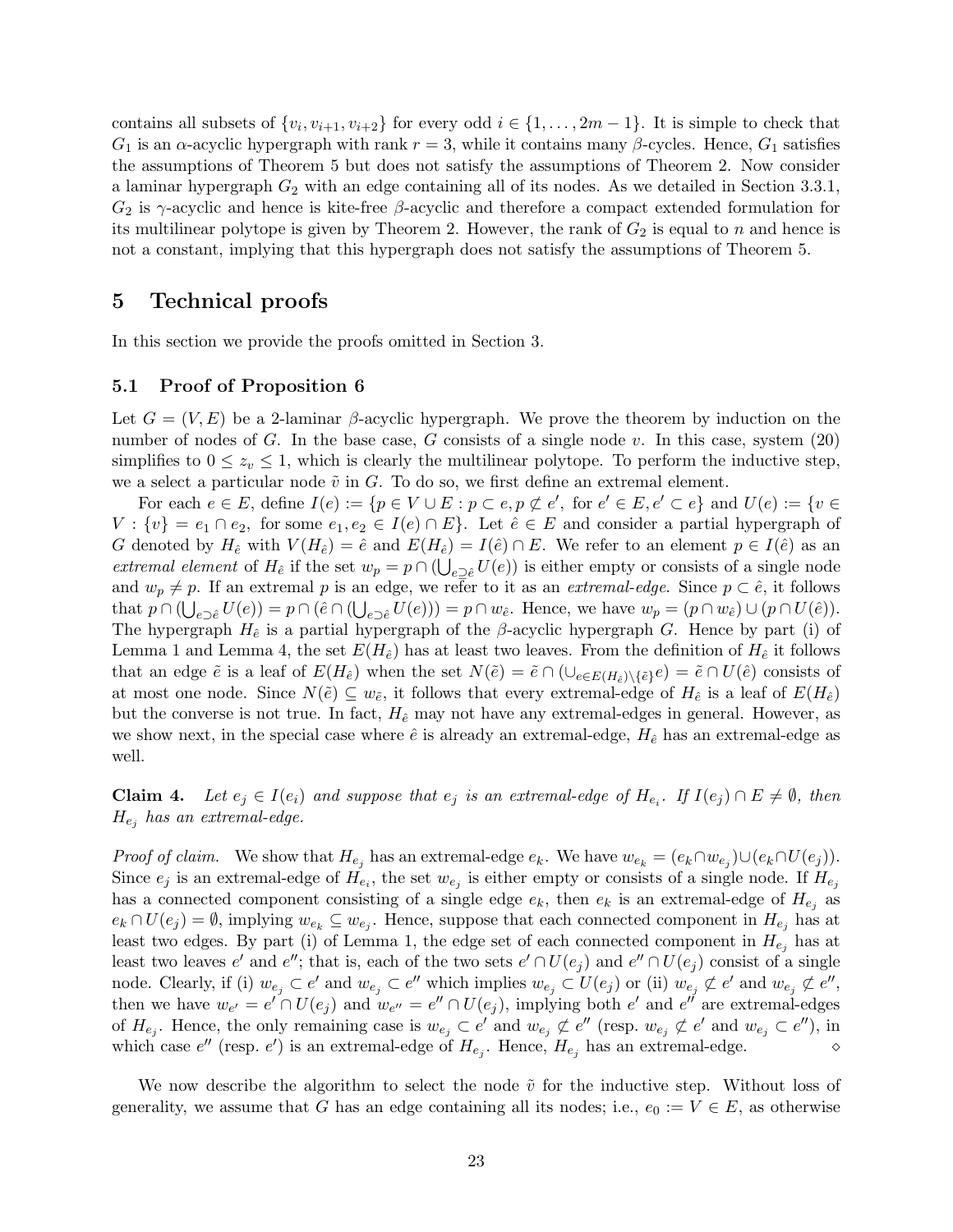by Theorem 1 in [14], the multilinear set  $\mathcal{S}_G$  is decomposable into a collection multilinear subsets each of which corresponds to a 2-laminar  $\beta$ -acyclic hypergraph with an edge containing all of its nodes. First consider the edge  $e_0$ ; if  $I(e_0) = V$ , we let  $\tilde{v}$  be any node in  $e_0$ . Otherwise, by Claim 4, we select an extremal-edge of  $H_{e_0}$  denoted by  $e_1$ . If  $I(e_1) \subset V$ , then we let  $\tilde{v}$  be a node in  $e_1 \setminus w_{e_1}$ . Otherwise, we apply Claim 4 recursively, until we obtain an extremal-edge  $e_t$  of  $H_{e_{t-1}}$ with  $I(e_t) \subset V$  and we let  $\tilde{v} \in e_t \setminus w_{e_t}$ . Note that  $e_j \setminus w_{e_j} \neq \emptyset$  for all  $j \in \{1, \ldots t\}$ , as for the extremal edge  $e_j$ , the set  $w_{e_j}$  is either empty or consists of a single node. Denote by  $\tilde{E}$  the set of all edges of G containing the node  $\tilde{v}$ . By the above construction, the set  $\tilde{E}$  consists of a sequence of nested edges  $e_0 \supset e_1 \supset \ldots \supset e_t$ , where each  $e_i, i \in \{1, \ldots, t\}$  is an extremal-edge of  $H_{e_{i-1}}$ .

**The inductive step.** Denote by  $G_0$  (resp.  $G_1$ ) the hypergraph corresponding to the face of MP<sub>G</sub> with  $z_{\tilde{v}} = 0$  (resp.  $z_{\tilde{v}} = 1$ ). We have  $MP_G = \text{conv}(MP_{G_0} \cup MP_{G_1})$ . Clearly, both  $G_0$  and  $G_1$  are 2-laminar  $\beta$ -acyclic hypergraphs and  $|V(G_0)| = |V(G_1)| = |V(G)| - 1$ . Hence,  $MP_{G_0}$  and  $MP_{G_1}$ can be obtained from the induction hypothesis.

Then  $\text{MP}_{G_0}$  is given by

$$
z_{\tilde{v}} = 0
$$
  
\n
$$
z_{v} \leq 1
$$
  
\n
$$
z_{e} = 0
$$
  
\n
$$
-z_{p} \leq 0
$$
  
\n
$$
-\sum_{v \in U(e)} (1 - \delta_{e}(v))z_{v} + \sum_{p \in I(e)} z_{p} - z_{e} \leq \omega(e) - 1
$$
  
\n
$$
\forall v \in V \setminus \tilde{v}
$$
  
\n
$$
\forall v \in V \setminus \tilde{v}
$$
  
\n
$$
\forall e \in \tilde{E}
$$
  
\n
$$
\forall e \in E \setminus \tilde{E}, p \notin f, f \in E \setminus \tilde{E}
$$
  
\n
$$
\forall e \in E \setminus \tilde{E}, \forall p \in I(e)
$$
  
\n
$$
\forall e \in E \setminus \tilde{E}.
$$
  
\n(23)

Moreover,  $MP_{G_1}$  is given by

$$
z_{\tilde{v}} = 1
$$
  
\n
$$
z_{v} \leq 1
$$
  
\n
$$
z_{e} = z_{e \setminus \{\tilde{v}\}}
$$
  
\n
$$
-z_{e_{0}} \leq 0
$$
  
\n
$$
-z_{p} + z_{e} \leq 0
$$
  
\n
$$
\sum_{v \in U(e)} (1 - \delta_{e}(v))z_{v} + \sum_{p \in I(e)} z_{p} - z_{e} \leq \omega(e) - 1
$$
  
\n
$$
\forall e \in E, \forall p \in I(e)
$$
  
\n
$$
\forall e \in E, \forall p \in I(e)
$$
  
\n
$$
\forall e \in E, \forall p \in I(e)
$$
  
\n(24)

The last inequalities of systems (23) and (24) follow from the facts that for each  $e \in E$ , we have  $\delta_e(v) = 0$  for all  $v \in I(e)$  and  $\delta_e(v) = 1$  for all  $v \in e \setminus \{U(e) \cup I(e)\}\)$ . Using Balas formulation for the union of polytopes [1], it follows that the polytope  $MP_G$  is the projection onto the space of the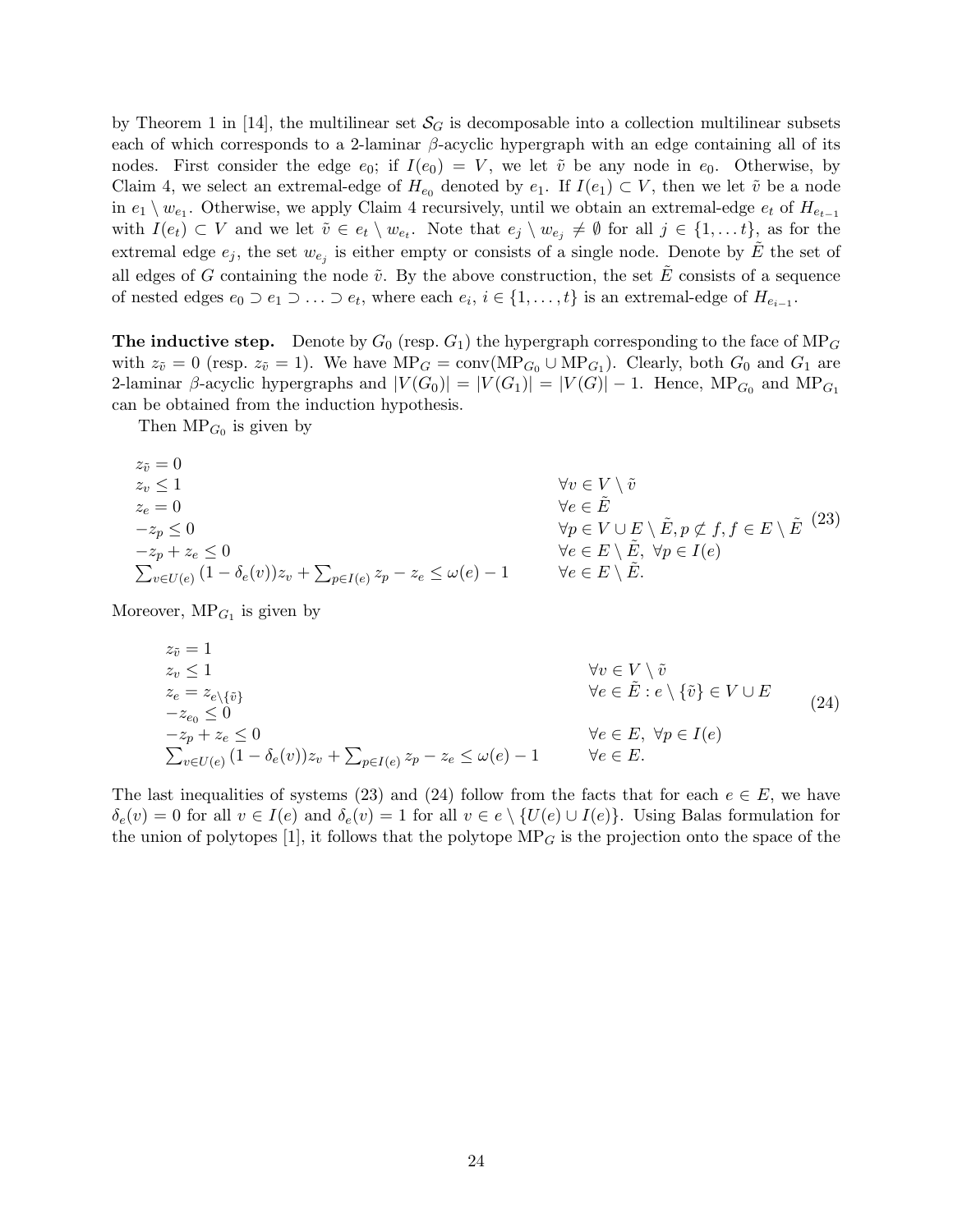z variables of the polyhedron defined by the following system

$$
z_{p} = z_{p}^{0} + z_{p}^{1}
$$
  
\n
$$
z_{v}^{0} = 0
$$
  
\n
$$
z_{v}^{0} \leq \lambda_{0}
$$
  
\n
$$
z_{v}^{0} = 0
$$
  
\n
$$
z_{v}^{0} \leq 0
$$
  
\n
$$
z_{v}^{0} = 0
$$
  
\n
$$
z_{v}^{1} \leq 0
$$
  
\n
$$
\sum_{v \in U(e)} (1 - \delta_{e}(v)) z_{v}^{0} + \sum_{p \in I(e)} z_{p}^{0} - z_{e}^{0} \leq (\omega(e) - 1) \lambda_{0}
$$
  
\n
$$
z_{v}^{1} = \lambda_{1}
$$
  
\n
$$
z_{v}^{1} = \lambda_{1}
$$
  
\n
$$
z_{v}^{1} \leq \lambda_{1}
$$
  
\n
$$
z_{v}^{1} = \lambda_{1}
$$
  
\n
$$
z_{v}^{1} \leq \lambda_{1}
$$
  
\n
$$
z_{v}^{1} = \lambda_{1}
$$
  
\n
$$
z_{v}^{1} \leq \lambda_{1}
$$
  
\n
$$
z_{v}^{1} = \lambda_{1}
$$
  
\n
$$
z_{v}^{1} \leq 0
$$
  
\n
$$
z_{v}^{1} \leq 0
$$
  
\n
$$
z_{v}^{1} = \lambda_{1}
$$
  
\n
$$
z_{v}^{1} \leq 0
$$
  
\n
$$
z_{v}^{1} \leq 0
$$
  
\n
$$
z_{v}^{1} \leq 0
$$
  
\n
$$
z_{v}^{1} \leq 0
$$
  
\n
$$
z_{v}^{1} \leq 0
$$
  
\n
$$
z_{v}^{1} \leq 0
$$
  
\n
$$
z_{v}^{1} \leq 0
$$
  
\n
$$
z_{v}^{1} \leq 0
$$
  
\n
$$
z_{v}^{1} \leq 0
$$
  
\n
$$
z_{v}^{1} \leq 0
$$
  
\n
$$
z
$$

We now project out the variables  $z^0$ ,  $z^1$ ,  $\lambda_0$ ,  $\lambda_1$  from system (25) and obtain an explicit description for MP<sub>G</sub>. From (25), it follows that  $z_{\tilde{v}}^0 = 0$ ,  $z_{\tilde{v}}^1 = z_{\tilde{v}}$ ,  $\lambda_{0} = 1 - z_{\tilde{v}}$ ,  $\lambda_1 = z_{\tilde{v}}$ ,  $z_{v}^0 = z_{v} - z_{v}^1$  for all  $v \in V \setminus \{\tilde{v}\}, z_e^1 = z_e$ , for all  $e \in \tilde{E}$ ,  $z_{e \setminus \{\tilde{v}\}}^1 = z_e$  for all  $e \in \tilde{E}$  such that  $e \setminus \{\tilde{v}\} \in V \cup E$ ,  $z_e^0 = z_e - z_e^1$ for all  $e \in E \setminus \tilde{E}$ . Hence, by projecting out  $\lambda_0$ ,  $\lambda_1$ ,  $z_p^0$  for all  $p \in V \cup E$  and  $z_p^1$  for all  $p \in {\tilde{v}} \cup \tilde{E}$ , we obtain:

$$
z_v - z_v^1 \le 1 - z_{\tilde{v}} \qquad \forall v \in V \setminus \tilde{v} -(z_p - z_p^1) \le 0 \qquad \forall p \in I(e), e \in \tilde{E} -(z_p - z_p^1) + (z_e - z_e^1) \le 0 \qquad \forall e \in E \setminus \tilde{E}, \forall p \in I(e) \sum_{v \in U(e)} (1 - \delta_e(v))(z_v - z_v^1) + \sum_{p \in I(e)} (z_p - z_p^1) - (z_e - z_e^1) \le (\omega(e) - 1)(1 - z_{\tilde{v}}) \qquad \forall e \in E \setminus \tilde{E}
$$
 (26)

and

$$
-z_{e_0} \le 0
$$
  
\n
$$
z_v^1 \le z_{\tilde{v}}
$$
  
\n
$$
-z_p^1 + z_e^1 \le 0
$$
  
\n
$$
\sum_{v \in U(e)} (1 - \delta_e(v)) z_v^1 + \sum_{p \in I(e)} z_p^1 - z_e^1 \le (\omega(e) - 1) z_{\tilde{v}}
$$
  
\n
$$
\forall v \in V \setminus \tilde{v}
$$
  
\n
$$
\forall e \in E, \forall p \in I(e)
$$
  
\n
$$
\forall e \in E.
$$
\n(27)

In the following, we project out  $z_v^1$ ,  $v \in V \setminus \tilde{v}$ ,  $z_e^1$ ,  $e \in E \setminus \tilde{E}$  from systems (26) and (27) in a specific order, and show that the projection is given by (20).

**Projection orderings for**  $I(e)$ . For any  $e \in E$ , the elements of  $I(e)$  have the running intersection property. To see this, note that the set of edges in  $I(e)$  is a subset of the edge set of a β-acyclic hypergraph G, and hence by Lemma 4 has the running intersection property. In addition, by construction, the nodes in  $I(e)$  are not contained in any edge in  $I(e)$ . Now suppose that e is an extremal-edge of  $H_f$ , where  $e \in I(f)$ . Let  $p_s$  be an element of  $I(e)$  that contains  $w_e$ . Clearly, if  $w_e = \emptyset$ , then  $p_s$  can be any element of  $I(e)$ . We define a projection ordering for  $I(e)$ , denoted by  $\mathcal{O}(e)$ , as a running intersection ordering of  $I(e)$  in which  $p_s$  is the first element. By part (ii) of Lemma 1 such an ordering exists. We define the hypergraph  $(V', E')$  obtained from  $H_e$  by removing some  $p \in I(e)$  as  $V' := V(H_e) \setminus \{v : v \in p\}$  and  $E' := E(H_e) \setminus \{p\}$ . For any  $p \in I(e)$ , we denote by  $H_e^{\leq p}$ , the hypergraph obtained from  $H_e$  by removing all elements appearing after p in  $\bar{\mathcal{O}}(e)$ . By definition of  $\overline{\mathcal{O}}(e)$  and the proof of Claim 4 we have: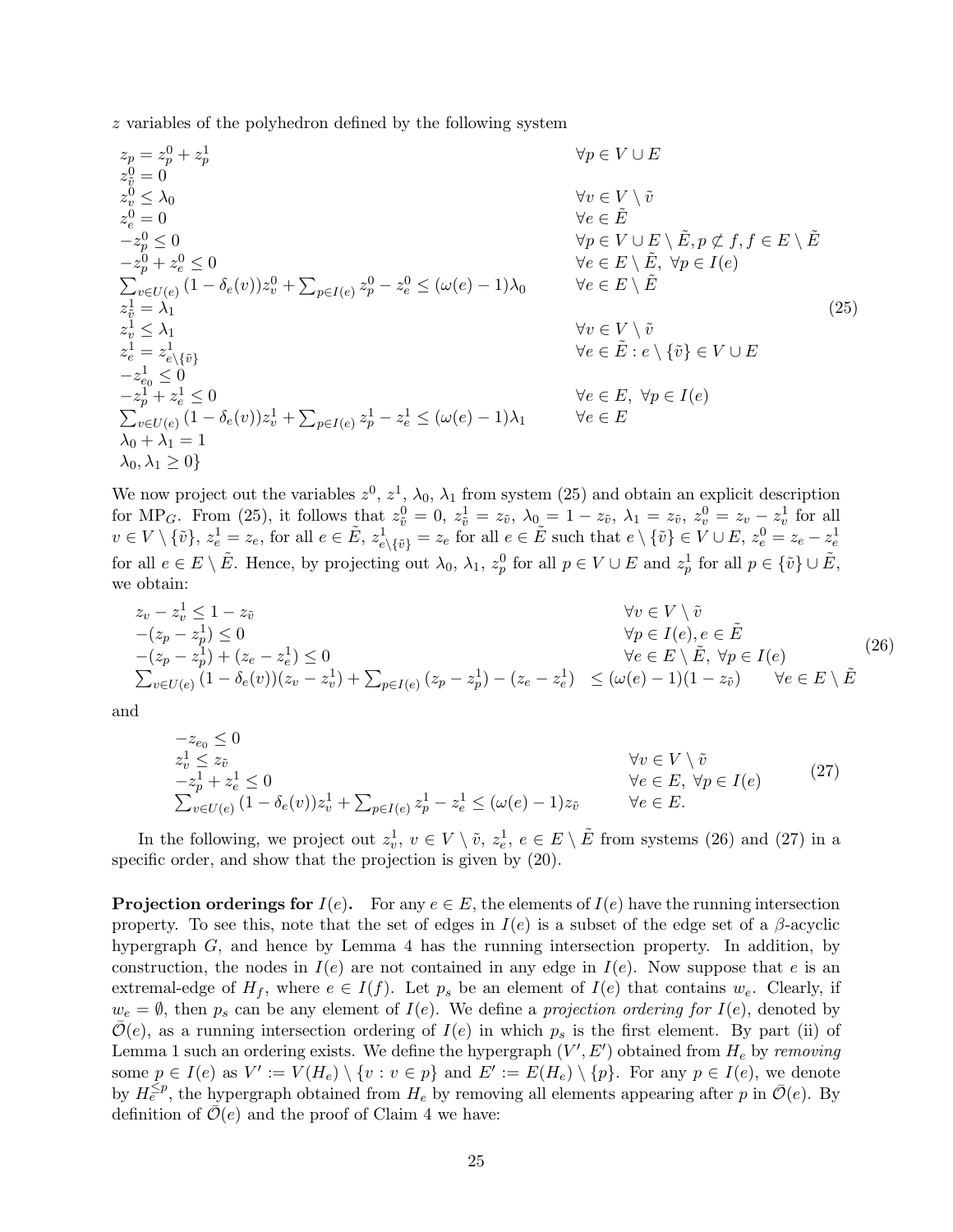**Claim 5.** Let e be an extremal-edge of  $H_f$ , where  $e \in I(f)$  and let  $\overline{\mathcal{O}}(e) = p_1, \ldots, p_r$ , where  $r = |I(e)|$ , be a projection ordering for  $I(e)$ . Then  $p_j$  is an extremal element of  $H_e^{\leq p_j}$  for all  $j \in \{1, \ldots, r\}.$ 

Consider the projection ordering  $\overline{\mathcal{O}}(e)$  as defined in Claim (5). Define  $U^{\leq p_j}(e) := \{v \in V :$  $\{v\} = e_1 \cap e_2, e_1, e_2 \in E(H_e^{\leq p_j})\}$  and  $\bar{w}_{p_j} := (p_j \cap w_e) \cup (p_j \cap U^{\leq p_j}(e))$ . By definition of a projection ordering  $\overline{\mathcal{O}}(e)$  we have

$$
\bar{w}_{p_1} = w_e, \quad \bar{w}_{p_j} = N(p_j), \quad \forall 2 \le j \le r,
$$
\n
$$
(28)
$$

where the sets  $N(p_j)$  are as defined in (3). Since e is an extremal-edge of  $H_f$  and  $p_1, \ldots p_r$  is a running intersection ordering of  $I(e)$ , it is simple to see that  $\bar{w}_{p_j}$  is either empty or consist of a single node. In the remainder of the proof, given an edge  $e \in E$ , we use a projection ordering  $\overline{\mathcal{O}}(e) = p_1, \ldots, p_r$  to recursively project out variables  $z_{p_j}, j \in \{1, \ldots, r\}.$ 

**Projecting out**  $z_p^1$  corresponding to  $G_e$  for some  $e \in E \setminus \tilde{E}$ . Consider an edge  $\bar{e} \in E \setminus \tilde{E}$  and let  $G_{\bar{e}}$  denote the section hypergraph of G induced by  $\bar{e}$ . Note that for a 2-laminar hypergraph, the section hypergraph induced by an edge coincides with the subhypergraph induced by the same edge. Suppose that  $\bar{e}$  is an extremal-edge of  $H_f$ , where  $\bar{e} \in I(f)$ . Our objective is to project out variables  $z_v^1$  for all  $v \in V(G_{\bar{e}}) \setminus w_{\bar{e}}$  and  $z_e^1$  for all  $e \in E(G_{\bar{e}}) \setminus {\bar{e}}$  from systems (26) and (27). To this end, we make use of the following result:

**Claim 6.** Let  $e \in E \setminus E$  and suppose that e is an extremal-edge of  $H_f$ , where  $e \in I(f)$ . Let  $\overline{\mathcal{O}}(e)$  be a projection ordering for  $I(e)$  with the corresponding sets  $\overline{w}_p$ ,  $p \in I(e)$  as defined by (28). Consider the following inequalities:

$$
\begin{cases}\n z_p^1 \le z_{\tilde{v}} & \text{if } \bar{w}_p = \emptyset, \text{ or } p = w_e, \forall p \in I(e) \\
 z_p^1 \le z_{v_p}^1, \ z_{v_p}^1 \le z_{\tilde{v}} & \text{if } \bar{w}_p = \{v_p\}, \ \forall p \in I(e)\n\end{cases}
$$
\n(29)

$$
z_e^1 \le z_p^1 \quad \forall p \in I(e) \tag{30}
$$

$$
\sum_{v \in U(e)} (1 - \delta_e(v)) z_v^1 + \sum_{p \in I(e)} z_p^1 - z_e^1 \le (\omega(e) - 1) z_{\tilde{v}}
$$
\n(31)

$$
\begin{cases}\n z_p - z_p^1 \le 1 - z_{\tilde{v}} & \text{if } \bar{w}_p = \emptyset, \text{ or } p = w_e, \forall p \in I(e) \\
 z_p - z_p^1 \le z_{v_p} - z_{v_p}^1, \ z_{v_p} - z_{v_p}^1 \le 1 - z_{\tilde{v}} & \text{if } \bar{w}_p = \{v_p\}, \ \forall p \in I(e)\n\end{cases}
$$
\n(32)

$$
z_e - z_e^1 \le z_p - z_p^1 \qquad \forall p \in I(e)
$$
\n
$$
(33)
$$

$$
\sum_{v \in U(e)} (1 - \delta_e(v))(z_v - z_v^1) + \sum_{p \in I(e)} (z_p - z_p^1) - (z_e - z_e^1) \le (\omega(e) - 1)(1 - z_{\tilde{v}}).
$$
 (34)

Then by projecting out  $z_p^1$  for all  $p \in I(e) \cup U(e) \setminus w_e$ , we obtain

$$
z_p \le 1
$$
  
\n
$$
z_p \le z_{v_p}
$$
  
\n
$$
z_e \le z_p,
$$
  
\n
$$
\sum_{v \in U(e)} (1 - \delta_e(v))z_v + \sum_{p \in I(e)} z_p - z_e \le \omega(e) - 1
$$
  
\n
$$
z_e \le z_p,
$$
  
\n
$$
\forall p \in I(e) \text{ s.t. } \bar{w}_p = \{v_p\}
$$
  
\n
$$
\forall p \in I(e)
$$
  
\n
$$
\forall p \in I(e) \text{ s.t. } \bar{w}_p = \{v_p\}
$$
  
\n(35)

together with

$$
z_e^1 \le z_{\tilde{v}} z_e - z_e^1 \le 1 - z_{\tilde{v}},
$$
 (36)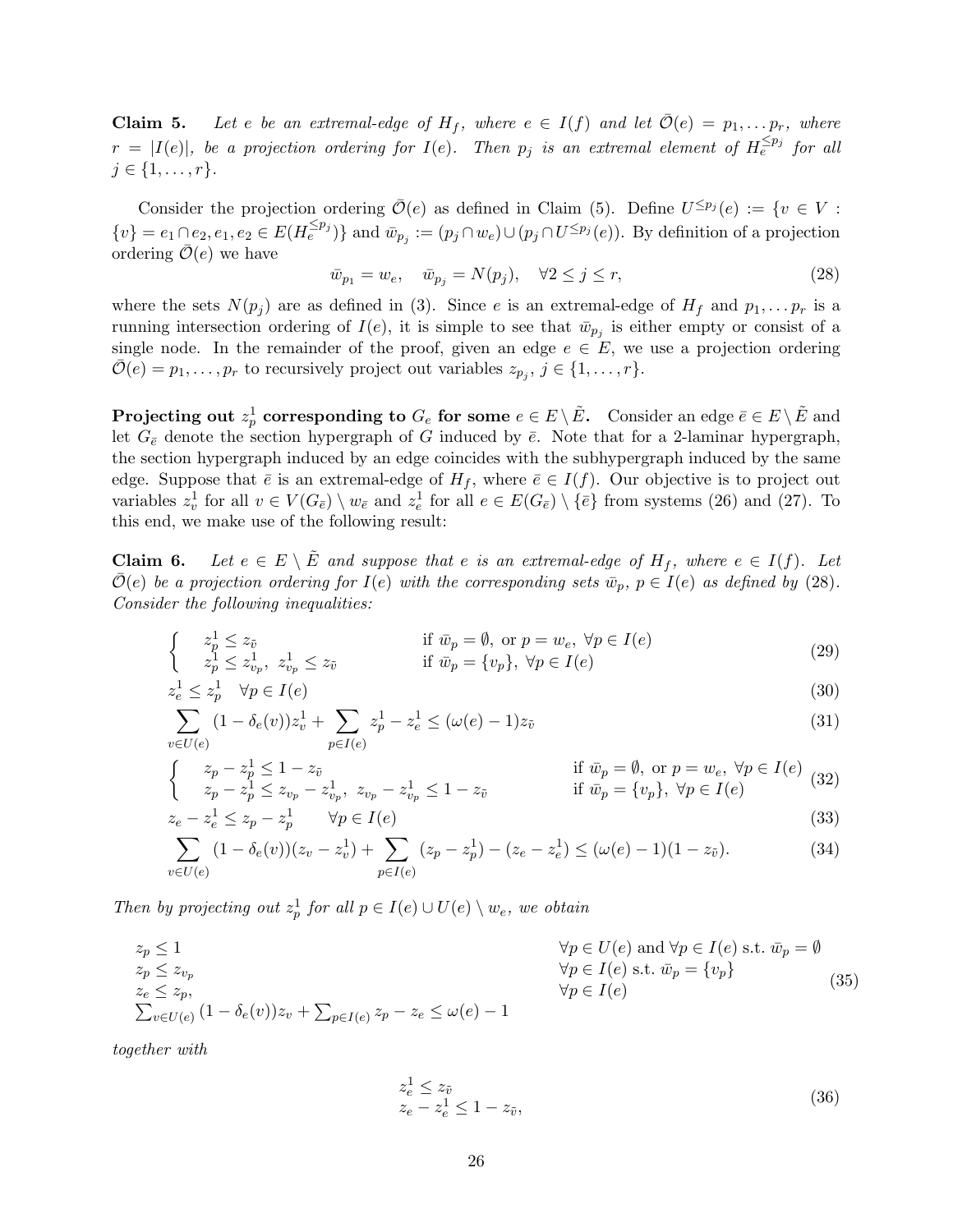if  $w_e = \emptyset$ , and

$$
z_e^1 \le z_{v_e}^1 z_e - z_e^1 \le z_{v_e} - z_{v_e}^1 z_{v_e}^1 \le z_{\tilde{v}} z_{v_e} - z_{v_e}^1 \le 1 - z_{\tilde{v}},
$$
 (37)

if  $w_e = \{v_e\}.$ 

*Proof of claim.* First suppose that  $w_e = \emptyset$ . Let  $\bar{p}$  be the last element of  $\mathcal{O}(e)$ . We project out the variable  $z_{\bar{p}}^1$  from inequalities (29)-(34) using Fourier–Motzkin elimination. From (29) and (32) we obtain

$$
\begin{cases}\n z_{\bar{p}} \le 1 & \text{if } \bar{w}_{\bar{p}} = \emptyset \\
 z_{\bar{p}} \le z_{v_{\bar{p}}} & \text{if } \bar{w}_{\bar{p}} = \{v_{\bar{p}}\},\n\end{cases}
$$
\n(38)

while from (30) and (33) we obtain

$$
z_e \le z_{\bar{p}}.\tag{39}
$$

From (31) and (34) we obtain

$$
\sum_{v \in U(e)} (1 - \delta_e(v))z_v + \sum_{p \in I(e)} z_p - z_e \le \omega(e) - 1.
$$
\n(40)

From (30) and (31) we obtain

$$
\sum_{v \in U(e)} (1 - \delta_e(v)) z_v^1 + \sum_{p \in I(e) \setminus \{\bar{p}\}} z_p^1 \le (\omega(e) - 1) z_{\tilde{v}}.
$$
\n(41)

We claim that inequality (41) is redundant. To see this, consider a running intersection ordering  $\mathcal O$ of  $I(e)$  in which  $\bar{p}$  is the first element. Note that by part (ii) of Lemma 1 such an ordering exists. Let the sets  $N(p)$ ,  $p \in I(e)$  be defined by (3). Now for each  $p \in \mathcal{O} \setminus \{\bar{p}\}\)$ , consider the following inequalities all of which are either present in system (27) or are implied by it:  $z_p^1 \leq z_{\tilde{v}}$  if  $N(p) = \emptyset$ , and  $z_p^1 \leq z_{v_p}^1$  if  $N(p) = \{v_p\}$ . By summing up these inequalities for all  $p \in \mathcal{O} \setminus {\{\overline{p}\}}$ , we obtain (41). By symmetry, projecting out  $z_{\overline{p}}$  from (33) and (34) yields a redundant inequality. By projecting out  $z_{\bar{p}}^1$  from (29) and (30) we obtain

$$
z_e^1 \le z_{\tilde{v}},\tag{42}
$$

if  $\bar{w}_{\bar{p}} = \emptyset$ , and  $z_e^1 \leq z_{v_{\bar{p}}}^1$  if  $\bar{w}_{\bar{p}} = \{v_{\bar{p}}\}$ . The latter inequality is redundant as it is implied by inequalities (29), for some  $p \neq \bar{p}$  such that  $p \supset v_{\bar{p}}$ . By symmetry, from (32) and (33) we obtain

$$
z_e - z_e^1 \le 1 - z_{\tilde{v}} \tag{43}
$$

if  $\bar{w}_{\bar{p}} = \emptyset$ , and we obtain a redundant inequality if  $\bar{w}_{\bar{p}} = \{v_{\bar{p}}\}$ . From (31) and (32) we obtain

$$
\begin{cases}\n\sum_{v \in U(e)} (1 - \delta_e(v)) z_v^1 + z_{\bar{p}} + \sum_{p \in I(e) \setminus \{\bar{p}\}} z_p^1 - z_e^1 \le (\omega(e) - 2) z_{\tilde{v}} + 1 & \text{if } \bar{w}_{\bar{p}} = \emptyset \\
(2 - \delta_e(v_{\bar{p}})) z_{v_{\bar{p}}}^1 - z_{v_{\bar{p}}} + \sum_{v \in U(e) \setminus \{v_{\bar{p}}\}} (1 - \delta_e(v)) z_v^1 + z_{\bar{p}} + \sum_{p \in I(e) \setminus \{\bar{p}\}} z_p^1 - z_e^1 \le (\omega(e) - 1) z_{\tilde{v}} & \text{if } \bar{w}_{\bar{p}} = \{v_{\bar{p}}\}\n\end{cases}
$$
\n
$$
(44)
$$

Finally, the inequalities obtained by projecting out  $z_{\bar{p}}^1$  from (29) and (34) are given by

$$
\begin{cases}\n\sum_{v \in U(e)} (1 - \delta_e(v))(z_v - z_v^1) + z_{\bar{p}} + \sum_{p \in I(e)} \sum_{\{\bar{p}\}} (z_p - z_p^1) - (z_e - z_e^1) \le \\
\le (\omega(e) - 2)(1 - z_{\tilde{v}}) + 1 & \text{if } \bar{w}_{\bar{p}} = \emptyset \\
(2 - \delta_e(v_{\bar{p}}))(z_{v_{\bar{p}}} - z_{v_{\bar{p}}}) - z_{v_{\bar{p}}} + \sum_{v \in U(e)} \sum_{\{v_{\bar{p}}\}} (1 - \delta_e(v))(z_v - z_v^1) + z_{\bar{p}} + \sum_{p \in I(e)} \sum_{\{\bar{p}\}} (z_p - z_p^1) - (z_e - z_e^1) \le (\omega(e) - 1)(1 - z_{\tilde{v}}) & \text{if } \bar{w}_{\bar{p}} = \{v_{\bar{p}}\}\n\end{cases}
$$
\n(45)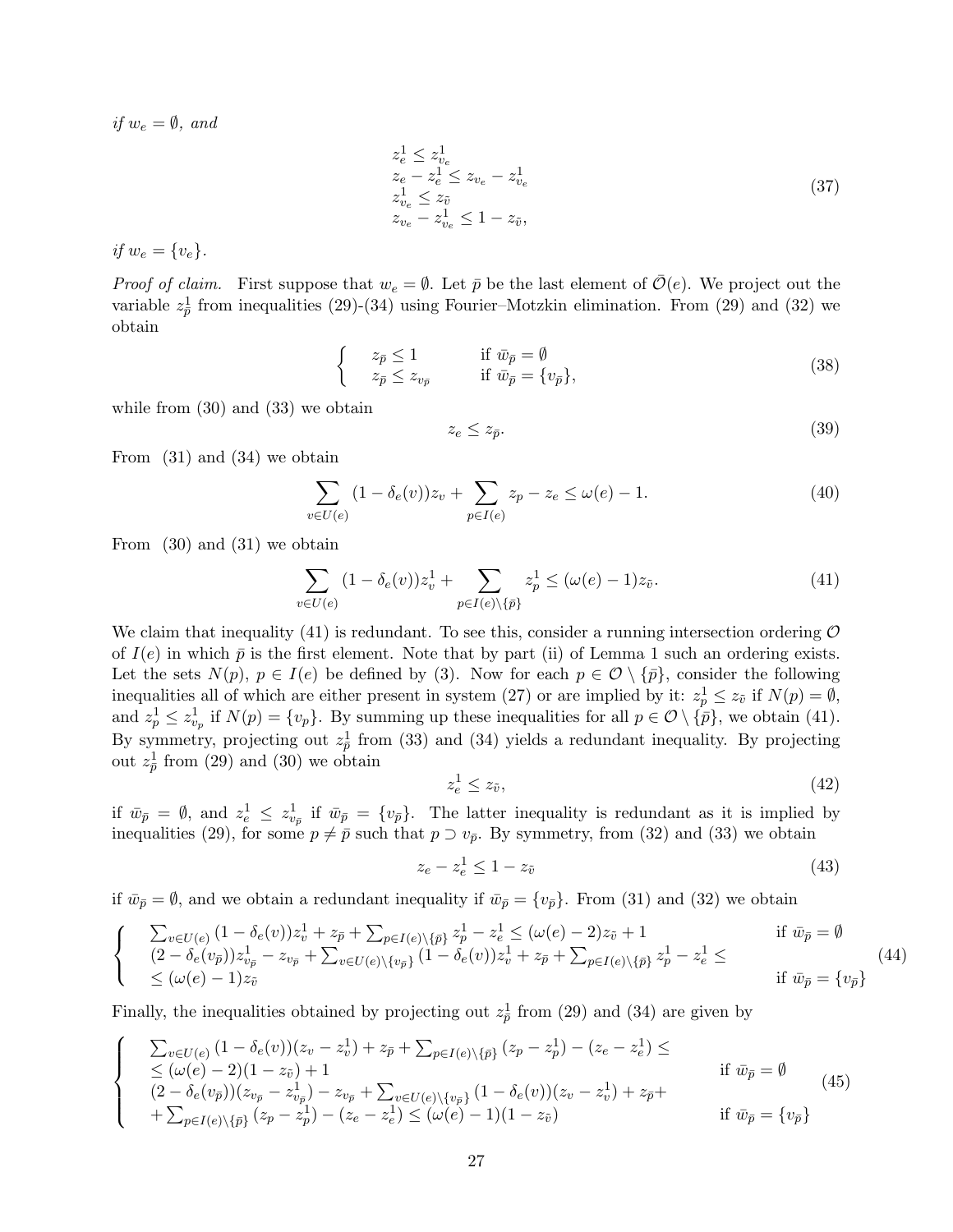Hence, projecting out  $z_{\bar{p}}^1$  from inequalities (29)-(34), yields inequalities (38), (39), (40), (42), (43), (44) and (45). Denote by  $\tilde{p}$  the element before  $\bar{p}$  in  $\overline{\mathcal{O}}(e)$ . Clearly, among the inequalities obtained as a result of the above projection, the only ones containing  $z_{\tilde{p}}^1$  are inequalities (44) and (45). Hence, to project out  $z_{\tilde{p}}^1$  from the system (29)-(34), it suffices to consider inequalities (44) and (45) together with inequalities (29), (30), (32), and (33), for  $p = \tilde{p}$ . Using a similar line of arguments as above, it follows that the only non-redundant inequalities obtained from this projection are of the form (38) and (39) with  $\bar{p}$  replaced by  $\tilde{p}$  together with those obtained by projecting out  $z_{\tilde{p}}^1$  from inequalities (32) (resp. (29)) and (44) (resp. (45)).

We now apply this approach recursively to project out  $z_p^1$  for all elements  $p \in \overline{\mathcal{O}}(e)$  in reverse order. From (44) and (45) it follows that for a node  $\overline{v} \in U(e)$ , after projecting out  $z_p^1$  corresponding to the  $\delta_e(\bar{v}) - 1$  edges with  $\bar{w}_p = {\bar{v}}$ , the coefficient of  $z_{\bar{v}}^1$  in these inequalities becomes zero. Moreover, at this point, the only inequalities containing  $z_{\overline{v}}^1$  are  $z_{\overline{v}}^1 \leq z_{\overline{v}}$  and  $z_{\overline{v}} - z_{\overline{v}}^1 \leq 1 - z_{\overline{v}}$ . Hence, projecting out  $z_{\bar{v}}^1$  yields  $z_{\bar{v}} \leq 1$ . As the number of elements p in  $\bar{\mathcal{O}}(e)$  with  $\bar{w}_p = \emptyset$  is equal to  $\omega(e)$ , after projecting out  $z_p^1$  for all  $p \in \overline{\mathcal{O}}(e)$  from inequalities (32) and (44) we obtain  $\sum_{x \in U(e)} (1 - \delta_e(v))z_x + \sum_{x \in U(e)} z_n - z_x^1 \leq -z_{\tilde{n}} + \omega(e)$ . However, this inequality is implied by in $v\in U(e)$   $(1-\delta_e(v))z_v + \sum_{p\in I(e)} z_p - z_e^1 \leq -z_{\tilde{v}} + \omega(e)$ . However, this inequality is implied by inequalities (40) and (43). By symmetry, we conclude that the inequality obtained from the recursive projection of  $z_p^1$ ,  $p \in \overline{\mathcal{O}}(e)$  from (29) and (45) is redundant. Hence, by projecting out  $z_p^1$ , for all  $p \in I(e) \cup U(e)$  from inequalities (29)-(34), we obtain inequalities (35) and (36).

Next, suppose that  $w_e = \{v_e\}$  for some  $v_e \in V$ . Denote by  $p_s$  the first element in  $\mathcal{O}(e)$ . Recall that by definition of  $\overline{\mathcal{O}}(e)$ , we have  $p_s = v_e$  if  $v_e \in I(e)$  and  $p_s = \tilde{e}$  where  $\tilde{e} \supset v_e$  is an edge in  $I(e)$ , otherwise. We employ the recursive projection as detailed above to project out  $z_p^1$  for all  $p \in U(e) \cup I(e) \setminus \{p_s\}$ . It then follows that projecting out  $z_p^1$  for all  $p \in U(e) \cup I(e) \setminus \{p_s\}$ from inequalities (31) and (32) yields  $\sum_{v \in U(e)} (1 - \delta_e(v))z_v + \sum_{p \in I(e) \setminus \{p_s\}} z_p + z_{p_s}^1 - z_e^1 \leq \omega(e) - 1.$ However, this inequality is implied by inequality (33) for  $p = p_s$  and inequality (40). Symmetrically, we conclude that the inequality obtained by projecting out  $z_p^1$  for all  $p \in U(e) \cup I(e) \setminus \{p_s\}$  from inequalities (29) and (34) is redundant. Finally, if  $p_s = \tilde{e}$ , we project out  $z_{p_s}^1$ , which is only present in inequalities (29), (30), (32), (33) with  $p = \tilde{e}$  and  $w_p = \{v_e\}$ , implying its projection yields inequalities (37). Hence, we have shown that the final projection is given by inequalities (35) and  $(37)$ .  $\diamond$ 

Recall that our objective is to project out  $z_v^1$  for all  $v \in V(G_{\bar{e}}) \setminus w_{\bar{e}}$  and  $z_e^1$  for all  $e \in E(G_{\bar{e}}) \setminus {\bar{e}}$ from systems (26) and (27), where  $G_{\bar{e}}$  is the section hypergraph of G induced by  $\bar{e}$  and  $\bar{e} \in E \setminus E$ is an extremal-edge of  $H_f$  and  $\bar{e} \in I(f)$ . More precisely, we consider the following inequalities:

$$
z_v - z_v^1 \le 1 - z_{\tilde{v}} \qquad \forall v \in \bar{e} -(z_p - z_p^1) + (z_e - z_e^1) \le 0 \qquad \forall e \in E(G_{\bar{e}}), \ \forall p \in I(e) \sum_{v \in U(e)} (1 - \delta_e(v))(z_v - z_v^1) + \sum_{p \in I(e)} (z_p - z_p^1) - (z_e - z_e^1) \le (\omega(e) - 1)(1 - z_{\tilde{v}}) \qquad \forall e \in E(G_{\bar{e}}),
$$
(46)

and

$$
z_v^1 \le z_{\tilde{v}} \qquad \forall v \in \bar{e} -z_p^1 + z_e^1 \le 0 \qquad \forall e \in E(G_{\bar{e}}), \ \forall p \in I(e) \qquad (47)
$$
  

$$
\sum_{v \in U(e)} (1 - \delta_e(v)) z_v^1 + \sum_{p \in I(e)} z_p^1 - z_e^1 \le (\omega(e) - 1) z_{\tilde{v}} \qquad \forall e \in E(G_{\bar{e}}).
$$

**Claim 7.** Consider the section hypergraph  $G_{\bar{e}}$  as defined above. By projecting out  $z_v^1, v \in V(G_{\bar{e}}) \setminus w_{\bar{e}}$ and  $z_e^1, e \in E(G_{\bar{e}}) \setminus {\bar{e}}$  from inequalities (46) and (47), we obtain

$$
z_v \le 1
$$
  
\n
$$
-z_p + z_e \le 0
$$
  
\n
$$
\sum_{v \in U(e)} (1 - \delta_e(v))z_v + \sum_{p \in I(e)} z_p - z_e \le \omega(e) - 1 \quad \forall e \in E(G_{\bar{e}}).
$$
  
\n
$$
(48)
$$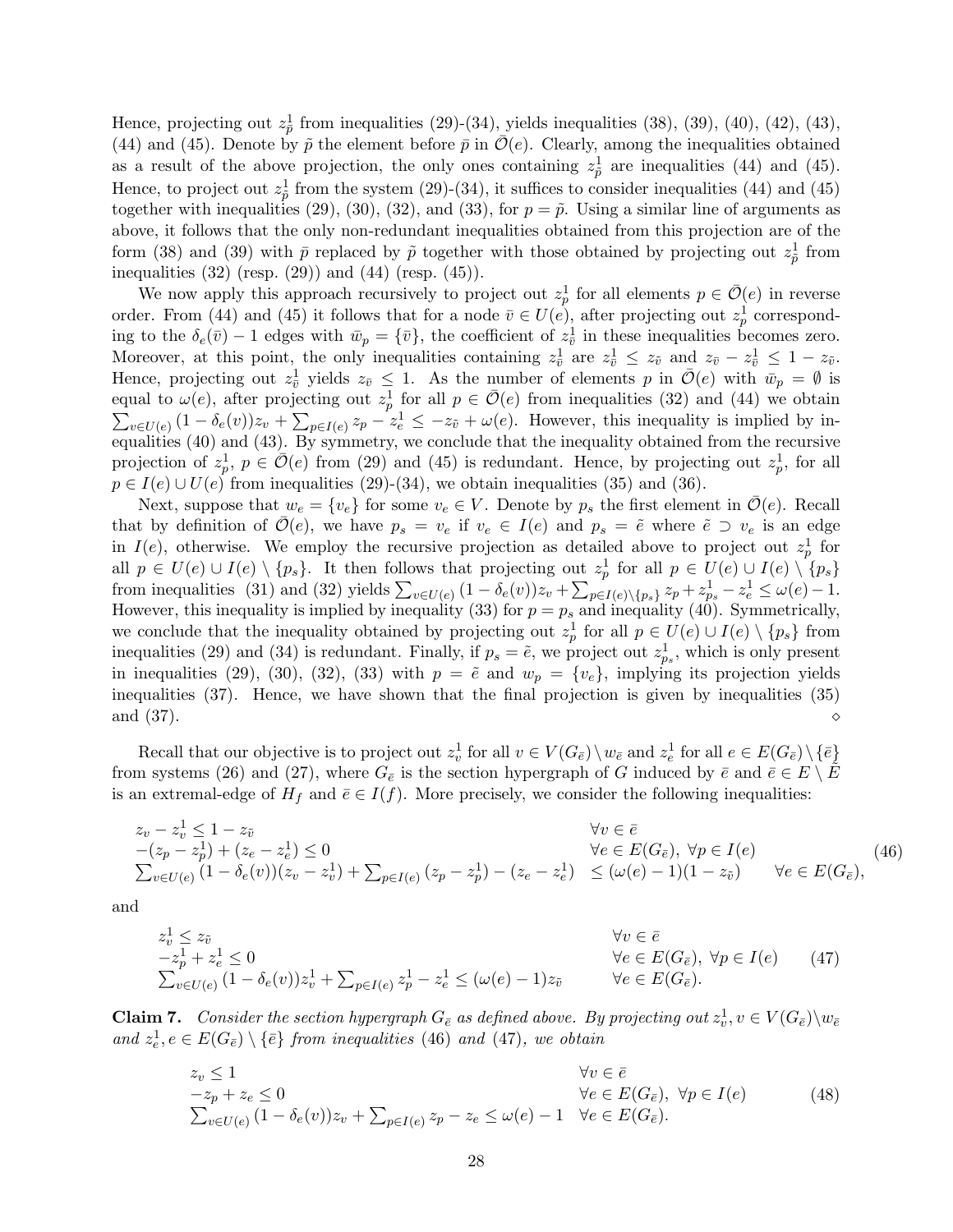together with

$$
z_{\bar{e}}^1 \le z_{\tilde{v}} z_{\bar{e}} - z_{\bar{e}}^1 \le 1 - z_{\tilde{v}},
$$
 (49)

if  $w_{\bar{e}} = \emptyset$  and

$$
z_{\bar{e}}^1 \le z_{v_{\bar{e}}}^1
$$
  
\n
$$
z_{\bar{e}} - z_{\bar{e}}^1 \le z_{v_{\bar{e}}} - z_{v_{\bar{e}}}^1
$$
  
\n
$$
z_{v_{\bar{e}}}^1 \le z_{\tilde{v}}
$$
  
\n
$$
z_{v_{\bar{e}}} - z_{v_{\bar{e}}}^1 \le 1 - z_{\tilde{v}},
$$
\n(50)

if  $w_{\bar{e}} = \{v_{\bar{e}}\}.$ 

*Proof of claim.* The proof is by induction on the number of edges of  $G_{\bar{e}}$ . In the base case, we have  $|E(G_{\bar{e}})| = 1$ , implying  $I(\bar{e}) \subset V$  and  $U(\bar{e}) = \emptyset$ . In this case, inequalities (46) and (47) coincide with inequalities (29)-(34) of Claim 6, by letting  $e = \overline{e}$ , in which case we have  $\overline{w}_p = \emptyset$  for all  $p \in \overline{\mathcal{O}}(\overline{e}) \setminus w_{\overline{e}}$ . Hence, by projecting out  $z_p^1$  for all  $p \in I(\overline{e}) \setminus w_{\overline{e}}$ , we obtain inequalities (35) and (36) (resp. (35) and (37)) which coincide with inequalities (48) and (49) (resp. (48) and (50)) for  $w_{\bar{e}} = \emptyset$ (resp.  $w_{\bar{e}} = \{v_{\bar{e}}\}\.$ 

Suppose that  $|E(G_{\bar{e}})| \geq 2$ . Since  $\bar{e}$  is an extremal-edge of  $H_f$ , where  $\bar{e} \in I(f)$ , we can construct a projection ordering  $\overline{\mathcal{O}}(\overline{e})$  of  $I(\overline{e})$  with the corresponding sets  $\overline{w}_p$  defined by (28). Define  $\mathcal{O}(\overline{e})$  =  $\overline{\mathcal{O}}(\overline{e}) \setminus V(G_{\overline{e}})$  and let  $r := |\mathcal{O}(\overline{e})|$ . Denote by  $p_r$  the last element in  $\mathcal{O}(\overline{e})$  and let  $G_{p_r}$  denote the section hypergraph of  $G_{\bar{e}}$  induced by  $p_r$ . Clearly,  $G_{p_r}$  has at least one fewer edge than  $G_{\bar{e}}$  and by construction  $p_r$  is an extremal-edge of  $H_{\bar{e}}$ . Hence, by the induction hypothesis, by projecting out  $z_v^1$ for all  $v \in V(G_{p_r}) \setminus \bar{w}_{p_r}$  and  $z_e^1$  for all  $e \in E(G_{p_r}) \setminus \{p_r\}$  from inequalities (46) and (47), we obtain the system defined in the statement of the claim with  $\bar{e}$  replaced by  $p_r$ . Similarly, we consider in reverse order, each element  $p_j \in \tilde{\mathcal{O}}(\bar{e})$  and since by Claim 5,  $p_j$  is an extremal-edge of  $H_{\bar{e}}^{\leq p_j}$ , we can use the induction hypothesis to project out  $z_v^1$ ,  $v \in V(G_{p_j}) \setminus \bar{w}_{p_j}$  and  $z_e^1$ ,  $e \in E(G_{p_j}) \setminus \{p_j\}$ from inequalities (46) and (47). It then follows that the remaining inequalities containing  $z_p^1$ ,  $p \in I(\bar{e}) \cup U(\bar{e})$  are identical to inequalities (29)-(34) defined in Claim 6 with  $e = \bar{e}$ ; hence the final projection can be obtained accordingly and this completes the proof. projection can be obtained accordingly and this completes the proof.

Projecting out  $z_p^1$  corresponding to  $G_e$  for some  $e \in \tilde{E}$ . Let  $e \in \tilde{E}$  and denote by  $\tilde{p}$  the element of  $I(e)$  containing the node  $\tilde{v}$ . Consider a projection ordering  $\overline{\mathcal{O}}(e)$  of  $I(e)$  in which  $\tilde{p}$  is the first element and as before, let the sets  $\bar{w}_p$ ,  $p \in \bar{\mathcal{O}}(e)$  be given by (28). Clearly,  $z_e^1 = z_e$  and  $z_{\tilde{p}}^1 = z_{\tilde{p}}$ . Consider the following inequalities:

$$
-z_p + z_p^1 \le 0 \quad \forall p \in I(e) \setminus \{\tilde{p}\}
$$
  
\n
$$
\begin{cases}\nz_p - z_p^1 \le 1 - z_{\tilde{v}} & \text{if } \bar{w}_p = \emptyset, \ \forall p \in I(e) \setminus \{\tilde{p}\} \\
z_p - z_p^1 \le z_{v_p} - z_{v_p}^1, \ z_{v_p} - z_{v_p}^1 \le 1 - z_{\tilde{v}} & \text{if } \bar{w}_p = \{v_p\}, \ \forall p \in I(e) \setminus \{\tilde{p}\} \\
z_e \le z_p^1 \quad \forall p \in I(e) \setminus \{\tilde{p}\} & \text{if } \bar{w}_p = \emptyset, \ \forall p \in I(e) \setminus \{\tilde{p}\} \\
z_p^1 \le z_{\tilde{v}} & \text{if } \bar{w}_p = \{v_p\}, \ \forall p \in I(e) \setminus \{\tilde{p}\} \\
\sum_{v \in U(e)} (1 - \delta_e(v)) z_v^1 + \sum_{p \in I(e) \setminus \{\tilde{p}\}} z_p^1 + z_{\tilde{p}} - z_e \le (\omega(e) - 1) z_{\tilde{v}}.\n\end{cases}
$$
\n
$$
(51)
$$

We make use of the following claim to complete the proof of this theorem; we state this result without a proof as the proof as is similar to the proof of Claim 6.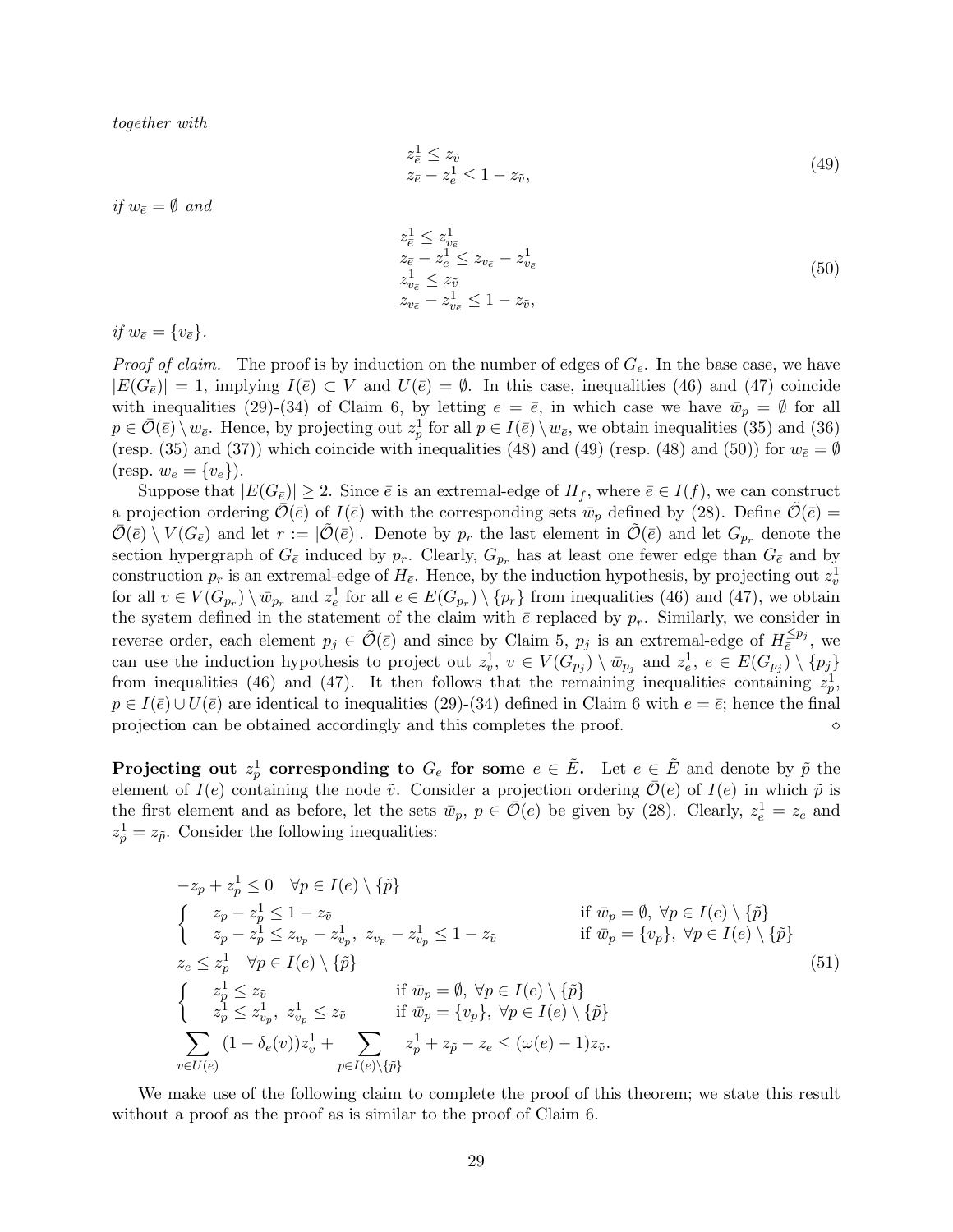**Claim 8.** By projecting out  $z_p^1$  for all  $p \in I(e) \cup U(e)$  from system (51), we obtain

$$
\begin{cases}\n z_p \le 1 & \text{if } \bar{w}_p = \emptyset, \ \forall p \in I(e) \\
 z_p \le z_{v_p} & \text{if } \bar{w}_p = \{v_p\}, \ \forall p \in I(e) \\
 z_e \le z_p & \forall p \in I(e) \\
 \sum_{v \in U(e)} (1 - \delta_e(v))z_v + \sum_{p \in I(e)} z_p - z_e \le \omega(e) - 1.\n\end{cases}
$$
\n(52)

**Characterization of MP<sub>G</sub>.** We now employ the results of Claims 7 and 8 to characterize MP<sub>G</sub> in the original space. Denote by  $E(G)$  the set containing the sequence of nested edges of G containing  $\tilde{v}$ . The proof is by induction on the cardinality of  $E(G)$ . In the base case, we have  $E(G) = \{e_0\}$ . By definition of  $\tilde{v}$ , this implies that  $E(G) = \{e_0\}$ . Consider the system of inequalities defined by (51). By letting  $e = e_0$ ,  $\tilde{p} = \tilde{v}$ , and  $I(e_0) = V(G)$  which implies  $\bar{w}_p = \emptyset$  for all  $p \in I(e_0)$ , these inequalities coincide with systems (26) and (27). Therefore, by Claim 8, in this case  $MP_G$  is given by system (52), which coincides with system (20) with  $I(e_0) = V$ .

Now, suppose that  $|E(G)| \geq 2$  and define  $\{\tilde{e}\} := I(e_0) \cap E(G)$ . Consider a running intersection ordering  $\mathcal{O}(e_0)$  of the edges in  $I(e_0)$  in which  $\tilde{e}$  is the first element. The existence of such an ordering follows from Lemmata 1 and 4. Denote by  $w_e$  the intersection of each edge with all previous ones in  $\mathcal{O}(e_0)$ . Let  $\bar{e}$  be the last element in  $\mathcal{O}(e_0)$  and denote by  $G_{\bar{e}}$  the section hypergraph of G induced by  $\bar{e}$ . Clearly,  $\bar{e} \notin \tilde{E}(G)$  and  $\bar{e}$  is an extremal-edge of  $H_{e_0}$ . Hence, by Claim 7, by projecting out  $z_v^1$  for all  $v \in V(G_{\bar{e}}) \setminus w_{\bar{e}}$  and  $z_e^1$  for all  $e \in E(G_{\bar{e}}) \setminus {\bar{e}}$  from inequalities of systems (26) and (27) containing these variables, we obtain system (48) together with inequalities (49) if  $w_{\bar{e}} = \emptyset$ , and inequalities (50) if  $w_{\bar{e}} = \{v_{\bar{e}}\}.$  Similarly, apply this projection recursively for each element  $\hat{e}$  in  $\mathcal{O}(e_0) \setminus {\tilde{e}}$  in a reverse order to project out  $z_v^1$  for all  $v \in V(G_{\hat{e}}) \setminus w_{\hat{e}}$  and  $z_e^1$  for all  $e \in E(G_{\hat{e}}) \setminus {\hat{e}}$ , where  $G_{\hat{e}}$  denotes the section hypergraph of G induced by  $\hat{e}$ .

Let G' denote the section hypergraph of G induced by  $\tilde{e}$ . Clearly, G' is a 2-laminar  $\beta$ -acyclic hypergraph with  $|\tilde{E}(G')| = |\tilde{E}(G)| - 1$ . In addition,  $w_{\tilde{e}} = \emptyset$  as by construction,  $\tilde{e}$  is first element of  $\mathcal{O}(e_0)$ . Hence, by the induction hypothesis, projecting out  $z_p^1$  for all  $p \in V(G') \cup E(G')$  gives system (20) with G replaced by  $G'$ . It can now be seen that the remaining inequalities containing variables  $z_p^1$ ,  $p \in I(e_0) \cup U(e_0) \setminus {\tilde{e}}$  coincide with system (51) by letting  $e = e_0$  and  $\tilde{p} = \tilde{e}$ . Consequently, by projecting out these variables using Claim 8, we conclude that  $MP<sub>G</sub>$  is given by (20).  $\Box$ 

## 5.2 Proof of Theorem 1

In this proof we often consider  $\beta$ -cycles. It can be checked that a sequence  $C = v_1, e_1, v_2, e_2, \ldots, v_t, e_t, v_{t+1} =$  $v_1$  is a  $\beta$ -cycle in G if and only if  $t \geq 3$  and the edge  $e_i$  contains  $v_i, v_{i+1}$  and no other  $v_j$ , for  $i=1,\ldots,t$ .

If  $\bar{p} = \emptyset$ , the result is obvious; thus, we assume that  $\bar{p}$  is nonempty. Similarly, we assume that the sets  $V(G) \setminus V(G_\omega)$  and  $V(G) \setminus V(G_\alpha)$  are nonempty.

To proceed with the proof, we need a structural result regarding the hypergraph  $\tilde{G}_{\alpha} = (V_{\alpha}, \tilde{E}_{\alpha})$ obtained from  $G_{\alpha} = (V_{\alpha}, E_{\alpha})$  by removing edge  $\bar{p}$ , all the edges that strictly contain  $\bar{p}$ , and all the edges strictly contained in  $\bar{p}$ . Since  $G_{\alpha}$  is 2-laminar, every edge in  $\tilde{E}_{\alpha}$  contains at most one node of  $\bar{p}$ . Let  $w_1, \ldots, w_k$  be the nodes in  $\bar{p}$ . For every  $i \in \{1, \ldots, p\}$ , let  $U_i$  contain node  $w_i$  and the nodes  $w \in V_\alpha$  for which there exists a chain in  $\tilde{G}_\alpha$  from  $w_i$  to  $w$ .

**Claim 9.** The sets  $U_1, \ldots, U_k$  are pairwise disjoint.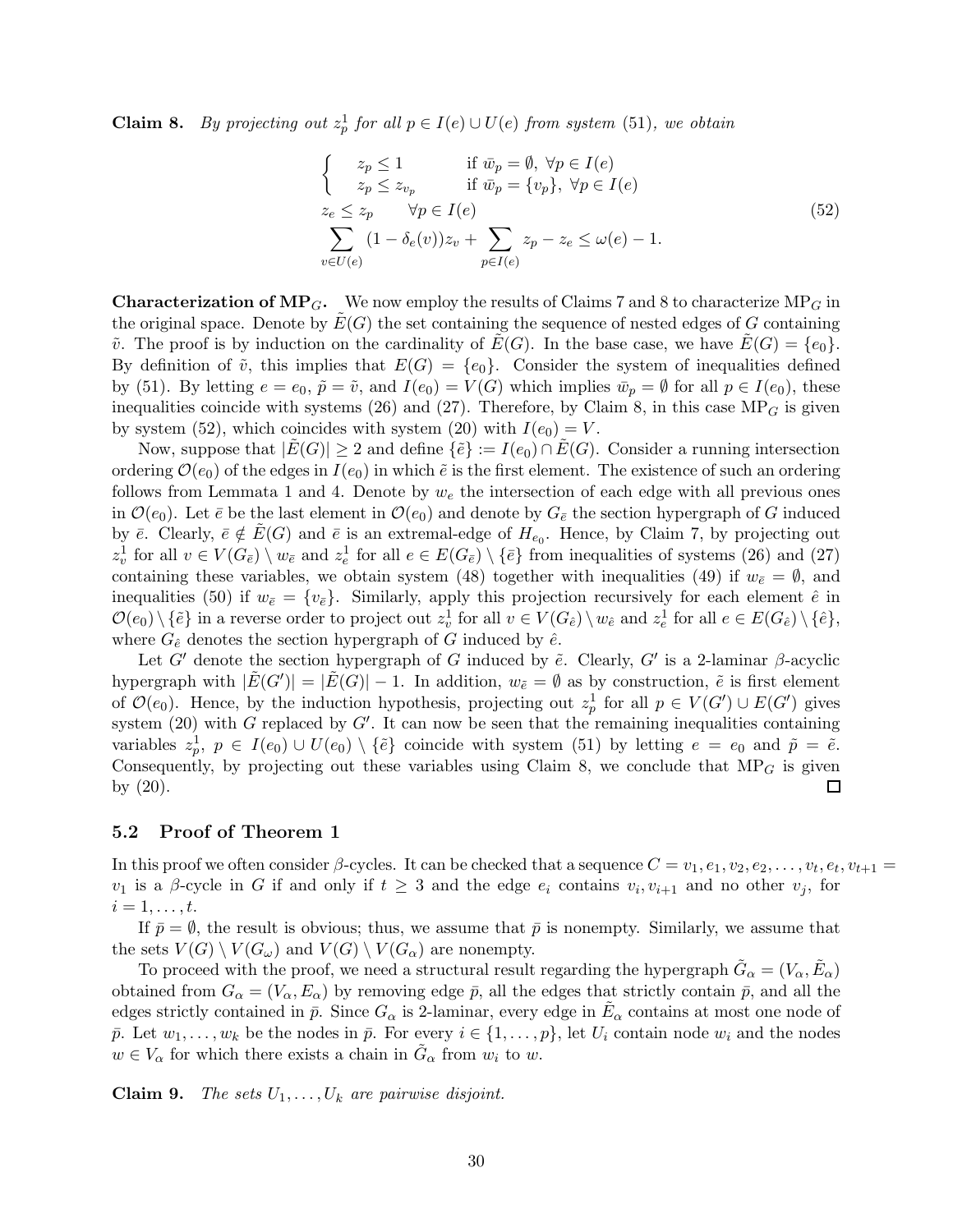*Proof of claim.* First we show that no node  $w_i$  belongs to a set  $U_j$ , for distinct indices i, j in  $\{1,\ldots,k\}$ . By contradiction, assume that there exists a chain P in  $\tilde{G}_{\alpha}$  from  $w_i$  to  $w_j$ . Without loss of generality, choose i, j, and P such that the length of P is minimal. We now show that  $C = P, \bar{p}, w_i$  is a  $\beta$ -cycle in  $G_\alpha$ . Since every edge in  $\tilde{E}_\alpha$  contains at most one node of  $\bar{p}$ , the chain P must have length at least two. By the minimality assumption  $\bar{p}$  contains only the first  $(w_i)$  and last  $(w<sub>i</sub>)$  nodes of P. Again by minimality, each edge of P contains only the preceding and succeeding node of P. Hence  $C = P, \bar{p}, w_i$  is a  $\beta$ -cycle in  $G_{\alpha}$ , which is a contradiction.

Consider now a node  $w \in V_\alpha$  that is not in  $\bar{p}$ . We show that w cannot belong to  $U_i \cap U_j$ , for distinct indices i, j in  $\{1,\ldots,k\}$ . By contradiction, assume that  $w \in U_i \cap U_j$ . Then there exists a chain  $P^i$  in  $\tilde{G}_{\alpha}$  from w to  $w_i$  and a chain  $P^j$  in  $\tilde{G}_{\alpha}$  from  $w_j$  to w. Without loss of generality, choose w, i, j,  $P^i$ , and  $P^j$  such that the sum of the lengths of  $P^i$  and  $P^j$  is minimal. We now show that  $C = P^i, \bar{p}, P^j$  is a  $\beta$ -cycle in  $G_\alpha$ . Note that all nodes of  $P^i$  (resp.  $P^j$ ) except for  $w_i$  (resp.  $w_j$ ) are not in  $\bar{p}$ , as otherwise such node  $w_l \in \bar{p}$  would be in  $U_l \cap U_i$  (resp.  $U_l \cap U_j$ ). By the minimality assumption, each edge of  $P^i$  contains only the preceding and succeeding node of  $P^i$ . Symmetrically, each edge of  $P<sup>j</sup>$  contains only the preceding and succeeding node of  $P<sup>j</sup>$ . Again by minimality, no edge of  $P^i$  (resp.  $P^j$ ) contains nodes of  $P^j$  (resp.  $P^i$ ) different from w. Hence  $C = P^i, \bar{p}, P^j$  is a  $\beta$ -cycle in  $G_{\alpha}$ , which is a contradiction.  $\diamond$ 

To simplify the notation in the remainder of the proof, it will be useful to consider the nodes in  $V_{\alpha} \setminus (\cup_{i=1}^{k} U_i)$  together with one of the sets  $U_1, \ldots, U_k$ , instead than on their own. For this reason we define the sets  $W_i := U_i$ , for  $i = 1, ..., k - 1$ , and  $W_k := W_k \cup (V_\alpha \setminus (\cup_{i=1}^k U_i))$ .

**Claim 10.** The sets  $W_1, \ldots, W_k$  form a partition of  $V_\alpha$ . Moreover, every edge of  $\tilde{G}_\alpha$  is contained in exactly one of these sets.

*Proof of claim.* Claim 9 directly implies that the sets  $W_1, \ldots, W_k$  form a partition of  $V_\alpha$ . By definition of the sets  $U_1, \ldots, U_k$ , every edge of  $\tilde{G}_{\alpha}$  is either contained in one of these set, or it is contained in  $V_\alpha \setminus (\cup_{i=1}^k U_i)$ . Hence, every edge of  $\tilde{G}_\alpha$  is contained in exactly one of the sets  $W_1, \ldots, W_k.$ 

In the next two claims we utilize Claim 10 to obtain vectors in  $\mathcal{S}_G$  by combining a number of vectors in  $\mathcal{S}_{G_\alpha}$  and  $\mathcal{S}_{G_\omega}$ . We now explain how we write a vector z in the space defined by G in the rest of the proof by partitioning its components in a number of subvectors. The vector  $z<sub>0</sub>$  contains the components of z corresponding to nodes and edges that are both in  $G_{\alpha}$  and in  $G_{\omega}$  (i.e., the nodes  $w_1, \ldots, w_k$ , the edge  $\bar{p}$  and any other edge contained in  $\bar{p}$ ). The vector  $z_0$ contains the components of z corresponding to edges that are in  $G_{\alpha}$  and strictly contain edge  $\bar{p}$ . For  $i = 1, \ldots, k$ , the vector  $z_i$  contains the components of z corresponding to nodes in  $W_i \setminus \{w_i\}$ and edges contained in  $W_i$ . Finally, the vector  $z_{k+1}$  contains the components of z corresponding to nodes and edges in  $G_{\omega}$  but not in  $G_{\alpha}$ . Using these definitions, we can now write, up to reordering variables,  $z = (z_0, z_1, \ldots, z_k, z_0, z_{k+1})$ . Similarly, we can write a vector z in the space defined by  $G_{\alpha}$  as  $z = (z_0, z_1, \ldots, z_k, z_{\cap}),$  and a vector z in the space defined by  $G_{\omega}$  as  $z = (z_{\cap}, z_{k+1}).$ 

**Claim 11.** Let  $z^{\alpha} = (z_0^{\alpha}, z_1^{\alpha}, \dots, z_k^{\alpha}, z_{\cap}^{\alpha})$  be a vector in  $\mathcal{S}_{G_{\alpha}}$ , and let  $z^{\omega} = (z_{\cap}^{\omega}, z_{k+1}^{\omega})$  be a vector in  $\mathcal{S}_{G_\omega}$  such that  $z_{\overline{p}}^{\alpha} = z_{\overline{p}}^{\omega} = 1$ . Then the vector  $\tilde{z} = (z_0^{\alpha}, z_1^{\alpha}, \dots, z_k^{\alpha}, z_{\cap}^{\omega}, z_{k+1}^{\omega})$  is in  $\mathcal{S}_G$ .

*Proof of claim.* To prove the claim, we show that for each edge e of G, we have  $\tilde{z}_e = \prod_{v \in e} \tilde{z}_v$ . First, we consider the edges of  $G_{\omega}$ . For each edge e of  $G_{\omega}$ , we have  $\tilde{z}_e = z_e^{\omega} = \prod_{v \in e} z_v^{\omega} = \prod_{v \in e} \tilde{z}_v$ . Next, we consider the edges of  $G_{\alpha}$ . For each edge  $e$  of  $G_{\alpha}$ , we have  $\tilde{z}_e = z_e^{\alpha} = \prod_{v \in e} \tilde{z}_v^{\alpha} = \prod_{v \in e \setminus \overline{p}} \tilde{z}_v^{\alpha} \cdot \prod_{v \in e \cap \overline{p}} z_v^{\alpha}$ . Note that, for every node  $v \in \bar{p}$ , we have  $z_v^{\alpha} = z_v^{\omega} = 1$  since  $z_{\bar{p}}^{\alpha} = z_{\bar{p}}^{\omega} = 1$ . Hence we have  $\tilde{z}_e = \prod_{v \in e \setminus \bar{p}} z_v^{\alpha} \cdot \prod_{v \in e \cap \bar{p}} z_v^{\omega} = \prod_{v \in e}$  $\tilde{z}_v$ .  $\diamond$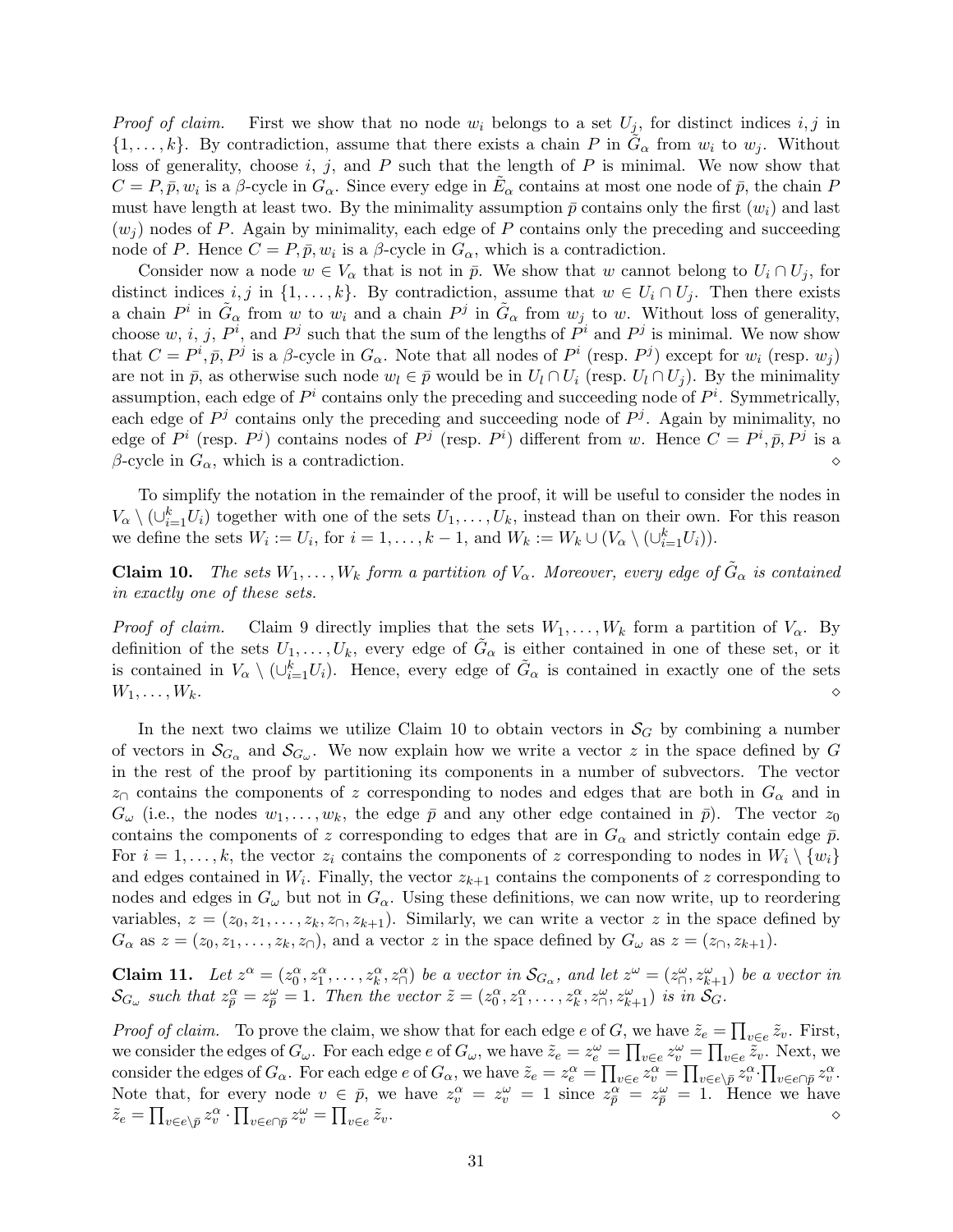**Claim 12.** Let  $z^{\alpha_1} = (z_0^{\alpha_1}, z_1^{\alpha_1}, \ldots, z_k^{\alpha_1}, z_0^{\alpha_1}), \ldots, z^{\alpha_k} = (z_0^{\alpha_k}, z_1^{\alpha_k}, \ldots, z_k^{\alpha_k}, z_0^{\alpha_k})$  be k vectors in  $\mathcal{S}_{G_{\alpha}}$ , and let  $z^{\omega} = (z_0^{\omega}, z_{k+1}^{\omega})$  be a vector in  $\mathcal{S}_{G_{\omega}}$  such that  $(1)$   $z_0^{\alpha_1} = \cdots = z_{\overline{p}}^{\alpha_k} = z_{\overline{p}}^{\omega} = 0$ , (2)  $z_{w_i}^{\alpha_i} = z_{w_i}^{\omega}$  for every  $i = 1, \ldots, k$ . Then the vector  $\tilde{z} = (z_0^{\alpha_1}, z_1^{\alpha_1}, z_2^{\alpha_2}, \ldots, z_k^{\alpha_k}, z_{\Omega}^{\omega}, z_{k+1}^{\omega})$  is in  $\mathcal{S}_G$ .

*Proof of claim.* To prove the claim, we show that for each edge e of G, we have  $\tilde{z}_e = \prod_{v \in e} \tilde{z}_v$ . v∈e First, we consider the edges of  $G_{\omega}$ . For each edge e in  $G_{\omega}$ , we have  $\tilde{z}_e = z_e^{\omega} = \prod_{v \in e} z_v^{\omega} = \prod_{v \in e} \tilde{z}_v$ . Next, we consider the edges of  $G_{\alpha}$ . Note that we have  $z_0^{\alpha_1} = \cdots = z_0^{\alpha_k} = z_0^{\omega} = 0$  since  $z_{\overline{p}}^{\alpha_1} = \cdots = z_0^{\alpha_k}$  $z_{\bar{p}}^{\alpha_k} = z_{\bar{p}}^{\omega} = 0$ . For each edge e contained in  $\bar{p}$ , we have  $\tilde{z}_e = z_e^{\omega} = \prod_{v \in e} z_v^{\omega} = \prod_{v \in e} \tilde{z}_v$ . For each edge e that strictly contains  $\bar{p}$ , we have  $\tilde{z}_e = z_e^{\alpha_1} = 0$  since  $z_0^{\alpha_1} = 0$ ; moreover  $\prod_{v \in e} \tilde{z}_v \le \prod_{v \in \bar{p}} \tilde{z}_v =$ <br> $\prod_{v \in \bar{p}} \tilde{z}_v = \prod_{v \in \bar{p}} \tilde{z}_v = 0$  since  $z_0^{\alpha} = 0$ . Finally, let e be a  $v \in \bar{p}z^{\omega} = z^{\omega} = 0$  since  $z^{\omega} = 0$ . Finally, let e be an edge that contains at most one node of  $\bar{p}$ . We have that, by Claim 10,  $e \subseteq W_i$ , for some  $i \in \{1, \ldots, k\}$  thus we have  $\tilde{z}_e = z_e^{\alpha_i} = \prod_{v \in e} z_v^{\alpha_i}$ . If  $w_i \notin e$ , then  $z_v^{\alpha_i} = \tilde{z}_v$  for every  $v \in e$ , thus  $\tilde{z}_e = \prod_{v \in e} \tilde{z}_v$ . Otherwise, if  $w_i \in e$ , we have that  $z_{w_i}^{\alpha_i} = z_{w_i}^{\omega}$ , hence  $\tilde{z}_e = z_{w_i}^{\omega} \cdot \prod_{v \in e \setminus \{w_i\}} z_v^{\alpha_i} = \prod_{v \in e}$  $\tilde{z}_v$ .  $\diamond$ 

We now proceed with the proof of the statement of the theorem. The inclusion conv  $\mathcal{S}_G \subseteq$ conv  $\bar{S}_{G_{\alpha}} \cap \text{conv } \bar{S}_{G_{\omega}}$  clearly holds, since  $S_G \subseteq \bar{S}_{G_{\alpha}} \cap \bar{S}_{G_{\omega}}$ . Thus, it suffices to show the reverse inclusion. Let  $\hat{z} \in \text{conv } \bar{\mathcal{S}}_{G_\alpha} \cap \text{conv } \bar{\mathcal{S}}_{G_\omega}$ . We will show that  $\hat{z} \in \text{conv } \mathcal{S}_G$ .

By assumption, the vector  $(\hat{z}_0, \hat{z}_1, \dots, \hat{z}_k, \hat{z}_\cap)$  is in conv  $\mathcal{S}_{\underline{G}_\alpha}$ . Thus, it can be written as a convex combination of points in  $S_{G_\alpha}$ ; i.e., there exists  $\mu \geq 0$  with  $\sum_{\alpha \in A} \mu_\alpha = 1$  such that

$$
(\hat{z}_0, \hat{z}_1, \dots, \hat{z}_k, \hat{z}_\cap) = \sum_{\alpha \in A} \mu_\alpha(z_0^\alpha, z_1^\alpha, \dots, z_k^\alpha, z_\cap^\alpha),\tag{53}
$$

where the vectors  $(z_0^{\alpha}, z_1^{\alpha}, \ldots, z_k^{\alpha}, z_0^{\alpha})$ , for  $\alpha \in A$ , belong to  $\mathcal{S}_{G_{\alpha}}$ . For each  $i = 1, \ldots, k$ , we partition the index set A into  $A^{i,0} \cup A^{i,1}$ , where  $\alpha \in A^{i,1}$  if and only if  $z_{w_i}^{\alpha} = 1$ . Similarly, the vector  $(\hat{z}_0, \hat{z}_{k+1})$ is in conv $\mathcal{S}_{G_\omega}$  and it can be written as a convex combination of points in  $\mathcal{S}_{G_\omega}$ ; i.e., there exists  $\nu \geq 0$  with  $\sum_{\omega \in \Omega} \nu_{\omega} = 1$  such that

$$
(\hat{z}_{\cap}, \hat{z}_{k+1}) = \sum_{\omega \in \Omega} \nu_{\omega}(z_{\cap}^{\omega}, z_{k+1}^{\omega}),\tag{54}
$$

where the vectors  $(z_0^{\omega}, z_{k+1}^{\omega})$ , for  $\omega \in \Omega$ , belong to  $\mathcal{S}_{G_{\omega}}$ . We partition the index set  $\Omega$  differently to how we partition A. Namely, we partition  $\Omega$  into  $\Omega^T$ , for  $T \subseteq \bar{p}$ , where  $\omega \in \Omega^T$  if and only if for every  $v \in \bar{p}$  we have  $z_v^{\omega} = 1$  if and only if  $v \in T$ .

We now obtain some relations between the multipliers  $\mu$ ,  $\nu$ , and the vector  $\hat{z}$  that will be used in the remainder of the proof. By considering the component of (53) and of (54) corresponding to  $\bar{p}$  we obtain

$$
\hat{z}_{\bar{p}} = \sum_{\alpha \in A^{1,1} \cap \dots \cap A^{k,1}} \mu_{\alpha} = \sum_{\omega \in \Omega^{\bar{p}}} \nu_{\omega}, \quad \text{thus}
$$

$$
1 - \hat{z}_{\bar{p}} = \sum_{\alpha \in A \setminus (A^{1,1} \cap \dots \cap A^{k,1})} \mu_{\alpha} = \sum_{T \subset \bar{p}, \ \omega \in \Omega^{T}} \nu_{\omega}.
$$

$$
(55)
$$

By considering the component of (53) and of (54) corresponding to  $w_i$ , for  $i = 1, ..., k$ , we obtain

$$
\hat{z}_{w_i} = \sum_{\alpha \in A^{i,1}} \mu_{\alpha} = \sum_{T \subseteq \bar{p}: w_i \in T, \ \omega \in \Omega^T} \nu_{\omega}, \quad \text{thus}
$$

$$
1 - \hat{z}_{w_i} = \sum_{\alpha \in A^{i,0}} \mu_{\alpha} = \sum_{T \subseteq \bar{p}: w_i \notin T, \ \omega \in \Omega^T} \nu_{\omega}.
$$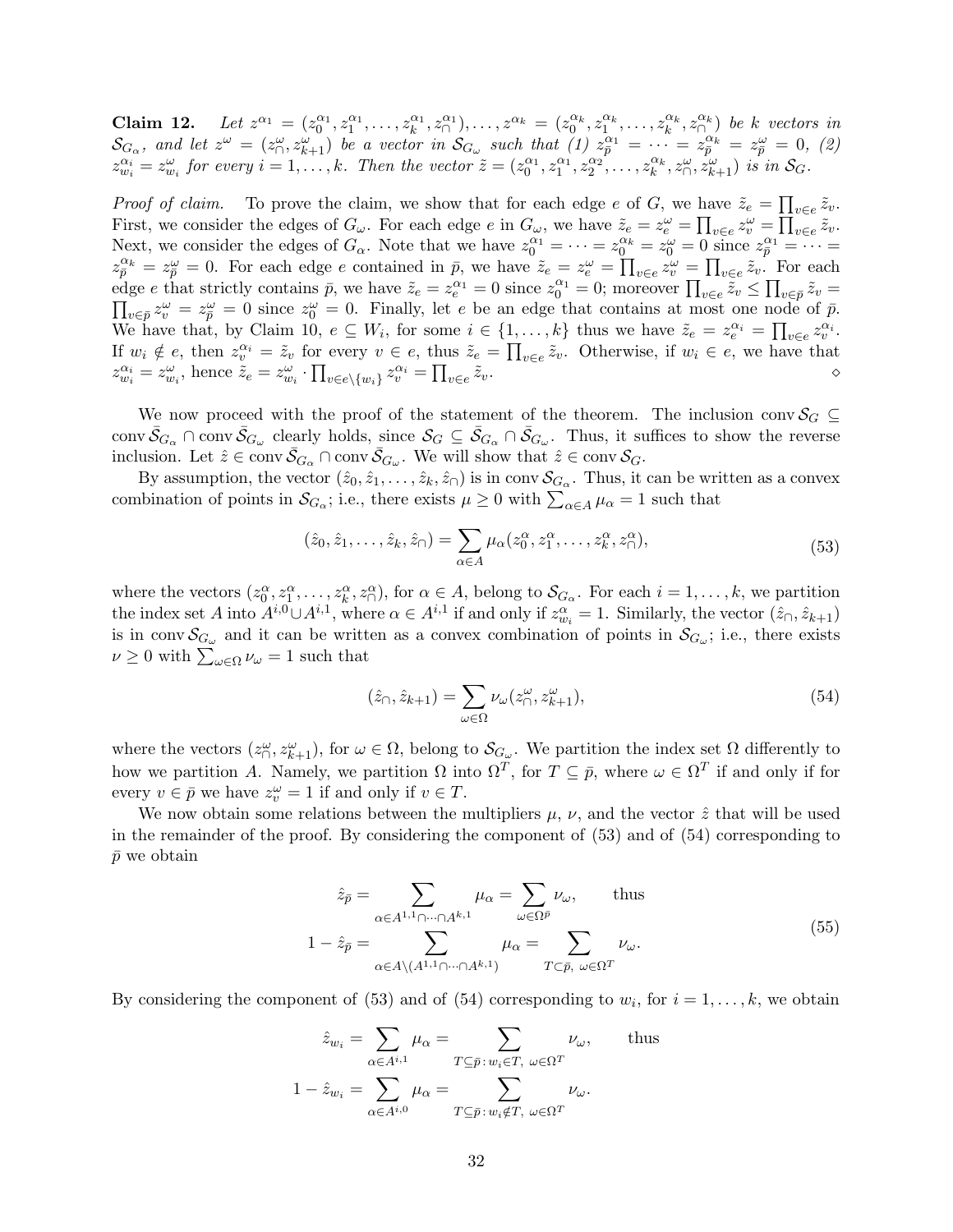By defining, for  $T \subset \bar{p}$ ,

$$
\rho_T(w_i) := \begin{cases} \hat{z}_{w_i} - \hat{z}_{\bar{p}} & \text{if } w_i \in T, \\ 1 - \hat{z}_{w_i} & \text{if } w_i \notin T, \end{cases} \qquad \rho(T) := \prod_{i=1}^k \rho_T(w_i), \tag{56}
$$

we obtain the following relation regarding multipliers  $\mu$ :

$$
\sum_{\alpha \in A^{i, \chi_T(w_i)} \setminus (A^{1,1} \cap \dots \cap A^{k,1})} \mu_{\alpha} = \rho_T(w_i). \tag{57}
$$

For multipliers  $\nu$  we derive

$$
\sum_{T \subset \bar{p}: w_i \in T, \ \omega \in \Omega^T} \nu_{\omega} = \sum_{T \subseteq \bar{p}: w_i \in T, \ \omega \in \Omega^T} \nu_{\omega} - \sum_{\omega \in \Omega^{\bar{p}}} \nu_{\omega} = \hat{z}_{w_i} - \hat{z}_{\bar{p}},
$$
\n
$$
\sum_{T \subset \bar{p}: w_i \notin T, \ \omega \in \Omega^T} \nu_{\omega} = \sum_{T \subseteq \bar{p}: w_i \notin T, \ \omega \in \Omega^T} \nu_{\omega} = 1 - \hat{z}_{w_i}.
$$
\n(58)

For every  $\alpha \in A^{1,1} \cap \cdots \cap A^{k,1}$  and  $\omega \in \Omega^{\bar{p}}$ , we denote by  $z^{\alpha,\omega} := (z_0^{\alpha}, z_1^{\alpha}, \ldots, z_k^{\alpha}, z_{\cap}^{\omega}, z_{k+1}^{\omega})$ , which is in  $S_G$  by Claim 11. For every  $T \subset \bar{p}$ ,  $\alpha_i \in A^{i,\chi_T(w_i)} \setminus (A^{1,1} \cap \cdots \cap A^{k,1})$ , for  $i = 1,\ldots,k$ , and  $\omega \in \Omega^T$ , we denote by  $z^{\alpha_1,...,\alpha_k,\omega} := (z_0^{\alpha_1}, z_1^{\alpha_1}, z_2^{\alpha_2}, \dots, z_k^{\alpha_k}, z_{\Omega}^{\omega}, z_{k+1}^{\omega}).$  Note that the vector  $z^{\alpha_1,...,\alpha_k,\omega}$ is in  $S_G$  by Claim 12.

**Claim 13.** The vector  $\hat{z}$  can be written as  $\hat{z}_{\bar{p}}\hat{z}^1 + (1 - \hat{z}_{\bar{p}})\hat{z}^0$ , where  $\hat{z}^1$  and  $\hat{z}^0$  are defined as the following convex combination of vectors in  $S_G$ :

$$
\hat{z}^{1} := \sum_{\substack{\omega \in \Omega^{\bar{p}}, \\ \alpha \in A^{1,1} \cap \dots \cap A^{k,1}}} \frac{\mu_{\alpha} \nu_{\omega}}{(\hat{z}_{\bar{p}})^{2}} \cdot z^{\alpha,\omega}
$$
\n
$$
(59)
$$

$$
\hat{z}^{0} := \sum_{\substack{T \subset \bar{p}, \ \omega \in \Omega^{T}, \\ \alpha_i \in A^{i, \chi_T(w_i)} \setminus (A^{1,1} \cap \dots \cap A^{k,1}), \ i=1,\dots,k}} \frac{\mu_{\alpha_1} \cdots \mu_{\alpha_k} \nu_{\omega}}{(1 - \hat{z}_{\bar{p}}) \rho(T)} \cdot z^{\alpha_1, \dots, \alpha_k, \omega}
$$
(60)

Proof of claim. Note that all the multipliers are nonnegative. We verify that they sum up to one. First consider the multipliers in (59). We obtain

$$
\sum_{\substack{\omega \in \Omega^{\bar{p}}, \\ \alpha \in A^{1,1} \cap \dots \cap A^{k,1}}} \frac{\mu_{\alpha} \nu_{\omega}}{(\hat{z}_{\bar{p}})^2} = \frac{1}{(\hat{z}_{\bar{p}})^2} \cdot \sum_{\omega \in \Omega^{\bar{p}}} \nu_{\omega} \cdot \sum_{\alpha \in A^{1,1} \cap \dots \cap A^{k,1}} \mu_{\alpha} = 1,
$$

where the last equation follows from  $(55)$ . Next consider the multipliers in  $(60)$ . We have

$$
\sum_{\substack{T \subset \bar{p}, \ \omega \in \Omega^T, \\ \alpha_i \in A^{i, \chi_T(w_i)} \backslash (A^{1,1} \cap \dots \cap A^{k,1}), i=1,\dots,k}} \frac{\mu_{\alpha_1} \cdots \mu_{\alpha_k} \nu_{\omega}}{(1 - \hat{z}_{\bar{p}}) \rho(T)} =
$$
\n
$$
= \frac{1}{1 - \hat{z}_{\bar{p}}} \cdot \sum_{T \subset \bar{p}, \ \omega \in \Omega^T} \frac{\nu_{\omega}}{\rho(T)} \cdot \prod_{i=1}^k \left( \sum_{\alpha_i \in A^{i, \chi_T(w_i)} \backslash (A^{1,1} \cap \dots \cap A^{k,1})} \mu_{\alpha_i} \right)
$$
\n
$$
= \frac{1}{1 - \hat{z}_{\bar{p}}} \cdot \sum_{T \subset \bar{p}, \ \omega \in \Omega^T} \nu_{\omega} = 1,
$$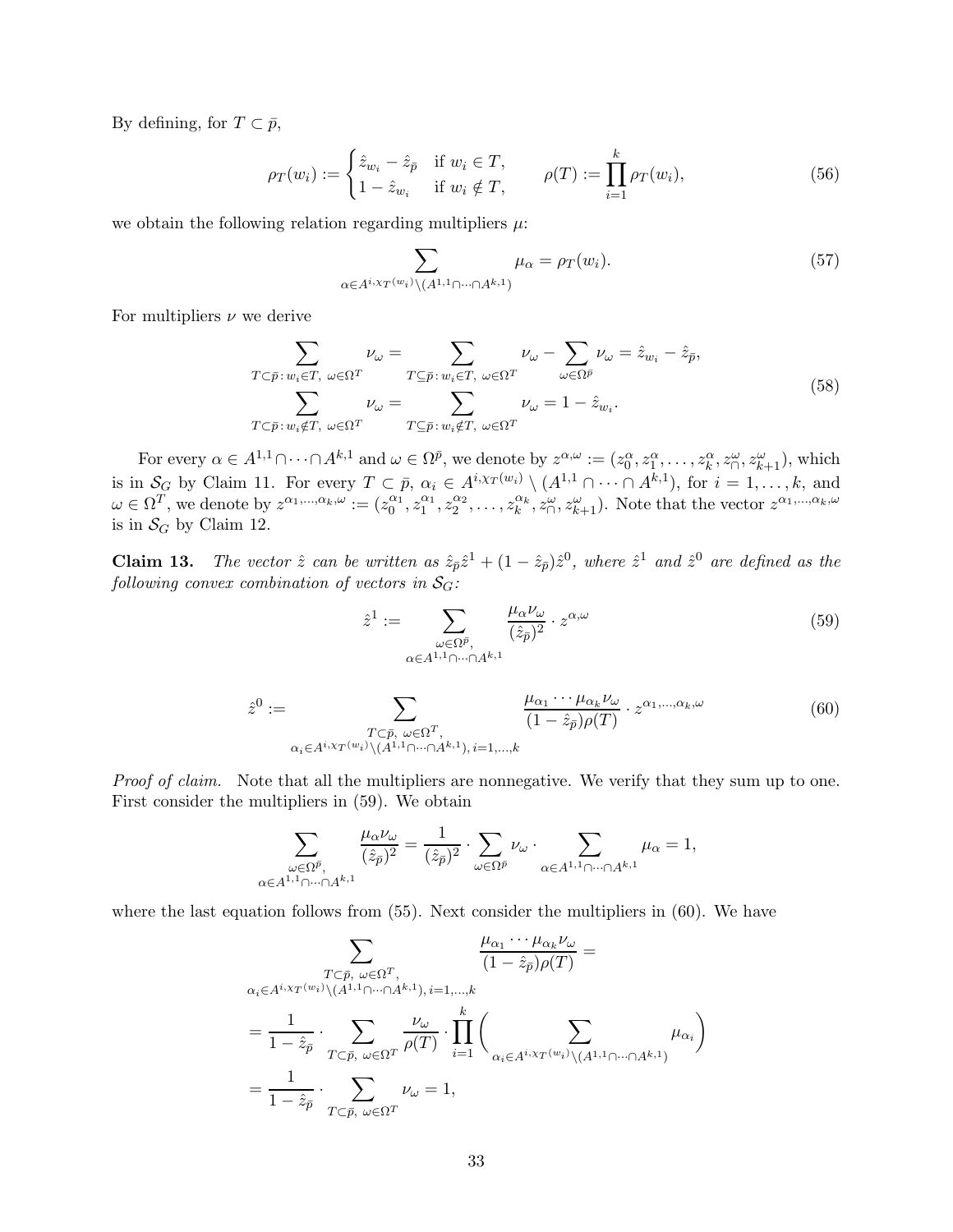where the second equation holds by (56) and (57), and the last equation follows from (55).

In the remainder of the proof of we show that  $\hat{z}_{\bar{p}}\hat{z}^1 + (1 - \hat{z}_{\bar{p}})\hat{z}^0 = \hat{z}$ . First, we consider components  $\bullet \in \{\cap, k+1\}$ . We calculate  $\hat{z}_{\bar{p}}\hat{z}_{\bullet}^1$  using (59).

$$
\hat{z}_{\bar{p}}\hat{z}_{\bullet}^1=\frac{1}{\hat{z}_{\bar{p}}}\cdot \sum_{\substack{\omega\in \Omega^{\bar{p}},\\ \alpha\in A^{1,1}\cap\cdots\cap A^{k,1}}}\mu_{\alpha}\nu_{\omega}z_{\bullet}^{\omega}\qquad \ \ =\frac{1}{\hat{z}_{\bar{p}}}\cdot \sum_{\omega\in \Omega^{\bar{p}}}\nu_{\omega}z_{\bullet}^{\omega}\cdot \sum_{\alpha\in A^{1,1}\cap\cdots\cap A^{k,1}}\mu_{\alpha}=\sum_{\omega\in \Omega^{\bar{p}}}\nu_{\omega}z_{\bullet}^{\omega},
$$

where the last equation holds by (55). Next, we calculate  $(1 - \hat{z}_{\bar{p}})\hat{z}_{\bullet}^{0}$  using (60).

$$
(1 - \hat{z}_{\bar{p}})\hat{z}_{\bullet}^{0} = \sum_{\substack{T \subset \bar{p}, \ \omega \in \Omega^{T}, \\ \alpha_{i} \in A^{i, \chi_{T}(w_{i})} \backslash (A^{1,1} \cap \dots \cap A^{k,1}), i=1,\dots,k}} \frac{\mu_{\alpha_{1}} \cdots \mu_{\alpha_{k}} \nu_{\omega}}{\rho(T)} \cdot z_{\bullet}^{\omega} \cdot \sum_{i=1}^{n} \left( \sum_{\alpha_{i} \in A^{i, \chi_{T}(w_{i})} \backslash (A^{1,1} \cap \dots \cap A^{k,1})} \mu_{\alpha_{i}} \right)
$$
  

$$
= \sum_{T \subset \bar{p}, \ \omega \in \Omega^{T}} \nu_{\omega} z_{\bullet}^{\omega},
$$

where in the third equation we used (56) and (57). We obtain that

$$
\hat{z}_{\bar{p}}\hat{z}_{\bullet}^1 + (1 - \hat{z}_{\bar{p}})\hat{z}_{\bullet}^0 = \sum_{\omega \in \Omega^{\bar{p}}} \nu_{\omega} z_{\bullet}^{\omega} + \sum_{T \subset \bar{p}, \ \omega \in \Omega^T} \nu_{\omega} z_{\bullet}^{\omega} = \sum_{\omega \in \Omega} \nu_{\omega} z_{\bullet}^{\omega} = \hat{z}_{\bullet},
$$

where in the last equation we used (54).

To simplify our calculation of  $\hat{z}_{\bar{p}}\hat{z}^1 + (1 - \hat{z}_{\bar{p}})\hat{z}^0$  for the remaining components  $\bullet \in \{0, 1, \ldots, k\},\$ we calculate  $\hat{z}_{\bar{p}}\hat{z}^1$  using (59). We obtain

$$
\hat{z}_{\bar{p}}\hat{z}_{\bullet}^{1} = \frac{1}{\hat{z}_{\bar{p}}} \cdot \sum_{\omega \in \Omega^{\bar{p}}, \atop \alpha \in A^{1,1} \cap \dots \cap A^{k,1}} \mu_{\alpha} \nu_{\omega} z_{\bullet}^{\alpha} = \frac{1}{\hat{z}_{\bar{p}}} \cdot \sum_{\alpha \in A^{1,1} \cap \dots \cap A^{k,1}} \mu_{\alpha} z_{\bullet}^{\alpha} \cdot \sum_{\omega \in \Omega^{\bar{p}}} \nu_{\omega} = \sum_{\alpha \in A^{1,1} \cap \dots \cap A^{k,1}} \mu_{\alpha} z_{\bullet}^{\alpha}, \tag{61}
$$

where the last equation holds by (55).

We now consider the components  $z_0$  and we show that  $\hat{z}_{\bar{p}}\hat{z}_0^1 + (1 - \hat{z}_{\bar{p}})\hat{z}_0^0 = \hat{z}_0$ . We will be using the fact that for each  $\alpha \in A \setminus (A^{1,1} \cap \cdots \cap A^{k,1})$ , we have that  $z_0^{\alpha} = 0$  since each component corresponds to an edge that strictly contains edge  $\bar{p}$  and at least one node in  $\bar{p}$  has its component in  $z_0^{\alpha}$  equal to zero. First we show that  $\hat{z}_0^0 = 0$ . For each vector  $z_0^{\alpha_1,...,\alpha_k,\omega}$  in the sum (60), we have  $z_0^{\alpha_1,\dots,\alpha_k,\omega} = z_0^{\alpha_1}$  and  $\alpha_1 \in A \setminus (A^{1,1} \cap \cdots \cap A^{k,1}),$  thus  $z_0^{\alpha_1,\dots,\alpha_k,\omega} = 0$  and  $\hat{z}_0^0 = 0$ . We obtain

$$
\hat{z}_{\bar{p}}\hat{z}_0^1+(1-\hat{z}_{\bar{p}})\hat{z}_0^0=\hat{z}_{\bar{p}}\hat{z}_0^1=\sum_{\alpha\in A^{1,1}\cap\cdots\cap A^{k,1}}\mu_{\alpha}z_0^{\alpha}=\sum_{\alpha\in A}\mu_{\alpha}z_0^{\alpha}=\hat{z}_0,
$$

where the second equation holds by (61), and the third equation follows by the observation above.

Finally, we consider the components  $z_j$ , for  $j = 1, ..., k$ , and we show that  $\hat{z}_{\bar{p}} \hat{z}_j^1 + (1 - \hat{z}_{\bar{p}}) \hat{z}_j^0 = \hat{z}_j$ .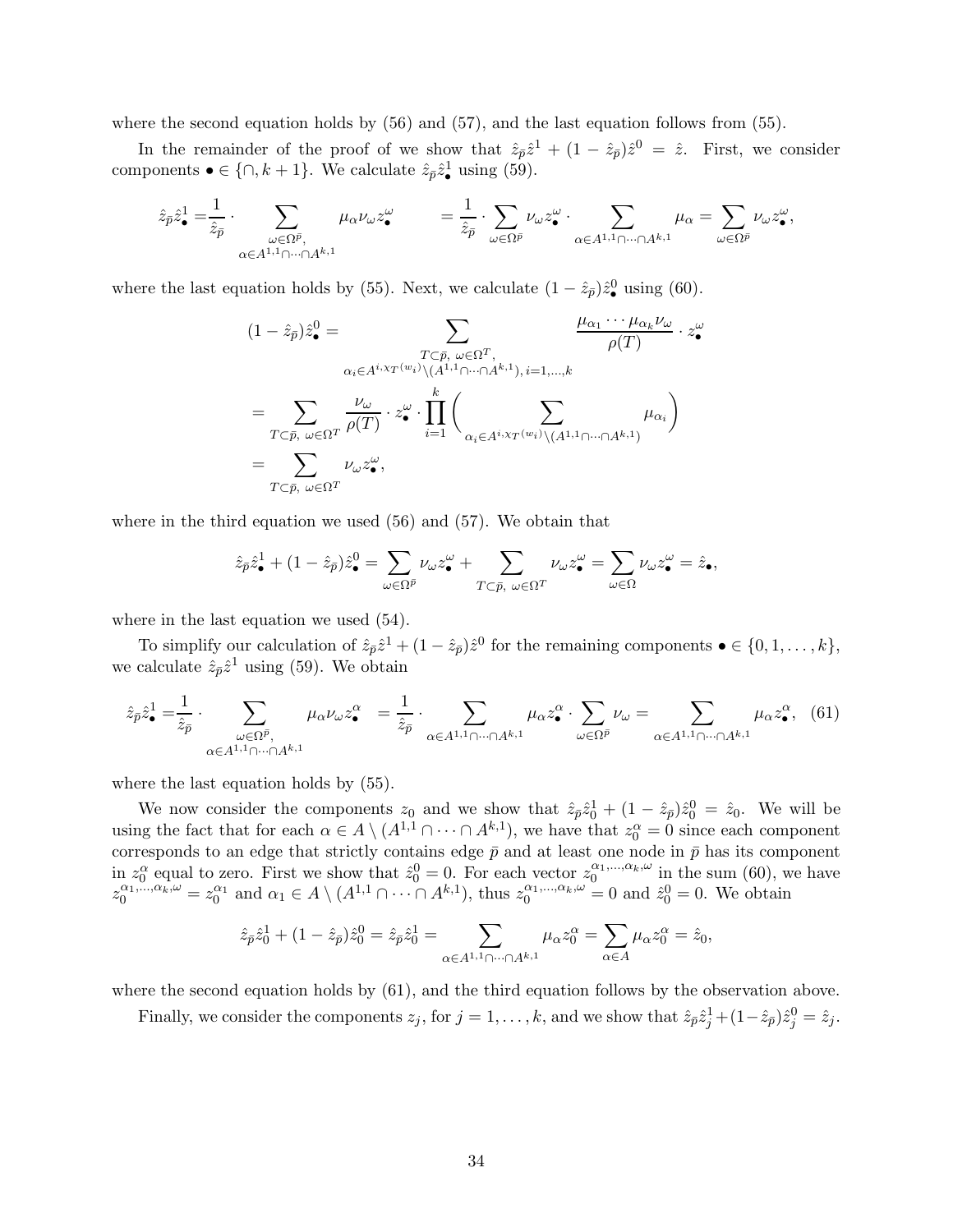We calculate  $(1 - \hat{z}_{\bar{p}})\hat{z}_j^0$  using (60).

$$
(1 - \hat{z}_{\bar{p}})\hat{z}_{j}^{0} = \sum_{\substack{\alpha_{i} \in A^{i,x}T^{(w_{i})}\backslash (A^{1,1}\cap \cdots \cap A^{k,1}), i=1,\ldots,k \\ \alpha_{i} \in A^{i,x}T^{(w_{i})}\backslash (A^{1,1}\cap \cdots \cap A^{k,1}), i=1,\ldots,k \\ \cdots, k}} \frac{\mu_{\alpha_{j}}\nu_{\omega}}{\rho(T)} \cdot z_{j}^{\alpha_{j}} \cdot \prod_{i \in \{1,\ldots,k\}\backslash \{j\}} \left( \sum_{\alpha_{i} \in A^{i,x}T^{(w_{i})}\backslash (A^{1,1}\cap \cdots \cap A^{k,1})} \mu_{\alpha_{i}} \right)
$$
\n
$$
= \sum_{\substack{\alpha_{j} \in A^{j,x}T^{(w_{j})}\backslash (A^{1,1}\cap \cdots \cap A^{k,1}) \\ T \subset \bar{p}, \ \omega \in \Omega^{T}, \\ \alpha_{j} \in A^{j,x}T^{(w_{j})}\backslash (A^{1,1}\cap \cdots \cap A^{k,1})}} \frac{\mu_{\alpha_{j}}\nu_{\omega}}{\rho_{T}(w_{j})} \cdot z_{j}^{\alpha_{j}} \cdot \sum_{\alpha_{j} \in A^{i,x}T^{(w_{j})}\backslash (A^{1,1}\cap \cdots \cap A^{k,1})} \mu_{\alpha_{i}}\right)
$$
\n
$$
= \sum_{\substack{T \subset \bar{p}, \ \omega_{j} \in T, \ \omega \in \Omega^{T}, \\ \alpha_{j} \in A^{j,1}\backslash (A^{1,1}\cap \cdots \cap A^{k,1})}} \frac{\mu_{\alpha_{j}}\nu_{\omega}}{\hat{z}_{w_{j}} - \hat{z}_{\bar{p}}} \cdot z_{j}^{\alpha_{j}} + \sum_{\substack{\alpha_{j} \in A^{j,0} \\ \alpha_{j} \in A^{j,0}}} \mu_{\alpha_{j}}z_{j}^{\alpha_{j}} \cdot \sum_{\alpha_{j} \in A^{j,0} \\ T \subset \bar{p}: \ \omega_{j} \in T, \ \omega \in \Omega^{T}}} \nu_{\omega} + \frac{1}{1 - \hat{z}_{w_{j}}} \cdot \sum_{\alpha_{j} \in A^{j,0}} \mu_{\alpha_{j}}z_{j}^{\alpha_{j}} \cdot \sum_{\alpha_{j}
$$

where in the third equation we used (56) and (57), in the fourth equation we used the definition of  $\rho_T(w_j)$  in (56), and in the sixth equation we used (58). Using the obtained expression and (61), we have that  $\hat{z}_{\bar{p}}\hat{z}_{j}^{1} + (1 - \hat{z}_{\bar{p}})\hat{z}_{j}^{0}$  equals

$$
\sum_{\alpha\in A^{1,1}\cap\cdots\cap A^{k,1}}\mu_{\alpha}z_{j}^{\alpha}+\sum_{\alpha_{j}\in A^{j,1}\backslash(A^{1,1}\cap\cdots\cap A^{k,1})}\mu_{\alpha_{j}}z_{j}^{\alpha_{j}}+\sum_{\alpha_{j}\in A^{j,0}}\mu_{\alpha_{j}}z_{j}^{\alpha_{j}}=\sum_{\alpha\in A}\mu_{\alpha}z_{j}^{\alpha}=\hat{z}_{j},
$$

where the last equation follows by (53). ⋄

 $\Box$ 

## 5.3 Proof of Theorem 3

Let  $G = (V, E)$  be a kite-free β-acyclic hypergraph. The proof is by induction on the number of maximal edges of G. If G has one maximal edge, then the proof follows from by Lemmata 3 and 7 and Corollary 3. Hence suppose that G has  $\kappa$  maximal edges for some  $\kappa \geq 2$ . By Lemma 4, there exists a running intersection ordering  $\mathcal O$  of the set of maximal edges of  $G$ .

**Lifting and decomposition.** Denote by  $\tilde{e}$  the last element of  $\mathcal{O}$  and define  $\bar{p} := N(\tilde{e})$ . Let  $G^+ = (V, E^+)$  be the hypergraph obtained from G by adding  $\bar{p}$  to E if  $\bar{p} \notin V \cup E$ ; that is, let  $E^+ = E \cup \{\bar{p}\}\$ if  $\bar{p} \notin V \cup E$  and let  $E^+ = E$ , otherwise. Denote by  $G_\alpha$  the section hypergraph of  $G^+$  induced by  $\tilde{e}$ , and denote by  $G_{\omega}$  the section hypergraph of G induced by  $\cup_{E^+\setminus E(G_{\alpha})}e$ . As we detailed in the proof of Theorem 2, by Theorem 1, the multilinear set  $\mathcal{S}_{G^+}$  is decomposable into multilinear sets  $\mathcal{S}_{G_\alpha}$  and  $\mathcal{S}_{G_\omega}$ . As we argued in the proof of Theorem 2,  $G_\alpha$  is a 2-laminar  $\beta$ -acyclic hypergraph. Hence, by Corollary 3 we have  $MP_{G_\alpha} = MP_{G_\alpha}^{\text{RI}}$ .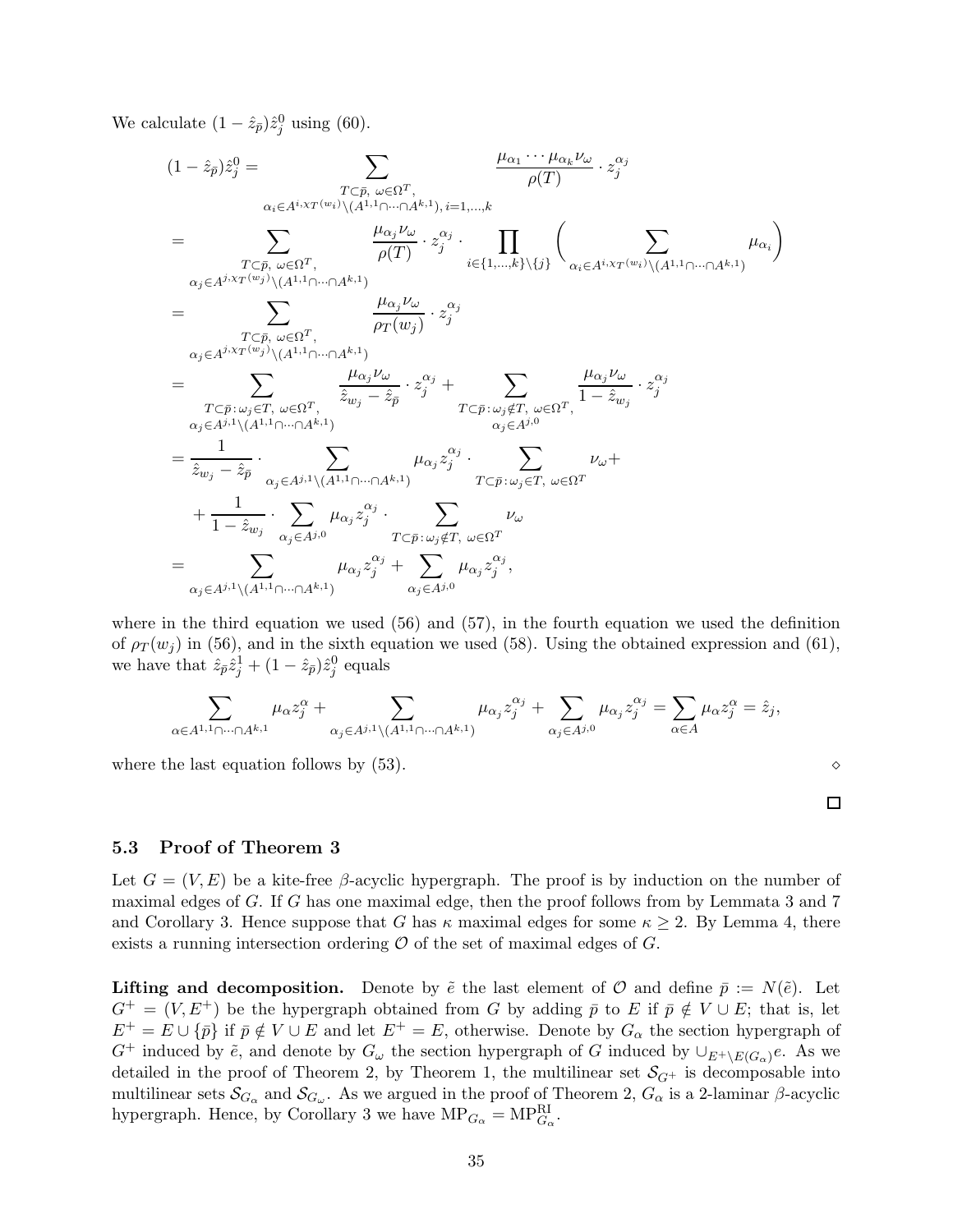Now consider the hypergraph  $G_{\omega}$ . First note that  $G_{\omega}$  has  $\kappa-1$  maximal edges that are different from  $\tilde{e}$ . We show that  $G_{\omega}$  is a kite-free  $\beta$ -acyclic hypergraph. If  $\bar{p} \in V \cup E$ , then  $G_{\omega}$  is a partial hypergraph of G and hence the statement follows trivially. Hence, suppose that  $\bar{p} \notin V \cup E$ . It is simple to see that  $G_{\omega}$  is the subhypergraph of G induced by  $\cup_{e \in \bar{E} \setminus \{\tilde{e}\}} e$ , where  $\bar{E}$  denotes the set of maximal edges of G. Since G is  $\beta$ -acyclic, by Lemma 3,  $G_{\omega}$  is  $\beta$ -acyclic as well. To show that  $G_{\omega}$  is kite-free, we need to show that exist no three edges  $e_0, e_1, e_2 \in E(G_\omega)$  such that  $|e_0 \cap e_1 \cap e_2| \geq 2$ ,  $(e_0 \cap e_1) \setminus e_2 \neq \emptyset$ , and  $(e_0 \cap e_2) \setminus e_1 \neq \emptyset$ . To obtain a contradiction, suppose that such three edges exist. Again, one of these edges, say  $e_0$  must be the edge  $\bar{p}$ , since by assumption G is kite-free. Since  $\tilde{e} \cap \bigcup_{e \in E(G_\omega)} e = \bar{p}$ , it follows that, the three edges  $\tilde{e}$ ,  $e_1$  and  $e_2$  in G satisfy  $|\tilde{e} \cap e_1 \cap e_2| \geq 2$ ,  $(\tilde{e} \cap e_1) \setminus e_2 \neq \emptyset$ , and  $(\tilde{e} \cap e_2) \setminus e_1 \neq \emptyset$ , which is in contradiction with the assumption that G is kite-free. Hence,  $G_{\omega}$  is a kite-free  $\beta$ -acyclic hypergraph and by the induction hypothesis we have  $MP_{G_{\omega}} = MP_{G_{\omega}}^{\text{RI}},$  which together with  $MP_{G_{\alpha}} = MP_{G_{\alpha}}^{\text{RI}}$  and the decomposability of  $S_{G^+}$  into  $S_{G_{\alpha}}$ and  $S_{G_\omega}$ , implies  $MP_{G^+} = MP_{G^+}^R$ .

If  $G = G^+$ ; that is if  $\bar{p} \in V \cup E$ , we obtain  $MP_G = MP_G^R$  and this completes the proof. Henceforth, assume that  $\bar{p} \notin V \cup E$ . To obtain MP<sub>G</sub>, it suffices to project out the auxiliary variable  $z_{\bar{p}}$  from the facet-description of MP<sub>G+</sub>. In the following, we perform this projection using Fourier–Motzkin elimination.

**Projection.** First consider an inequality in the description of  $MP_{G^+}^{RI}$  that does not contain  $z_{\bar{p}}$ . Clearly, the support hypergraph of such an inequality is a partial hypergraph of  $G$ . The following claim establishes that this inequality is also present in the description  $MP_G^R$ .

Claim 14. be a partial hypergraph of G. Then all inequalities defining  $MP_{G'}^{RI}$  are also present in the system defining  $MP_G^{RI}$ .

*Proof of claim.* Clearly,  $MP_G^{LP}$  contains all inequalities present in the description of  $MP_{G'}^{LP}$ , since the standard linearization of a multilinear set is obtained by intersecting the multilinear polytopes of each edge of the corresponding hypergraph and we have  $E(G') \subset E(G)$ . In addition, by definition of running intersection inequalities, every running intersection inequality for  $\mathcal{S}_{G'}$  is also a running intersection inequality for  $\mathcal{S}_G$ , as again  $E(G') \subset E(G)$ . Hence, all inequalities defining MP<sub>G</sub><sup>n</sup></sub> are also present in  $MP_G^{\text{RI}}$ .  $\mathbb{R}^1$  .  $\Diamond$ 

To complete the proof, we need to show that by projecting out  $z_{\bar{p}}$  from the remaining inequalities of MP $_{G^+}^{RI}$ , we obtain valid inequalities for MP $_{G}^{RI}$ . First, consider MP $_{G_{\alpha}}$ ; denote by  $\bar{e}$  the edge of  $G_{\alpha}$ such that  $\bar{p} \in I(\bar{e})$ ; the uniqueness of  $\bar{e}$  follows from the fact that  $G_{\alpha}$  is a 2-laminar hypergraph. By Proposition 6,  $z_{\bar{p}}$  appears in the following inequalities, which we will refer to as system (I) in the rest of the proof:

$$
-z_p + z_{\bar{p}} \le 0 \qquad \forall p \in I(\bar{p}) \tag{62}
$$

$$
-z_{\bar{p}} + z_{\bar{e}} \le 0 \tag{63}
$$

$$
\sum_{v \in \bar{p}} (1 - \delta_{\bar{p}}(v)) z_v + \sum_{e \in I(\bar{p}) \cap E} z_e - z_{\bar{p}} \le \omega(\bar{p}) - 1 \tag{64}
$$

$$
\sum_{v \in \bar{e}} (1 - \delta_{\bar{e}}(v)) z_v + \sum_{e \in I(\bar{e}) \cap E} z_e - z_{\bar{e}} \le \omega(\bar{e}) - 1.
$$
\n(65)

Now consider the polytope  $MP_{G_{\omega}} = MP_{G_{\omega}}^{\text{RI}}$ . As we showed earlier,  $G_{\omega}$  is a kite-free  $\beta$ -acyclic hypergraph. Hence, its running intersection inequalities are of the form (19). Let  $\mathcal{E}_{\bar{p}}$  be the set containing all subsets of edges  $E_{\bar{p}}$  in  $G_{\omega}$  such that the center edge  $\bar{p}$  together with neighbors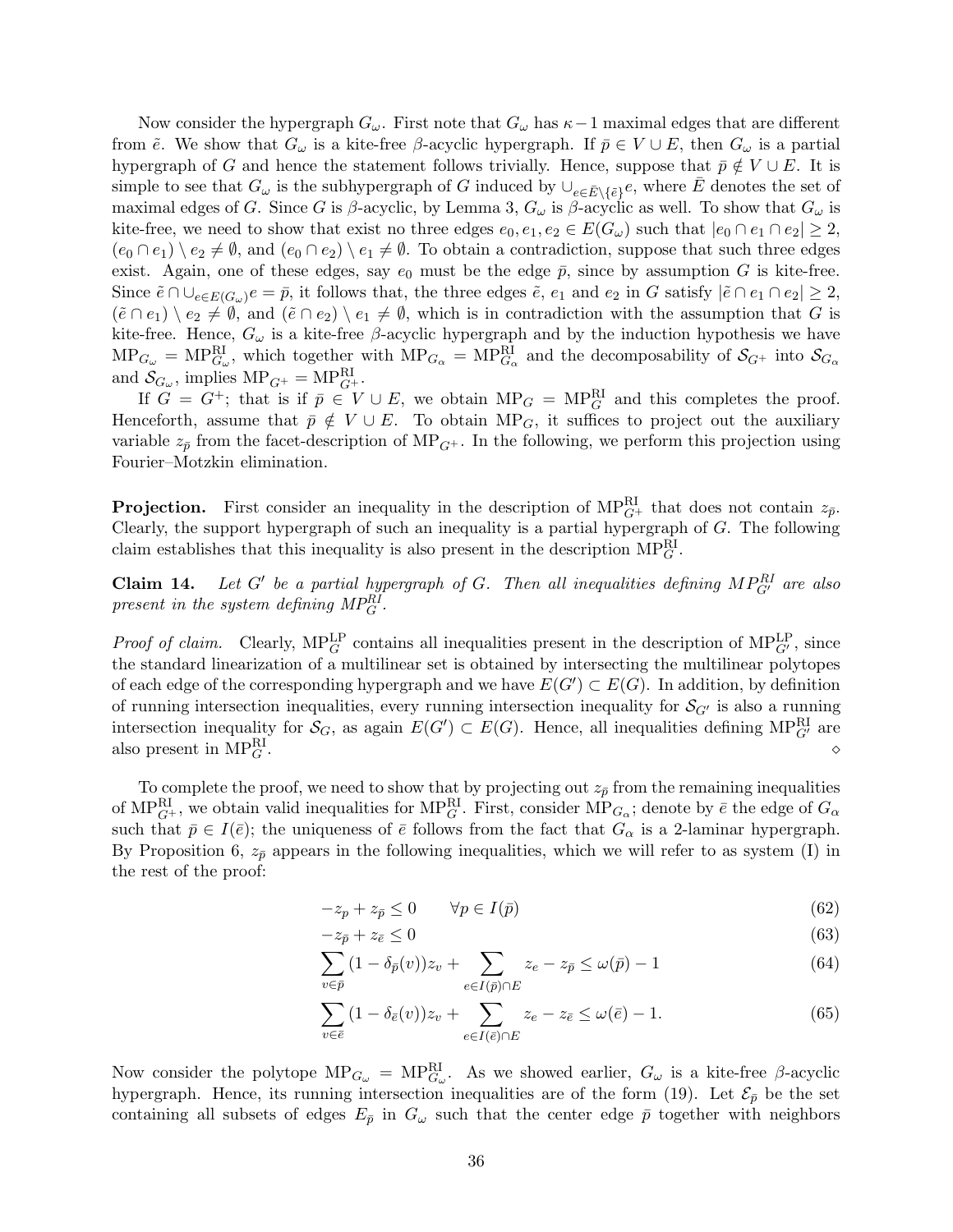e,  $\forall e \in E_{\bar{p}}$  satisfy Conditions (i) and (ii) of Proposition 3. Note that  $\mathcal{E}_{\bar{p}}$  contains the empty set. Let  $\hat{E}$  denote the set of all edges  $\hat{e}$  of  $G_{\omega}$  such that  $|\bar{p} \cap \hat{e}| \geq 2$ . For each  $\hat{e} \in \hat{E}$ , denote by  $\mathcal{E}_{\hat{e}}$  the set containing all subsets of edges  $E_{\hat{e}}$  in  $G_{\omega}$  such that  $\bar{p} \in E_{\hat{e}}$  and the center edge  $\hat{e}$  with neighbors e,  $\forall e \in E_{\hat{e}}$  satisfy Conditions (i) and (ii) of Proposition 3. Denote by  $\omega(E_{\bar{p}})$  (resp.  $\omega(E_{\hat{e}})$ ) the number of connected components in the hypergraph with the node set  $\bar{p}$  (resp.  $\hat{e}$ ) and the edge set  ${\overline{p} \cap e, \forall e \in E_{\overline{p}}\}$  (resp.  ${\overline{e} \cap e, \forall e \in E_{\hat{e}}}\$ ). Finally, for each  $v \in \overline{p}$  (resp.  $v \in \hat{e}$ ) denote by  $\delta_{E_{\overline{p}}}(v)$ (resp.  $\delta_{E_{\hat{e}}}(v)$ ) the number of edges in  $E_{\bar{p}}$  (resp.  $E_{\hat{e}}$ ) containing v. Then, the inequalities of MP $_{G_{\omega}}^{\text{RI}}$ containing  $z_{\bar{p}}$  are given by:

$$
-z_p + z_{\bar{p}} \le 0 \qquad \forall p \in I(\bar{p}) \tag{66}
$$

$$
\sum_{v \in \bar{p}} (1 - \delta_{E_{\bar{p}}}(v)) z_v + \sum_{e \in E_{\bar{p}}} z_e - z_{\bar{p}} \le \omega(E_{\bar{p}}) - 1 \qquad \forall E_{\bar{p}} \in \mathcal{E}_{\bar{p}} \tag{67}
$$

$$
\sum_{v \in \hat{e}} (1 - \delta_{E_{\hat{e}}}(v)) z_v + \sum_{e \in E_{\hat{e}}} z_e - z_{\hat{e}} \le \omega(E_{\hat{e}}) - 1 \qquad \forall \hat{e} \in \hat{E}, \forall E_{\hat{e}} \in \mathcal{E}_{\hat{e}}.
$$
 (68)

In the remainder of the proof, we will refer to the inequalities  $(66)$ – $(68)$  as system (II).

Now consider the system of linear inequalities (I)–(II). We eliminate  $z_{\bar{p}}$  from this system using Fourier–Motzkin elimination. First suppose that we select two inequalities from system (I). Denote by  $G'_{\alpha}$  the hypergraph obtained by removing the edge  $\bar{p}$  from  $G_{\alpha}$ . It then follows that the inequality  $az \leq \alpha$  obtained as a result of such projection is valid for  $MP_{G'_\alpha}$ . Since  $G'_\alpha$  is a 2-laminar  $\beta$ -acyclic hypergraph, by Corollary 3, we have  $MP_{G'_\alpha} = MP_{G'_\alpha}^{RI}$ . Finally, since  $G'_\alpha$  is a partial hypergraph of G, by Claim 14,  $az \leq \alpha$  is a valid inequality for MP<sub>G</sub>. Similarly, we argue that by projecting out  $z_{\bar{p}}$  from two inequalities of system (II), we obtain an inequality that is valid for MP<sub>G</sub>. To see this, observe that the hypergraph  $G'_{\omega}$  obtained by removing  $\bar{p}$  from  $G_{\omega}$  is kite-free,  $\beta$ -acyclic, and has  $\kappa - 1$  maximal edges for which by the induction hypothesis we have  $MP_{G'_\omega} = MP_{G'_\omega}^{RI}$ . Therefore, it suffices to examine inequalities obtained by projecting out  $z_{\bar{p}}$  starting from two inequalities one of which is only present in system (I) while the other one is only present in system (II).

We start by selecting one inequality in  $(62)$  from system  $(I)$ . Clearly, this inequality is identical to inequality (66) present in system (II). Hence, by the above discussion, we do not need to consider inequalities (62). Next, consider inequality (63) from system (I). Since the coefficient of  $z_{\bar{p}}$  in (63) is negative, it suffices to consider inequalities (66) and (68) from system (II). In addition, we do not need to consider (66) since it is already present system (I). By summing inequalities (63) and (68), for each  $\hat{e} \in \hat{E}$  and each  $E_{\hat{e}} \in \mathcal{E}_{\hat{e}}$  we obtain

$$
\sum_{v \in \hat{e}} (1 - \delta_{E_{\hat{e}}}(v)) z_v + \sum_{e \in E_{\hat{e}} \setminus \{\bar{p}\}} z_e + z_{\bar{e}} - z_{\hat{e}} \le \omega(E_{\hat{e}}) - 1.
$$
\n(69)

We claim that inequality (69) is a running intersection inequality of the form (19) centered at  $\hat{e}$  with neighbors  $E'_{\hat{e}} := (E_{\hat{e}} \setminus {\{\bar{p}\}}) \cup {\{\bar{e}\}}$ . As before, let  $\delta_{E'_{\hat{e}}}(v)$  denote the number of edges in  $E'_{\hat{e}}$  containing the node  $v \in \hat{e}$  and denote by  $\omega(E'_{\hat{e}})$  the number of connected components in the hypergraph with the node set  $\hat{e}$  and the edge set  $\{\hat{e} \cap e, \forall e \in E'_{\hat{e}}\}$ . For each  $\hat{e} \in \hat{E}$  and each  $E_{\hat{e}} \in \mathcal{E}_{\hat{e}}$ , we have  $\hat{e} \cap \bar{p} = \hat{e} \cap \bar{e}$  and  $e \cap \bar{p} = e \cap \bar{e}$  for all  $e \in E_{\hat{e}},$  as by definition  $\bar{p} = N(\tilde{e}), \bar{e} \subseteq \tilde{e}, \bar{e} \supset \bar{p}, \hat{e} \not\subseteq \tilde{e},$ and  $e \nsubseteq \tilde{e}$  for all  $e \in E_{\hat{e}}$ . This implies that conditions (i) and (ii) of Proposition 3 are satisfied for  $\hat{e}, e \in E'_{\hat{e}},$ . Moreover,  $\delta_{E_{\hat{e}}}(v) = \delta_{E'_{\hat{e}}}(v)$  for all  $v \in \hat{e}$  and  $\omega(E_{\hat{e}}) = \omega(E'_{\hat{e}})$ . It then follows that for each  $\hat{e} \in \hat{E}$  and each  $E_{\hat{e}} \in \mathcal{E}_{\hat{e}}$ , inequality (69) is a running intersection inequality of the form (19) is therefore present in  $MP_G^{\text{RI}}$ .

By construction, there exists a set  $E_{\bar{p}} \in \mathcal{E}_{\bar{p}}$  such that  $E_{\bar{p}} = I(\bar{p}) \cap E$ . Therefore, inequalities (64) are implied by inequalities (67) and as a result we do not need to consider these inequalities. Hence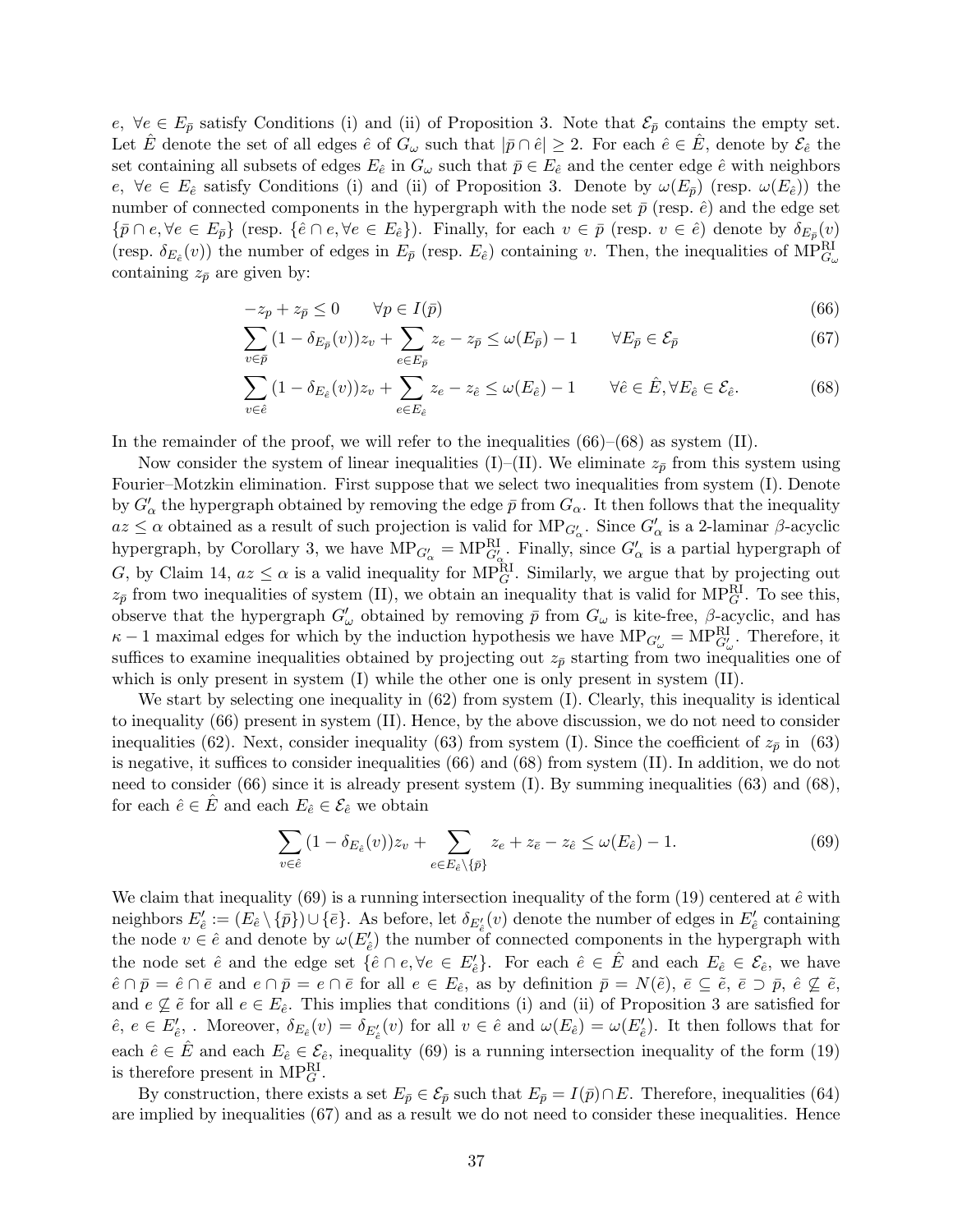we proceed with inequalities (65) from system (I). Since the coefficient of  $z_{\bar{p}}$  in (65) is positive, it suffices to consider inequalities (67) from system (II). By summing inequalities (65) and (67), for each  $E_{\bar{p}} \in \mathcal{E}_{\bar{p}}$  and defining  $E_{\bar{e}} := E_{\bar{p}} \cup ((I(\bar{e}) \setminus {\bar{p}}) \cap E)$ , we get:

$$
\sum_{v \in \bar{e}} (1 - \delta_{\bar{e}}(v)) z_v + \sum_{v \in \bar{p}} (1 - \delta_{E_{\bar{p}}}(v)) z_v + \sum_{e \in E_{\bar{e}}} z_e - z_{\bar{e}} \le \omega(\bar{e}) + \omega(E_{\bar{p}}) - 2.
$$
 (70)

For each  $v \in \bar{e}$ , denote by  $\delta_{E_{\bar{e}}}(v)$  the number of edges in  $E_{\bar{e}}$  containing v and denote by  $\omega(E_{\bar{e}})$  the number of connected components of the hypergraph  $(\bar{e}, \bar{E})$ , where  $\bar{E} = \{e \cap \bar{e} : e \in E_{\bar{e}}\}$ . It can be checked that  $\omega(E_{\bar{e}}) = \omega(\bar{e}) + \omega(E_{\bar{p}}) - 1$ . Clearly, for any node  $v \in \bar{e} \setminus \bar{p}$  we have  $\delta_{E_{\bar{e}}}(v) = \delta_{\bar{e}}(v)$ . Now consider a node  $v \in \bar{p}$ ; since  $\bar{p} \in I(\bar{e})$  but  $\bar{p} \notin E_{\bar{e}}$ , we have  $\delta_{E_{\bar{e}}}(v) = \delta_{E_{\bar{p}}}(v) + \delta_{\bar{e}}(v) - 1$ . Since  $\bar{e} \supset \bar{p}$ , inequality (70) can be equivalently written as

$$
\sum_{v \in \bar{e}} (1 - \delta_{E_{\bar{e}}}(v)) z_v + \sum_{e \in E_{\bar{e}}} z_e - z_{\bar{e}} \le \omega(E_{\bar{e}}) - 1.
$$
\n(71)

To complete the proof, we need to show that  $\bar{e}, e : e \in E_{\bar{e}}$  satisfy conditions (i) and (ii) of Proposition 3: condition (i) is clearly satisfied as  $\bar{e} \supset e$  for all  $e \in I(\bar{e}) \cap E$  and  $|\bar{e} \cap e| \geq 2$  for all  $e \in E_{\bar{p}}$ since  $|\bar{p} \cap e| \geq 2$  for all  $e \in E_{\bar{p}}$  and  $\bar{e} \supset \bar{p}$ . To demonstrate the validity of Condition (ii), we need to show that  $e \cap \overline{e} \nsubseteq e' \cap \overline{e}$  for all  $e, e' \in E_{\overline{e}}$ . By definition  $|e \cap e'| \leq 1$  for all  $e, e' \in I(\overline{e}) \cap E$ ; moreover, by construction  $e \cap \bar{p} = e \cap \bar{e}$  for all  $e \in E_{\bar{p}}$  and  $e \cap \bar{p} \not\subseteq e' \cap \bar{p}$  for all  $e, e' \in E_{\bar{p}}$ . Finally  $|e \cap e'| \leq 1$  for all  $e \in (I(\bar{e}) \setminus {\{\bar{p}\}}) \cap E$  and for all  $e' \in E_{\bar{p}}$  as  $|e \cap \bar{p}| \le 1$  for all  $e \in (I(\bar{e}) \setminus {\{\bar{p}\}}) \cap E$  and by definition  $\bar{p} = N(\tilde{e})$ . Therefore, for each  $E_{\bar{p}} \in \mathcal{E}_{\bar{p}}$ , inequality (71) is a running intersection inequality of the form (19) centered at  $\bar{e}$  with neighbors  $e, e \in E_{\bar{e}}$  and hence is present in MP<sub>C</sub>. form (19) centered at  $\bar{e}$  with neighbors  $e, e \in E_{\bar{e}}$  and hence is present in  $MP_G^{\text{RI}}$ .

## References

- [1] E. Balas. Disjunctive programming: properties of the convex hull of feasible points. Discrete Applied Mathematics, 89(1–3):3–44, 1998.
- [2] X. Bao, N.V. Sahinidis, and M. Tawarmalani. Multiterm polyhedral relaxations for nonconvex, quadratically-constrained quadratic programs. Optimization Methods and Software, 24:485– 504, 2009.
- [3] F. Barahona, M. Junger, and G. Reinelt. Experiments in quadratic 0 − 1 programming. Mathematical Programming, 44:127–137, 1989.
- [4] C. Beeri, R. Fagin, D. Maier, and M. Yannakakis. On the desirability of acyclic database schemes. Journal of the ACM, 30:479–513, 1983.
- [5] C. Berge. Graphs and hypergraphs. North-Holland mathematical library. North-Holland Pub. Co., 1973.
- [6] D. Bienstock and G. Munoz. LP furmulations for polynomial optimization problems. SIAM Journal of Optimization, 28(2):1121–1150, 2018.
- [7] P. Bonami, O. Günlük, and J. Linderoth. Globally solving nonconvex quadratic programming problems with box constraints via integer programming methods. Mathematical Programming Computation, 10:333–382, 2018.
- [8] C. Buchheim, Y. Crama, and E. Rodríguez-Heck. Berge-acyclic multilinear  $0 1$  optimization problems. European Journal of Operational Research, 273(1):102–107, 2019.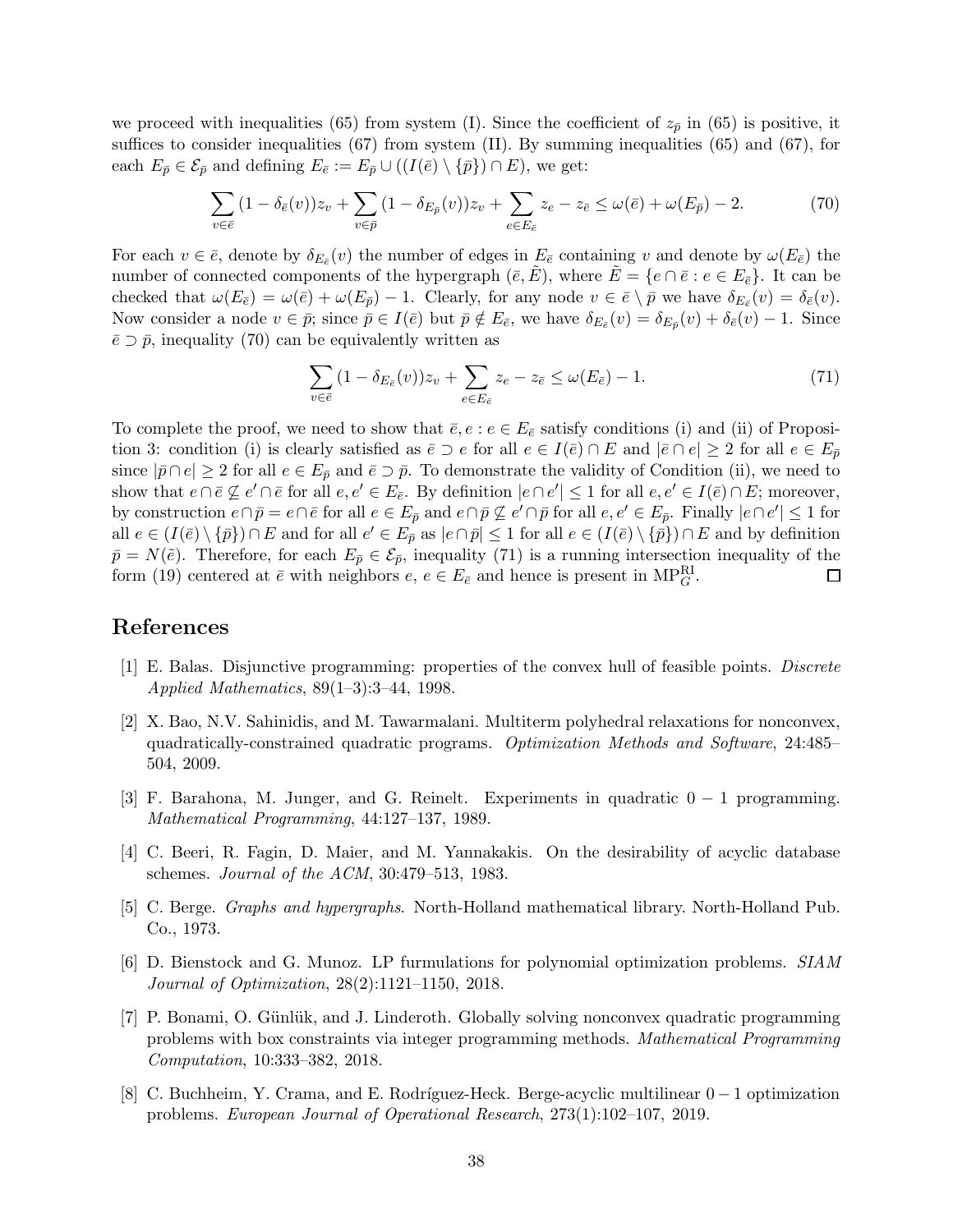- [9] G. Cornu´ejols. Combinatorial Optimization: Packing and Covering, volume 74 of CBMS-NSF Regional Conference Series in Applied Mathematics. SIAM, 2001.
- [10] Y. Crama. Concave extensions for non-linear 0−1 maximization problems. Mathematical Programming, 61:53–60, 1993.
- [11] Y. Crama and E. Rodríguez-Heck. A class of valid inequalities for multilinear  $0-1$  optimization problems. Discrete Optimization, 25:28–47, 2017.
- [12] A. Del Pia and A. Khajavirad. A polyhedral study of binary polynomial programs. Mathematics of Operations Research, 42(2):389–410, 2017.
- [13] A. Del Pia and A. Khajavirad. The multilinear polytope for acyclic hypergraphs. SIAM Journal on Optimization, 28:1049–1076, 2018.
- [14] A. Del Pia and A. Khajavirad. On decomposability of multilinear sets. Mathematical Programming, Series A, 170(2):387–415, 2018.
- [15] A. Del Pia, A. Khajavirad, and N. Sahinidis. On the impact of running intersection inequalities for globally solving polynomial optimization problems. Mathematical programming computation, 12:165–191, 2020.
- [16] M.M. Deza and M. Laurent. Geometry of cuts and metrics, volume 15 of Algorithms and Combinatorics. Springer-Verlag, Berlin Heidelberg New York, 1997.
- [17] P.J. Dukes. Generalized laminar families and certain forbidden matrices. Order, 32(3):401–408, 2015.
- [18] Ronald Fagin. Degrees of acyclicity for hypergraphs and relational database schemes. Journal of the ACM (JACM), 30(3):514–550, 1983.
- [19] P. Heggernes. Treewidth, partial k-trees, and chordal graphs. Partial curriculum in INF334 advanced algorithmical techniques, Department of Informatics, University of Bergen, Norway, 2005.
- [20] A. Khajavirad and N.V Sahinidis. A hybrid lp/nlp paradigm for global optimization relaxations. Mathematical Programming Computation, 10(3):383–421, 2018.
- [21] P. Kolman and M. Koutecký. Extended formulation for CSP that is compact for instances of bounded treewidth. The Electronic Journal of Combinatorics, 22(4), 2015.
- [22] M. Laurent. Sums of squares, moment matrices and optimization over polynomials. In Emerging Applications of Algebraic Geometry, volume 149 of The IMA Volumes in Mathematics and its Applications, pages 157–270. Springer, 2009.
- [23] S. L. Lauritzen. Graphical models. Oxford University Press, New York, 1996.
- [24] R. Misener, J.B. Smadbeck, and C.A. Floudas. Dynamically generated cutting planes for mixed-integer quadratically constrained quadratic programs and their incorporation into glomiqo 2. Optimization Methods and Software, 30(1):215–249, 2015.
- [25] M. Padberg. The boolean quadric polytope: Some characteristics, facets and relatives. Mathematical Programming, 45:139–172, 1989.